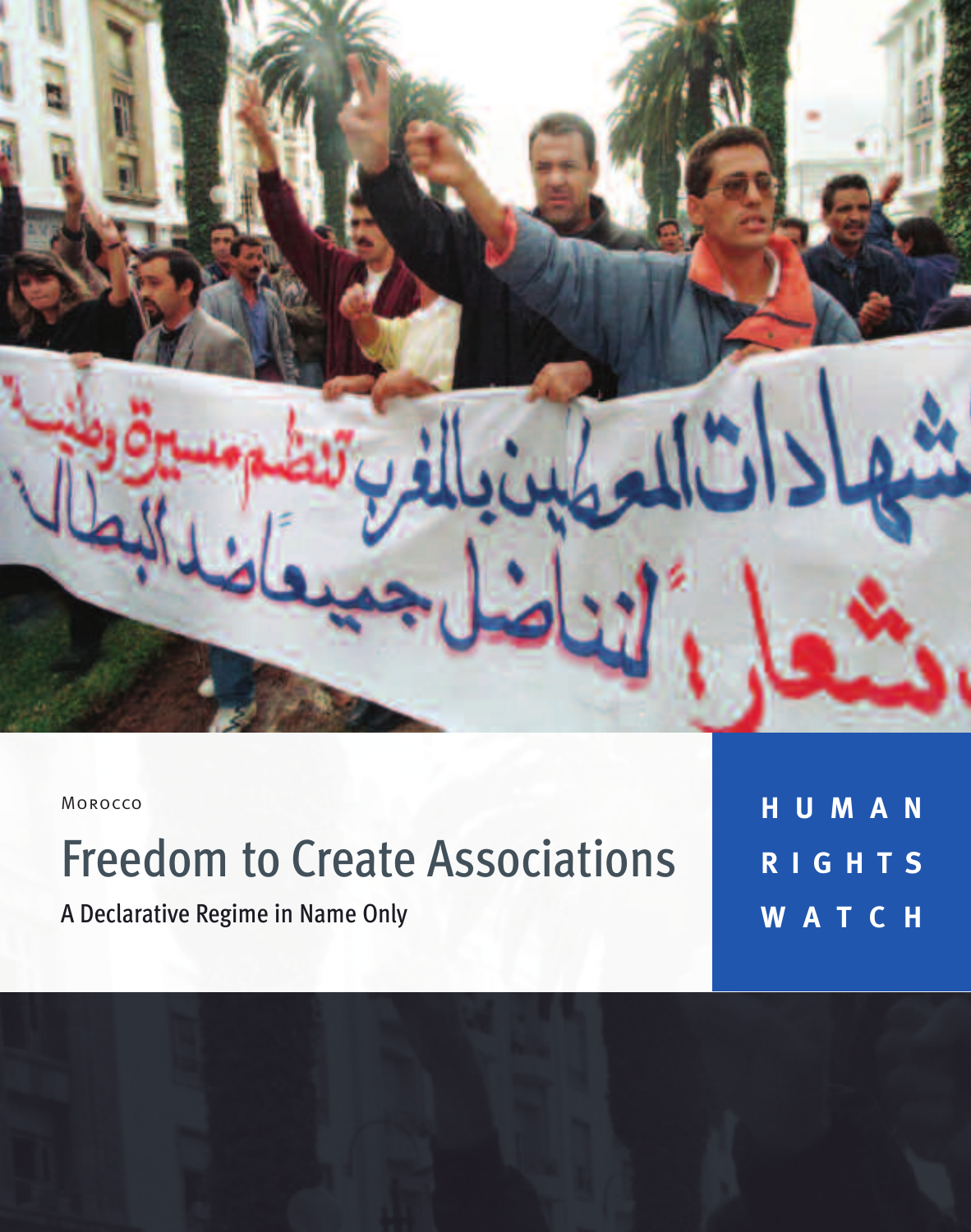

## **Freedom to Create Associations**

**A Declarative Regime in Name Only**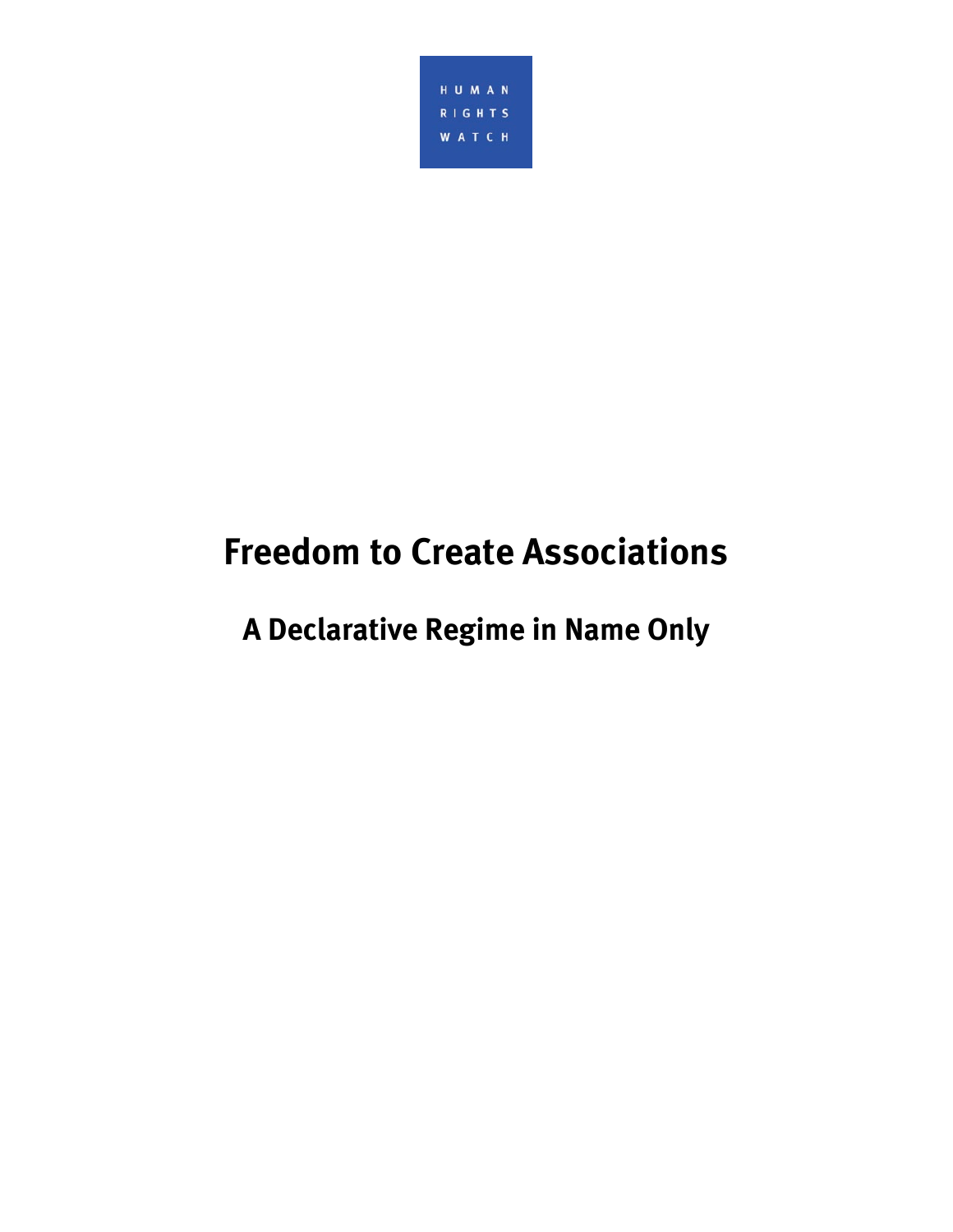Copyright © 2009 Human Rights Watch All rights reserved. Printed in the United States of America ISBN: 1-56432-541-5 Cover design by Rafael Jimenez

Human Rights Watch 350 Fifth Avenue, 34th floor New York, NY 10118-3299 USA Tel: +1 212 290 4700, Fax: +1 212 736 1300 hrwnyc@hrw.org

Poststraße 4-5 10178 Berlin, Germany Tel: +49 30 2593 06-10, Fax: +49 30 2593 0629 berlin@hrw.org

Avenue des Gaulois, 7 1040 Brussels, Belgium Tel: + 32 (2) 732 2009, Fax: + 32 (2) 732 0471 hrwbe@hrw.org

64-66 Rue de Lausanne 1202 Geneva, Switzerland Tel: +41 22 738 0481, Fax: +41 22 738 1791 hrwgva@hrw.org

2-12 Pentonville Road, 2nd Floor London N1 9HF, UK Tel: +44 20 7713 1995, Fax: +44 20 7713 1800 hrwuk@hrw.org

27 Rue de Lisbonne 75008 Paris, France Tel: +33 (1)43 59 55 35, Fax: +33 (1) 43 59 55 22 paris@hrw.org

1630 Connecticut Avenue, N.W., Suite 500 Washington, DC 20009 USA Tel: +1 202 612 4321, Fax: +1 202 612 4333 hrwdc@hrw.org

Web Site Address: http://www.hrw.org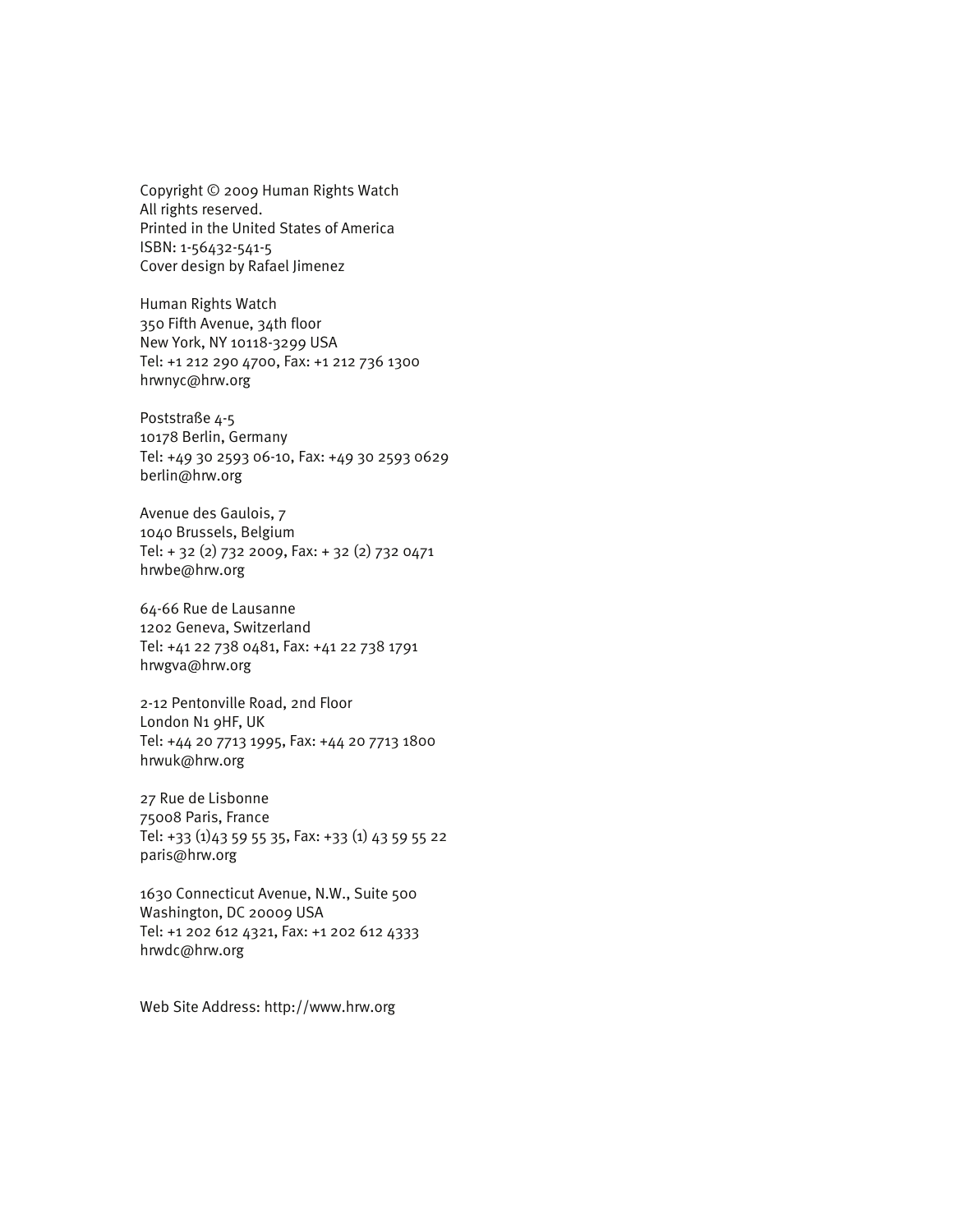

## **Freedom to Create Associations A Declarative Regime in Name Only**

| Procedures for declaring an association and maintaining its declared status 7 |
|-------------------------------------------------------------------------------|
|                                                                               |
| Obstacles when existing associations file updated declarations  8             |
|                                                                               |
|                                                                               |
|                                                                               |
|                                                                               |
|                                                                               |
| The National Association of Unemployed University Graduates (ANDCM) 14        |
|                                                                               |
|                                                                               |
| The Commission for the Protection of Public Property in Morocco (INPBPM) 26   |
|                                                                               |
|                                                                               |
| Group against Racism and for Assisting and Defending Foreigners and Migrants  |
|                                                                               |
|                                                                               |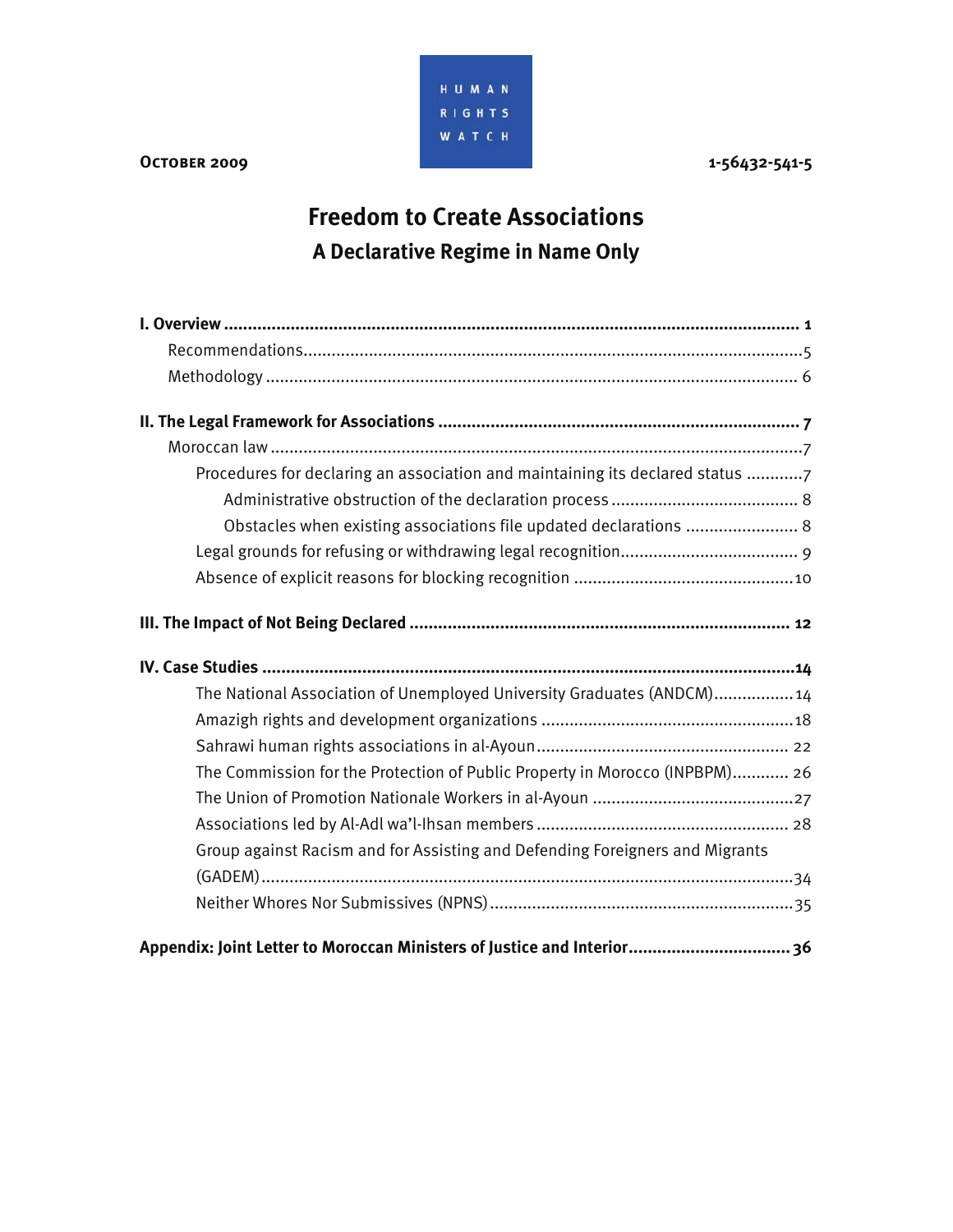### **I. Overview**

Morocco has made great strides in human rights since the early 1990s, releasing many political prisoners, widening the boundaries of permissible speech, formally acknowledging past abuses and compensating thousands of victims, and amending several laws in ways that protect basic rights.

However, many of the improvements remain tenuous and reversible because they have not been institutionalized. Morocco has yet to amend many repressive domestic laws that do not conform to the international human rights treaties it has ratified. One example of such an unamended law is the article of the penal code that provides prison terms for persons who "offend" state institutions. This is among several laws that violate the right to freedom of expression and that continue to be used to jail critics of the government.<sup>1</sup> And where Morocco has reformed its repressive laws, the political will is lacking to put into practice the new, more progressive provisions by holding accountable those who fail to apply them.

In Morocco, both types of restrictions—provisions of the law that are repressive and the nonapplication of provisions that are progressive—constrain the right of persons to create and maintain associations. Specifically, the law on associations<sup>2</sup> states that an association cannot exist legally if its objectives or aims are deemed "contrary to good morals" or "undermine" Islam, or the monarchy, or the country's "territorial integrity," or if it is deemed to "call for discrimination." The restrictions on undermining Islam, the monarchy, and the country's "territorial integrity" (understood to mean Morocco's claim to the disputed Western Sahara) are the well-understood red lines on free discourse in the country.<sup>3</sup> The law does not elaborate on the meaning of these broad phrases, or on the equally sweeping restrictions on associations whose objectives are "contrary to good morals" or "call for discrimination." These restrictions in Moroccan law far exceed the limits that the applicable

**<sup>1</sup>** For example, the case of human rights activist Chekib el-Khayari, convicted on June 24, 2009, and sentenced to three years in prison. See "Morocco: Narco-Traffic Whistleblower Unfairly Sentenced," Human Rights Watch news release, June 24, 2009, http://www.hrw.org/en/news/2009/06/24/morocco-narco-traffic-whistleblower-unfairly-sentenced. International law on freedom of expression requires particularly strong reasons to justify the threat of prison for persons who peacefully criticize state authorities or institutions.

**<sup>2</sup>** Dhahir 1-58-376 of November 15, 1958 relating to the right of association, as amended by law 75.00 in 2002 and law 36.04 in 2006 (hereinafter the law on associations). The law is online in French at

http://www.cabinetbassamat.com/fileadmin/Codes%20et%20lois/Droits%20de%20l'homme%20et%20libert&eacut e;s%20publiques/droitdassociation.pdf (accessed September 4, 2009).

<sup>&</sup>lt;sup>3</sup> Article 41 of Morocco's press code punishes by up to five years in prison and a fine persons who publish anything deemed to harm Islam, the monarchy, or Morocco's "national integrity." See Human Rights Watch, Morocco: Prosecution of Independent Newsweeklies, May 8, 2006, http://www.hrw.org/en/reports/2006/05/08/morocco-prosecution-independent-newsweeklies.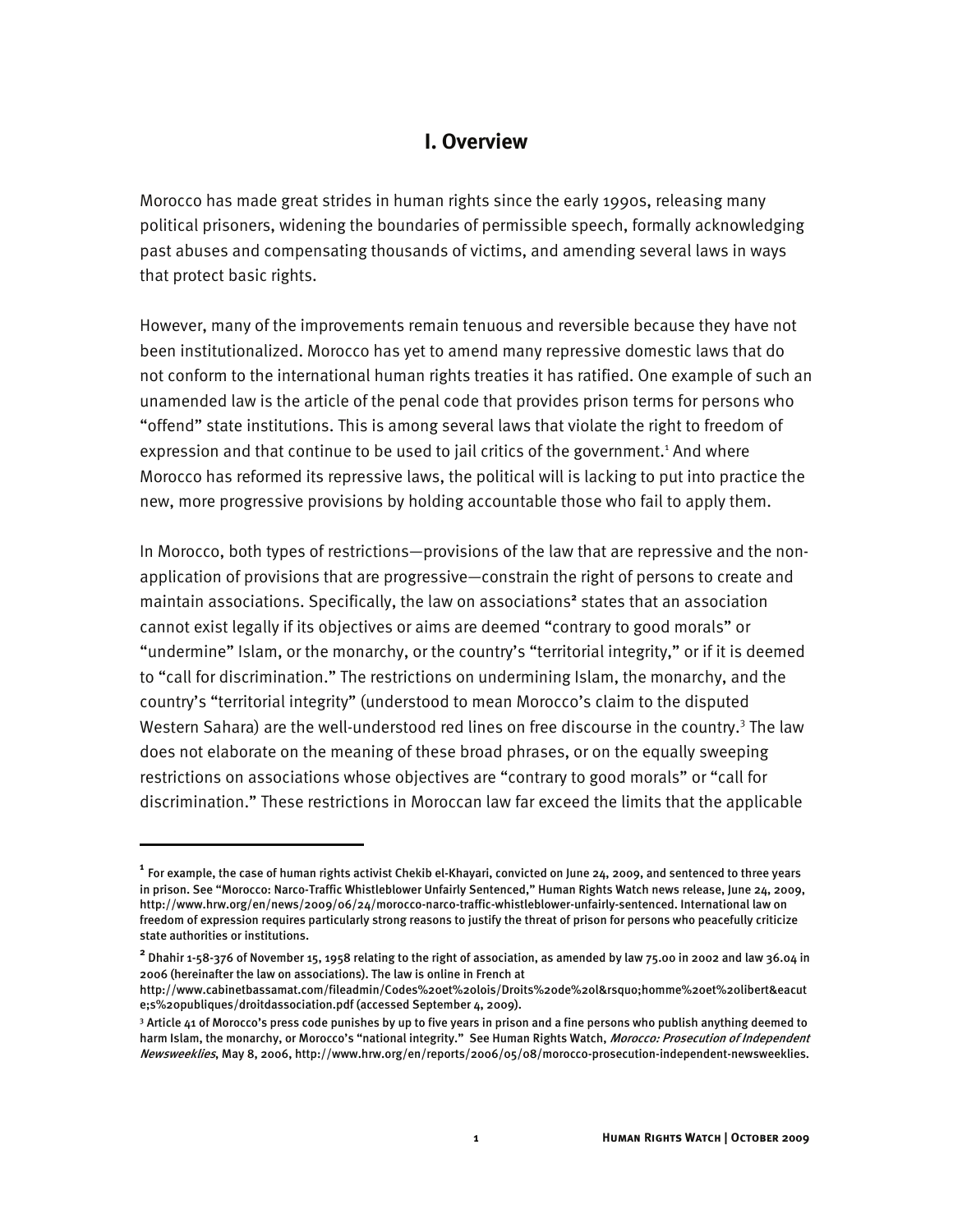international human rights treaties permit on freedom of association and of expression, and provide the authorities with a basis in domestic law for dissolving organizations whose political agenda displeases them.

In other respects, the law of associations as amended in 2002 contains provisions that are progressive but that in practice authorities sometimes refuse to implement. Notably, the law creates a "declarative regime" for associations, meaning that associations need only to declare to authorities their creation but do not need to obtain prior authorization to be legal. The 2002 amendments also provide that once an association has been legally "declared," only the courts have the power to dissolve it. These provisions are favorable to the exercise of the right of freedom of association. Yet the practice by authorities remains far from the role assigned them in the written text. The administration responsible for handling the declarations filed by associations routinely and with impunity disregards and subverts the procedures laid out in the law, in what seems to reflect a government policy designed to weaken and keep off-balance the associations that are affected.

This report documents the pattern whereby the administration fails to do its part to implement the most basic procedures laid out for creating associations. In so doing, the administration violates the right to freedom of association by arbitrarily depriving associations and their members of the legal protections that allow them to operate freely. The affected associations espouse a variety of objectives and are spread out across Morocco and Western Sahara, the latter being a disputed territory that Morocco administers de facto.<sup>4</sup>

This is not to say that Morocco has shut down civil society, or crushed all associations that challenge the government. Observers have expressed admiration for the vibrancy of Morocco's civil society,<sup>5</sup> which includes more than 30,000 legally declared associations, according to some estimates,<sup>6</sup> among them many whose purpose is to monitor, expose,

l

**<sup>4</sup>** Since Morocco treats the disputed Western Sahara administratively as part of Morocco, we cite examples of associations that are based in Western Sahara whose rights are affected by the way Moroccan authorities apply Moroccan law with respect to them. This should not be taken to imply that Human Rights Watch recognizes Moroccan sovereignty de jure over the territory or is taking a position on its political future. See Human Rights Watch, *Human Rights in Western Sahara and in the* Tindouf Refugee Camps, December 2008, http://www.hrw.org/en/reports/2008/12/19/human-rights-western-sahara-andtindouf-refugee-camps.

**<sup>5</sup>** For example, Marvine Howe wrote, "[O]ne of the most important transformations that has occurred in Moroccan society in recent years [is] the explosion of volunteer organizations around the country." Marvine Howe, Morocco: The Islamist Awakening and Other Challenges (New York: Oxford University Press, 2005), p. 160.

**<sup>6</sup>**Kristina Kausch, Fundacion para las relaciones internacionales y el dialogo exterior (FRIDE), Project on Freedom of Association in the Middle East and North Africa, "Morocco: Negotiating Change with the Makhzen," February 2008. www.fride.org/descarga/WP54\_Morocco\_Makhzen\_ENG\_mar08.pdf (accessed August 12, 2009), p. 3: "Estimates suggest between 30,000 and 80,000 associations are registered in Morocco, making the country the regional leader in quantitative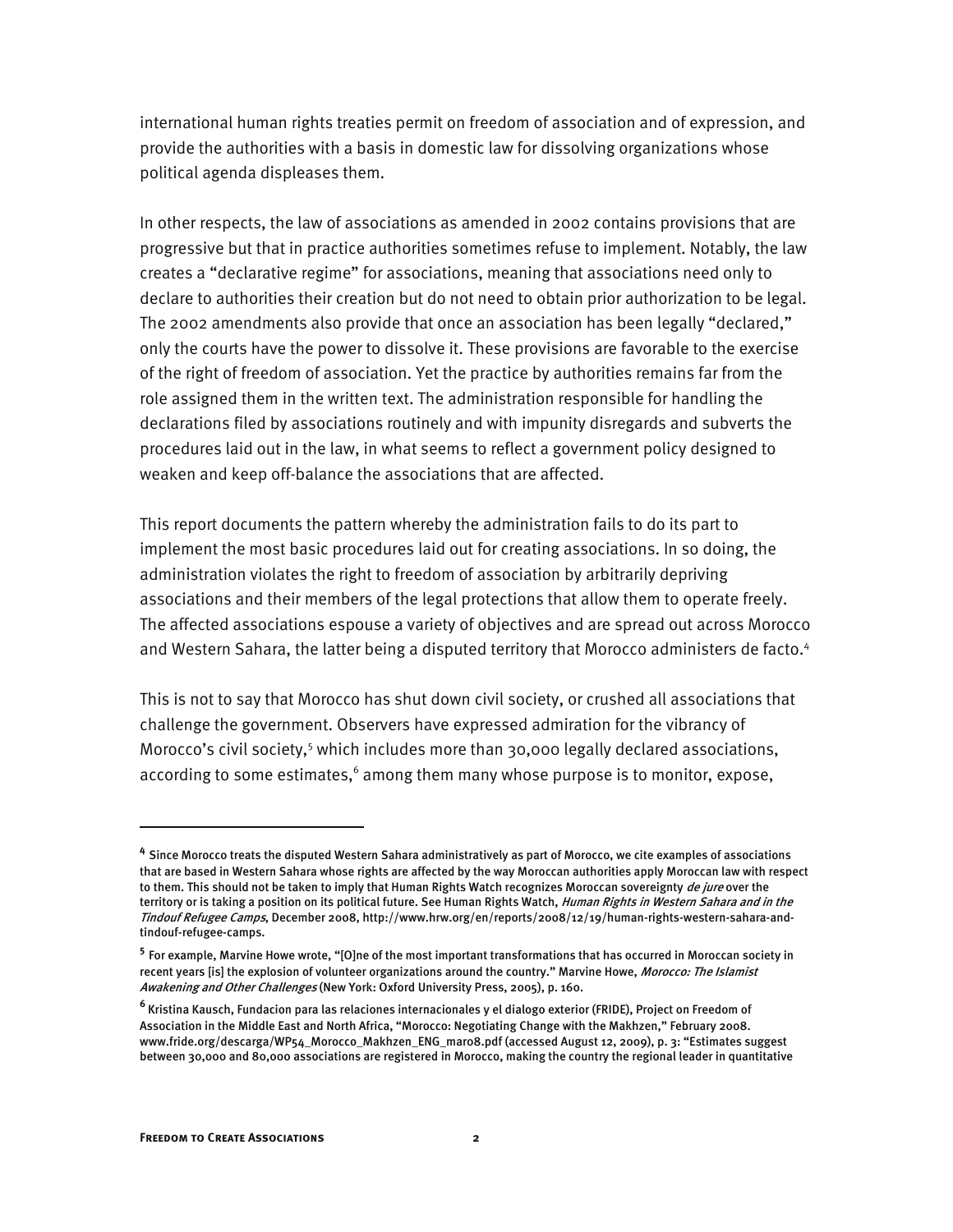confront, and criticize official policies and practices. But the fact that Morocco boasts many truly independent associations that are legally recognized cannot excuse the arbitrary means by which authorities deprive scores, if not hundreds, of other associations of their right under law to register.

The cases we studied and discuss here do not allow us to present a comprehensive picture of the types of associations that authorities prevent from declaring themselves. However, our research shows that those that are adversely affected include many organizations working in politically sensitive realms. While not necessarily representative of all associations that Moroccan authorities have deprived of legal recognition, these case studies demonstrate that interference with associational life is not the result of isolated initiatives by local officials, but rather part of a nationwide policy. This policy does not consist of crushing outright those organizations whose names, aims or office-holders displease the authorities, but rather of imposing a repression "lite" whereby such organizations are kept legally vulnerable in a way that marginalizes and weakens them. For example, members of an association that is not properly declared are subject to prosecution if they raise money or collect dues on behalf of the association. The association is commonly denied access to public subsidies, rentals of public halls, and the possibility of opening a bank account. It will also lack the status required to hold a legally authorized demonstration in a public space, and to file a case in court. The authorities' refusal to allow an association to regularize its status induces some members to suspend their activities and dissuades some potential members from joining.

The affected associations include several working to defend the human rights of the Sahrawi and the Amazigh populations, and others that promote the rights of unemployed persons and of immigrants in Morocco from sub-Saharan Africa. In other instances, it seems that the administration blocks charitable and educational associations from obtaining legal recognition merely because these groups have selected as their leaders persons affiliated with the country's biggest and most potent Islamist movement, al-Adl wa'l-Ihsan (Justice and Spirituality).

The most common maneuver that undermines what the law purports to provide on paper is the refusal by local authorities to issue a provisional receipt for the documents that associations are required to submit as part of their declaration process, a receipt that would prove the date on which the association had made a good-faith effort to file its declaration.

1

terms. The unavailability of official statistics or a comprehensive national association database, however, makes it impossible to verify the exact number of registered associations."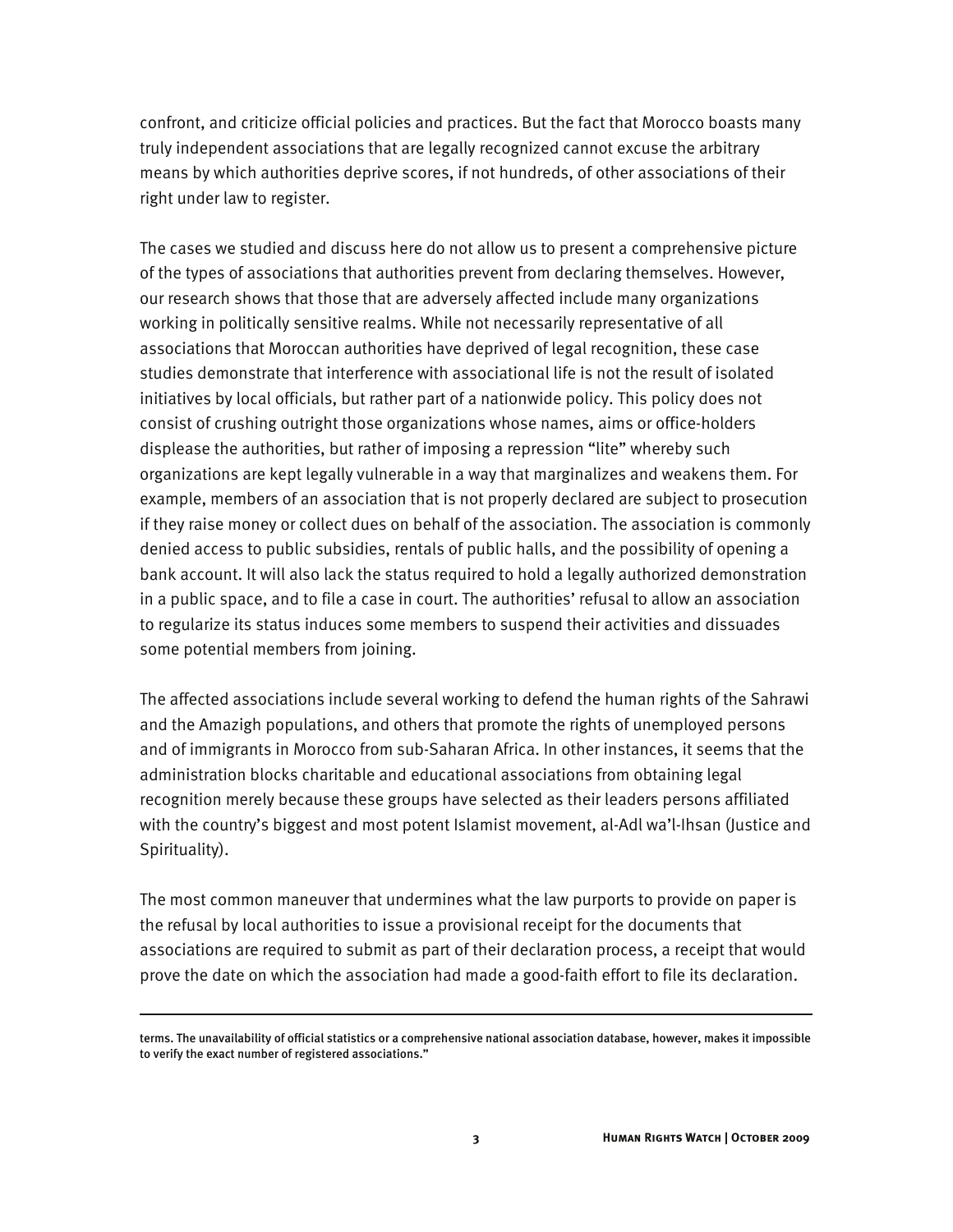Almost equally common are refusals by local authorities to accept the declarative documents at all. The law requires associations to submit written declarations to the authorities both at the moment of their creation and at specified moments during the life of the association, such as when it holds elections or amends its bylaws or changes its address. The law does not give local authorities such discretion to refuse the declarative documents or the right not to issue a receipt upon having received them. Nor does it give the administrators the authority to evaluate the organization and pass judgment on its legality.

This widespread refusal of local administrators to apply provisions of the law on associations in effect transforms the law from what is, on paper, a declarative regime, to one that is, in practice, a prior-authorization regime. These refusals occur too frequently, and in too many parts of the country for them to be dismissed as the isolated acts of low-level bureaucrats. Moreover, they continue in spite of these practices being challenged in administrative courts, and being exposed and criticized by local and international human rights organizations.<sup>7</sup> The widespread occurrence of these refusals, and the similarity of the practices of local administrators across the country, indicates that these practices emanate from a policy decided upon at a high level to weaken certain categories of associations whose methods or whose objectives disturb the authorities.

International law gives persons the right to an effective remedy when their rights are abridged. Moroccan law specifies remedies available to an association when local officials do not fulfill their obligation to process its declarative documents. Associations have the option to send in their paperwork via registered mail; they can hire a bailiff as a legally authorized witness to testify to their good-faith efforts to register; or they can bring a case against the official in question in an administrative court. As this report shows through examples, associations have tried these remedies to secure their rights, with unsatisfactory results overall.

A better way to curb violations of the right of association is for the Moroccan government to exercise the political will to lift the obstacles that local authorities place in the way of associations that follow the legal procedures for declaring themselves, and to hold accountable those local officials who undermine the rule of law by arbitrarily obstructing the rights of associations.

**<sup>7</sup>** See, for example, l'Observatoire marocain pour les libertés publiques, Annual Report 2008 (in Arabic; summary available in French), and the Euro-Mediterranean Human Rights Network, Freedom of Association in the Euro-Mediterranean Region, December 2008, http://www.emhrn.net/usr/00000026/00000027/00000028/00002654.pdf (accessed August 12, 2009). See also Kausch, Morocco: Negotiating Change with the Makhzen,

www.fride.org/descarga/WP54\_Morocco\_Makhzen\_ENG\_mar08.pdf, p. 3.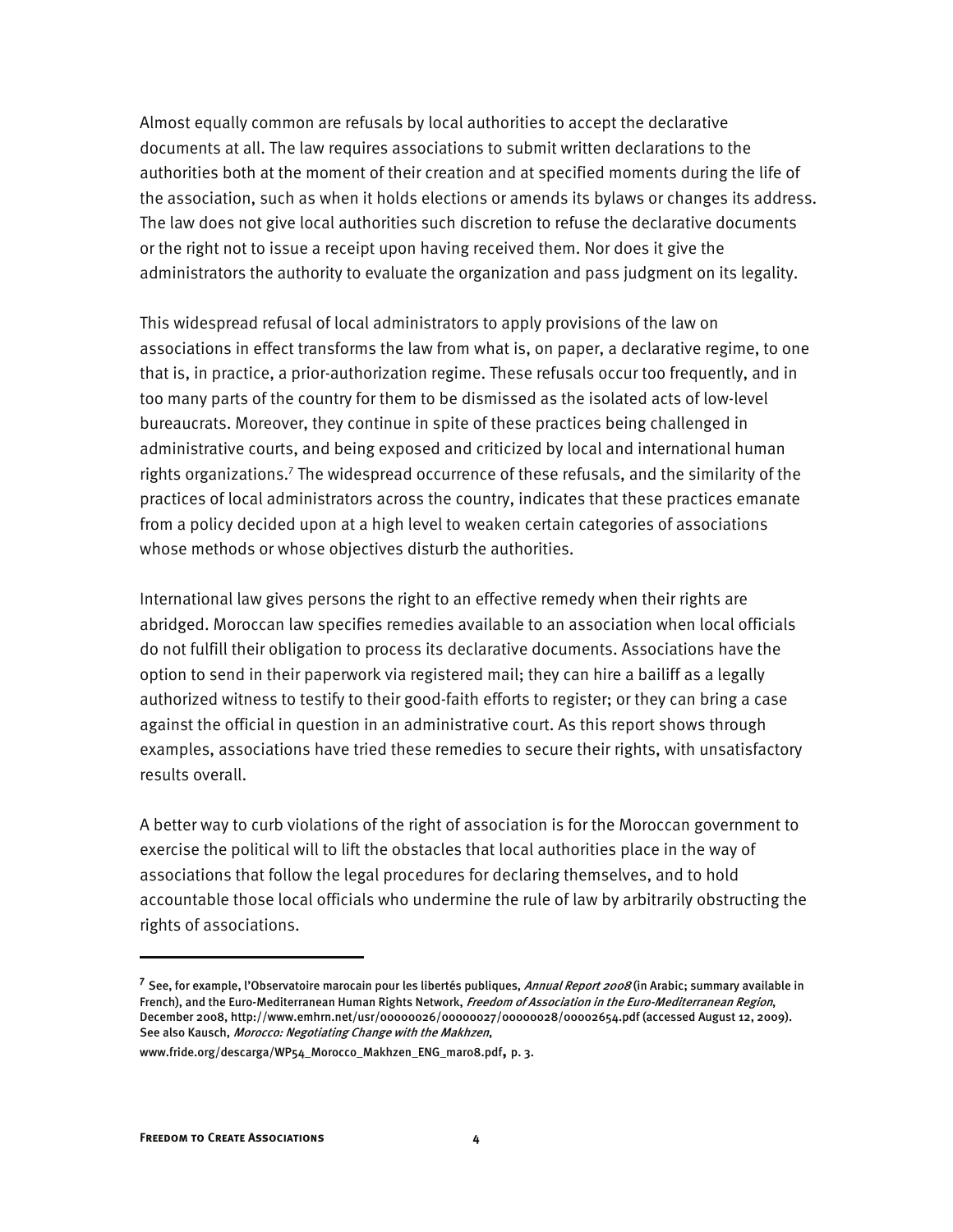Morocco's obligations under international law require nothing less. The International Covenant on Civil and Political Rights (ICCPR), which Morocco has ratified, states in article 22, "Everyone shall have the right to freedom of association with others, including the right to form and join trade unions for the protection of his interests." The same article makes clear that states can restrict this right only under narrow and specific conditions: "No restrictions may be placed on the exercise of [the right of association] other than those which are prescribed by law and which are necessary in a democratic society in the interests of national security or public safety, public order (ordre public), the protection of public health or morals or the protection of the rights and freedoms of others."**<sup>8</sup>**

#### Recommendations

I

To bring to an end to the violations of the right of Moroccans to freedom of association as documented in this report, the government of Morocco should:

- Reaffirm publicly the right of Moroccans to exercise their right to freedom of association as set forth in international conventions, and inform local officials that they must fulfill their obligations under Moroccan law pertaining to the registration of associations, and that they will be held accountable for deviating from the law's provisions.
- Revise article 3 of the law on associations to bring it into conformity with international standards of freedom of association (including the International Covenant on Civil and Political Rights' article 22), by narrowing the criteria by which an association can be banned on the basis of its objectives. Article  $3$ 's stipulation that no association may be created whose objectives include "harming" Islam, the monarchical regime, or Morocco's "territorial integrity," or that "calls" for discrimination, is excessively broad and invites politically motivated suppression of associations.
- Revise the law on associations to require that authorities provide a clearly stated motive in those instances when they decide, in accordance with the law, to oppose legal recognition for an association.
- Implement rulings by Morocco's administrative tribunals in favor of associations that have encountered arbitrary administrative obstacles to filing their declaration.

**<sup>8</sup>** International Covenant on Civil and Political Rights (ICCPR), adopted December 16, 1966, G.A. Res. 2200A (XXI), 21 U.N. GAOR Supp. (No. 16) at 52, U.N. Doc. A/6316 (1966), 999 U.N.T.S. 171, entered into force March 23, 1976. Morocco ratified the ICCPR on May 3, 1979.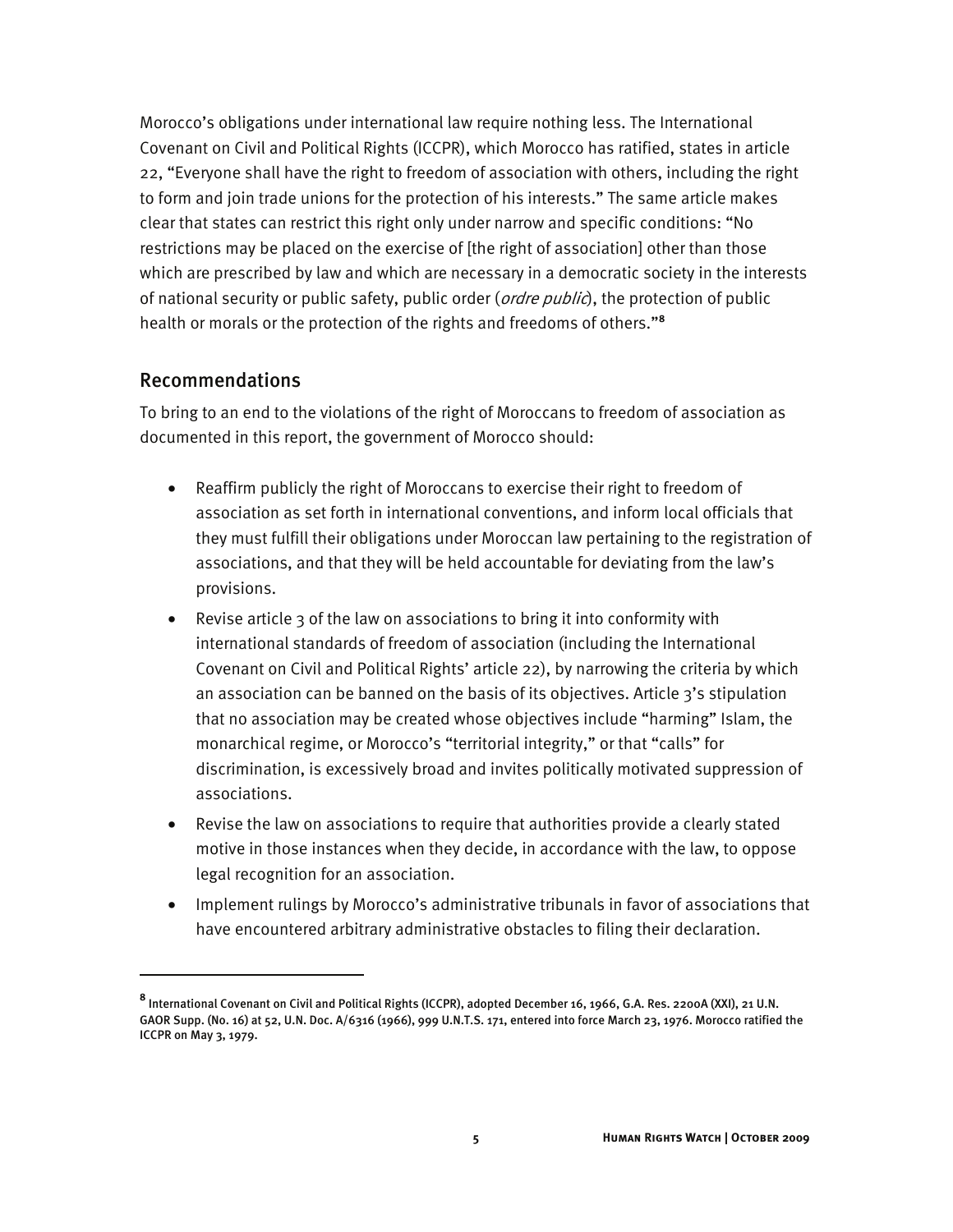• Halt the prosecutions of persons for "membership in an unrecognized association," an offense that has no clear legal basis; while Moroccan law criminalizes specific activities when undertaken on behalf of an association that has not filed the proper declaration, it does not criminalize mere membership in one.

Furthermore, in order to promote transparency in its treatment of associations under the law, the government should issue on a regular basis a list of associations whose documents government officials have refused to accept or for which national and local government officials have refused to issue a receipt, or whose legal constitution the government has contested, with the reasons for doing so.

#### Methodology

This report is based on missions to Morocco conducted in March and July 2009. Eric Goldstein, research director of the Middle East and North Africa Division of Human Rights Watch, researched and wrote the report. Sarah Leah Whitson, executive director of the Middle East and North Africa Division, and Ian Gorvin, senior program officer, edited the report. Clive Baldwin, senior legal advisor, provided legal review. Brahim Elansari, intern at Human Rights Watch, and Abderrahim Sabir, project leader for the Civilian Protection Initiative at Human Rights Watch, provided research assistance.

The report was prepared for publication by Brent Giannotta and Nadia Barhoum, associates in the Middle East and North Africa Division, Grace Choi, publications director, and Fitzroy Hepkins, mail manager.

Human Rights Watch sought input from Moroccan authorities when preparing this report. It wrote to the ministers of justice and interior prior to its March and July visits to Rabat, proposing to meet with appropriate officials to discuss the issue of freedom of association. It received no reply and no meetings took place. Together with the Euro-Mediterranean Network for Human Rights and the Moroccan Observatory for Public Liberties, it addressed to the ministers of interior and justice on June 26, 2009, a detailed letter (reproduced as an appendix to this report), containing numerous examples where local authorities appeared to be flouting the law on associations. Human Rights Watch followed up the sending of this letter by phoning, faxing, and emailing officials at the ministries of justice, interior, and foreign affairs, and at the Moroccan embassy in Washington, DC, to reiterate our interest in receiving a reply to that letter and our readiness to meet with officials in Rabat to discuss the issues raised therein. No reply was received by the time this report went to press in September.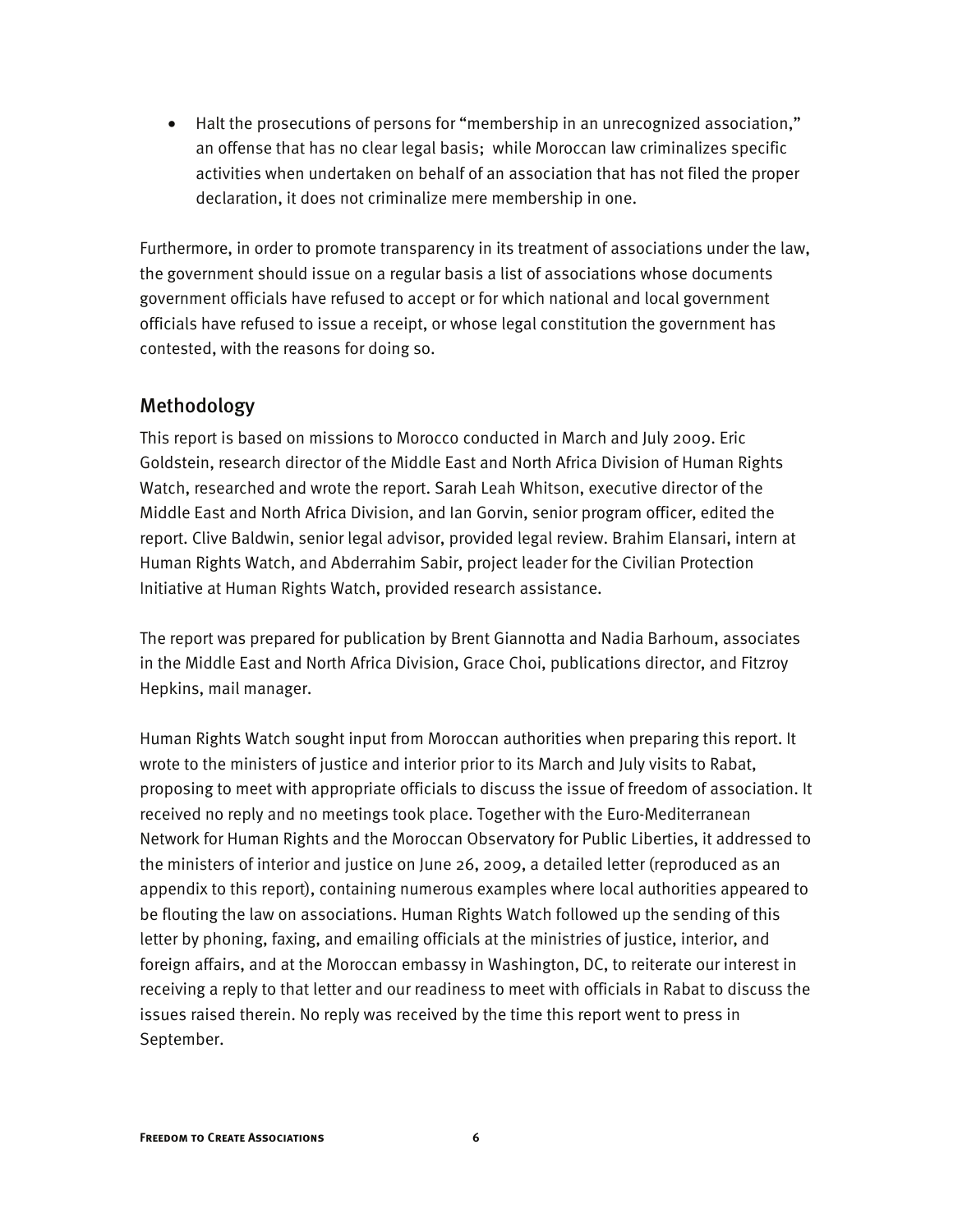### **II. The Legal Framework for Associations**

#### Moroccan law

j

Morocco's constitution in article 9 guarantees freedom of association.<sup>9</sup> In 1979 Morocco ratified without reservation the International Covenant on Civil and Political Rights, which guarantees, in article 22, "Everyone shall have the right to freedom of association with others, including the right to form and join trade unions for the protection of his interests."

The establishment and functioning of associations in Morocco is governed by a 1958 decree, dhahir 1-58-376. This law affirms the right of persons to form associations "freely and without authorization in conformity with the provisions of article 5."

Article 5 begins by stating, "Every association must declare itself to local authorities in the jurisdiction where the association's headquarters are located." Thus, associations are required to register, although Moroccan law does not sanction individuals merely for belonging to, or acting within, an association that has not declared itself to the authorities. The law does, however, penalize activities conducted on behalf of an association that has not respected the formalities specified in article 5, when such activities involve certain financial or real property transactions (for this and other consequences of being considered "undeclared," see chapter III of this report).

#### *Procedures for declaring an association and maintaining its declared status*

Article 5 sets forth the procedure for declaring an association and maintaining its declared status. It involves furnishing authorities a list of specified documents about the association (including its bylaws and objectives, its address, and photocopies of the identity cards of members of the executive bureau) and then waiting up to 60 days.

Article 5 states that upon receiving the required documents from a representative of the association, the local administrative authority issues a provisional receipt that is stamped and dated. The law states that the local authority is to issue the provisional receipt "on the spot"; it gives the authority no discretion to refuse to accept the documents or to refuse to issue a provisional receipt for them. The provisional receipt is the key enabling document:

**<sup>9</sup>** "The constitution guarantees to all citizens…freedom of association and freedom to belong to any union or political organization of their choice. No limits may be imposed on the exercise of these rights except those provided by the law." Morocco's constitution is online in French at www.maroc.ma/NR/rdonlyres/B6B37F23-9F5D-4B46-B679- B43DDA6DD125/0/Constitution.pdf (accessed September 7, 2009).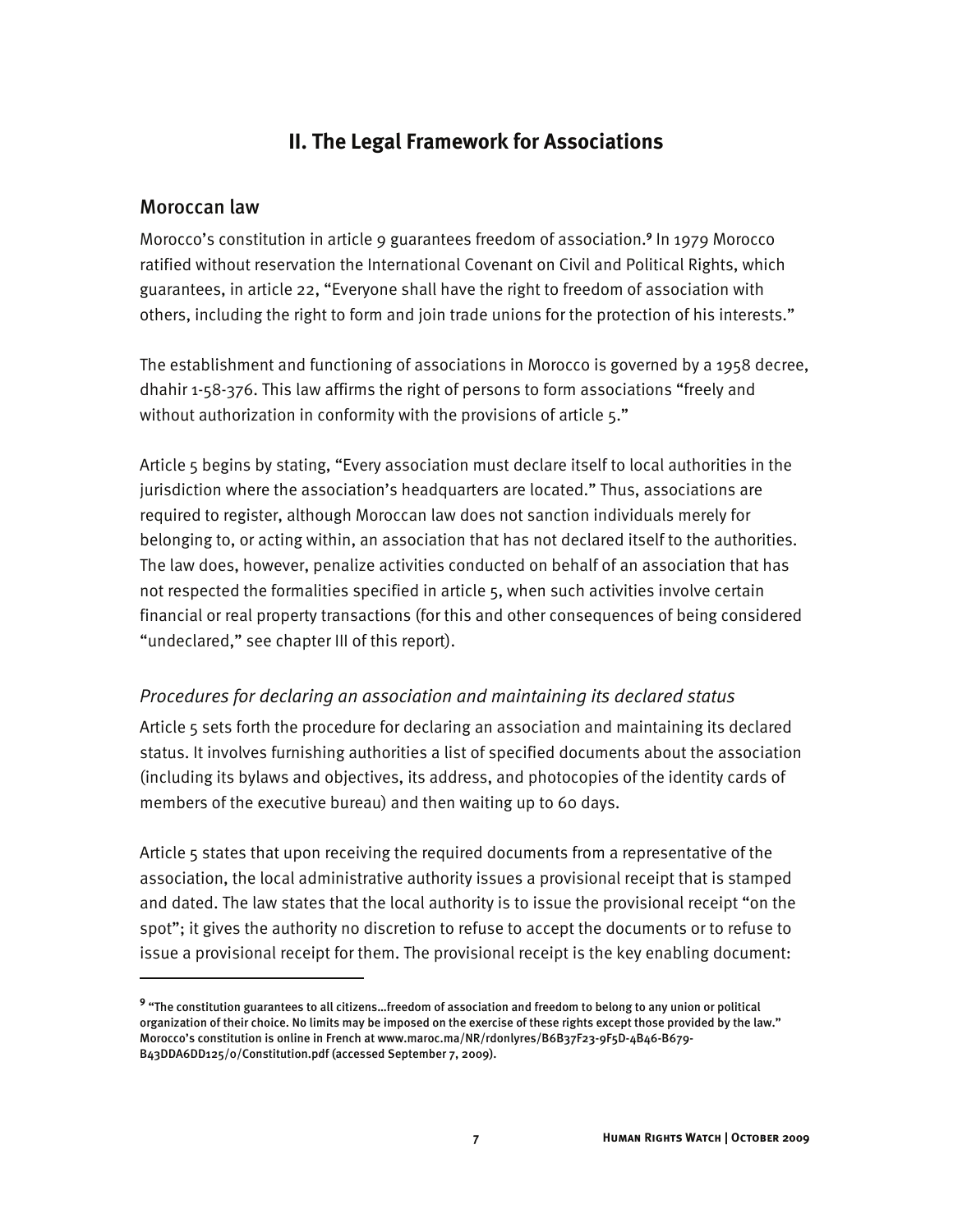Within the 60 days the authorities may formally authorize the association to begin operating by issuing a final receipt for its documentation. At the end of the 60-day period an association possessing a provisional receipt can also operate legally if, absent a final receipt, state authorities have not opposed the association's declaration (see below).

#### Administrative obstruction of the declaration process

The most commonly reported form of abuse occurs when local administrative authorities, who are employees of the Ministry of Interior, refuse to receive an association's founding documents, or accept these documents but refuse to issue the provisional receipt confirming the place and date of their submission. Without a dated receipt, an association cannot prove that it submitted its founding documents in compliance with the law, and hence cannot establish the expiry of the 60 days post-submission when, absent a ruling against declaration, it should become free to operate. Some associations argue that, according to their reading of the law, as long as they made a good faith effort to file their required founding papers and authorities did not object within 60 days, they are legal. However, members of several associations have told us that officials insist that associations that cannot produce either a provisional or a final receipt are not legally constituted, and treat them as such.

An association can challenge in the administrative court a local authority's refusal to receive documents or issue a receipt. However, the administrative court cannot force authorities to behave differently, as it has no enforcement powers; it can only rule that administrative authorities exceeded their powers and order payment of damages to an injured party. Thus, a ruling in the administrative court in favor of an association does not necessarily lead to it getting its documents accepted or a receipt issued. This was the case with two of the organizations featured in the case studies in chapter IV—the ASVDH and the Union of Promotion Nationale Workers in al-Ayoun.

#### Obstacles when existing associations file updated declarations

The problem of administrative obstruction arises not only at the time of an organization's founding but also at other times when it is required to notify authorities in writing of specific internal developments. The law on associations requires in article 5 that an association formally notify authorities in writing, within 30 days, of such developments as a change to the composition of its leadership body or administration, amendments to its statutes or bylaws, or the creation of branches or chapters. An association also must inform authorities if it decides to keep in place, rather than replace, office-holders upon the expiry of their terms as stipulated in the association's bylaws. The authority receiving such notification is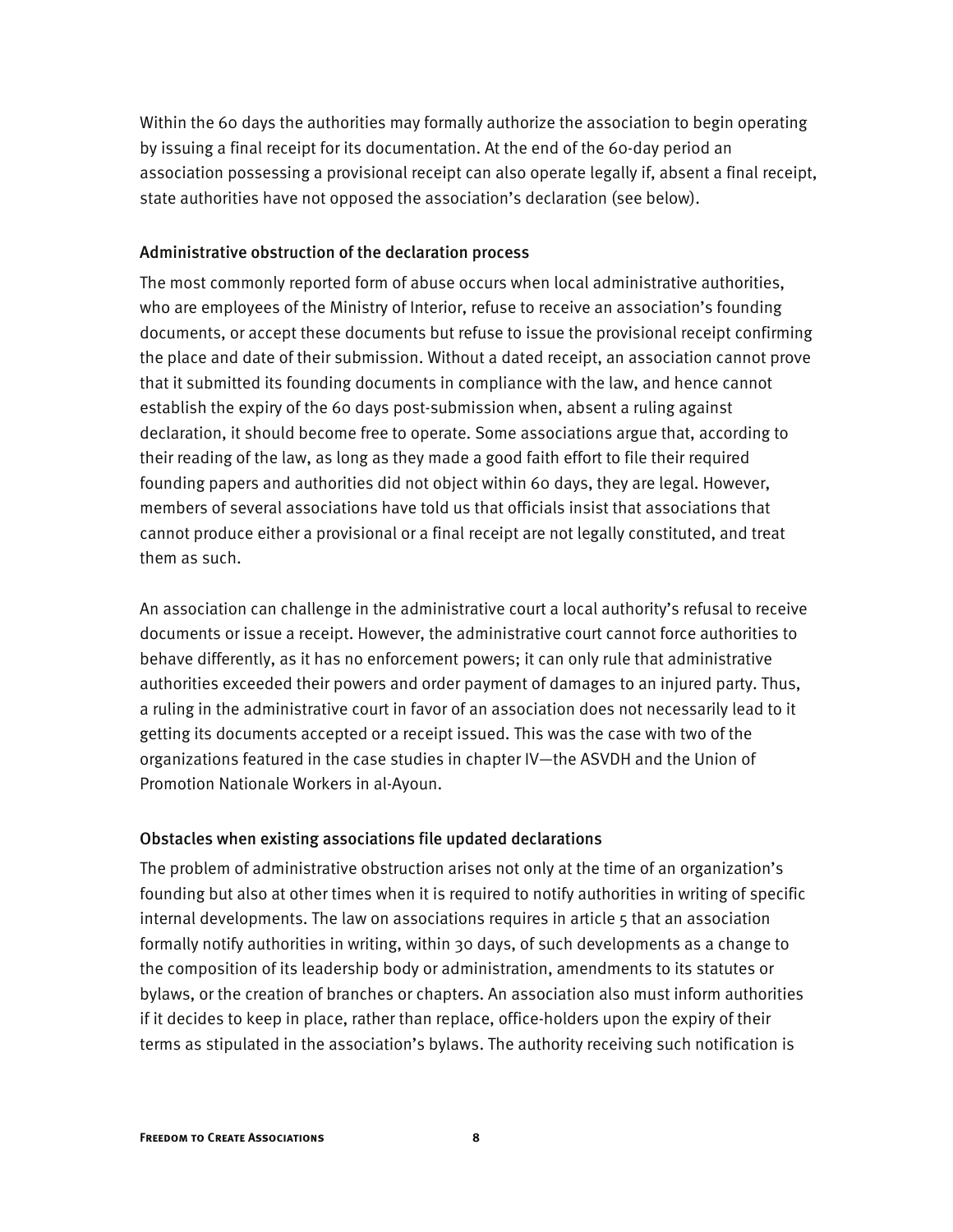supposed to issue a stamped and dated receipt for it, but the notification requirement has become another occasion for authorities to exercise further pressure on the association by refusing either to accept the written notification or refusing to issue a receipt.

#### *Legal grounds for refusing or withdrawing legal recognition*

By law the local authority has no role in evaluating and determining the eligibility of an association that seeks to declare itself. Rather, it should simply forward a copy of the file of founding documents to the office of the state attorney (*le parquet*) at the court that has geographic jurisdiction. It is the state attorney who may, "if warranted," issue an "opinion" on the association's founding document. Opposition by the state attorney within the 60-day period means that the association is not legally declared. Its members can appeal that opposition to the administrative court. The limitations of that option are the same as when appealing in court the administration's refusal to receive documents or failure to issue a receipt, noted above.

Article 3 of the law on associations defines types of associations that may not exist legally: "Any association is void if it is founded on a cause or with an objective that is illegal, contrary to good morals or that aims to undermine the Islamic religion, the integrity of national territory, or the monarchical regime, or that calls for discrimination."

Article 3's enumeration of prohibited objectives conflicts with Morocco's obligations under the ICCPR, which in article 22 states, "No restrictions may be placed on the exercise of [the right of association] other than those which are prescribed by law and which are necessary in a democratic society in the interests of national security or public safety, public order (ordre public), the protection of public health or morals or the protection of the rights and freedoms of others." These article 22 restrictions should be interpreted narrowly. For example, terms such as "national security" and "public safety" refer to situations involving an immediate and violent threat to the nation, which should not be confused with situations that threaten only the continuance in power of those who presently govern the country. "Necessary" restrictions must be proportionate: that is, they must be no more broad in scope than is strictly necessary to address the specific reason for their being put in place. Moreover, when restricting the right of association, the burden falls on the authorities to demonstrate that the measure is both justified and proportionate.<sup>10</sup>

l

**<sup>10</sup>** See Human Rights Committee, General Comment No. 31, The Nature of the General Legal Obligation Imposed on State Parties to the Covenant [2004]. According to Manfred Nowak, one of the leading commentators on the ICCPR, article 22(2) allows for total prohibition of associations only for organizations that are a political or military "threat" to the "entire nation" or whose activities aim at the destruction of the other rights of the Covenant. Manfred Nowak, UN Covenant on Civil and Political Rights: CCPR Commentary, 2nd rev. ed. (Kehl am Rhein: NP Engel, 2005), p. 506.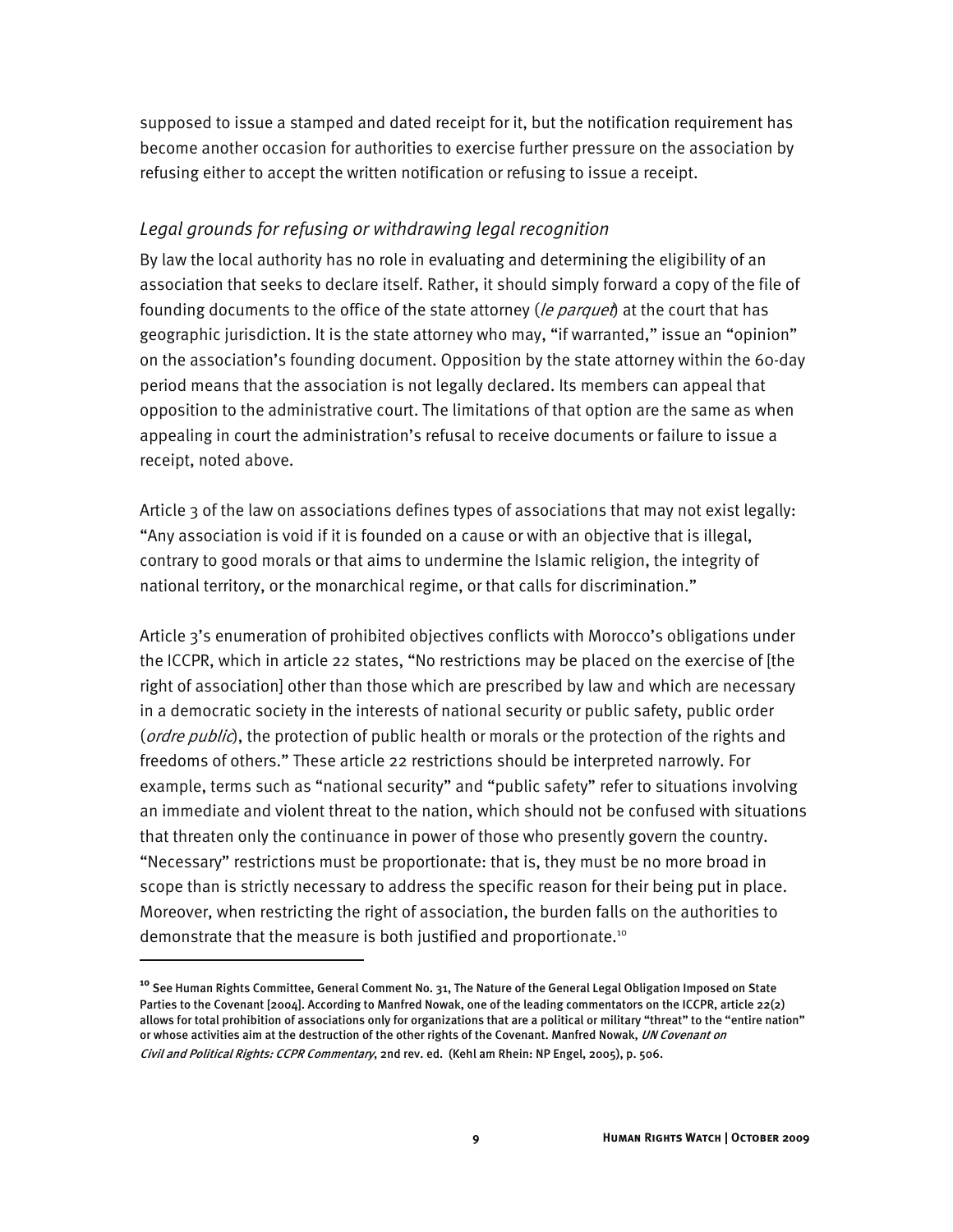The permitted limitations to the right of association under ICCPR article 22 are in any event far narrower in scope than the broad concepts that form the basis in Moroccan law for banning an association, and that lend themselves to all kinds of politically self-serving interpretations by authorities. For example, the government refused to allow a Sahrawi human rights organization, the Collective of Sahrawi Human Rights Defenders (CODESA) to declare its creation on the grounds that its focus on the rights of Sahrawis constituted an illegal call for discrimination (see case study in chapter IV). An association that favors a secular Morocco could be seen as undermining Islam; one that favors independence for Western Sahara could be seen as undermining the integrity of national territory; and one that advocates redistribution of power in Morocco so as to reduce the king's prerogatives could be seen as undermining the monarchy.

Once an association has obtained its final receipt, or 60 days have passed without a ruling against recognition, the association can only be dissolved by order of a court of first instance, according to article 7 of the law on associations. Article 36 states that "any association that conducts activities other than those provided for by its statutes can be dissolved" and its leaders subject to fines. Authorities in 2003 successfully petitioned a court of first instance in al-Ayoun to dissolve a Sahrawi human rights organization, the Forum for Truth and Justice – Sahara section, on the grounds, among others, that its activities were harmful to Morocco's "territorial integrity."<sup>11</sup>

#### *Absence of explicit reasons for blocking recognition*

A problem with the law on associations itself is that it does not require that state authorities provide a reason when they refuse an association legal recognition. Morocco does have a law that, more generally, requires authorities to state the justification behind any individual administrative decision that disfavors an interested party.<sup>12</sup> In practice, however, they do not always furnish an explanation. As described in one of the chapter IV case studies, below, authorities formally objected to the creation of the Assa section of the Amazigh Network for Citizenship without stating the reasons.

l

**<sup>11</sup>** See Human Rights Watch, Human Rights in Western Sahara and in the Tindouf Refugee Camps, http://www.hrw.org/en/node/77259/section/9.

**<sup>12</sup>** Loi n° 03-01 relative à l'obligation de la motivation des décisions administratives émanant des administrations publiques, des collectivités locales et des établissements publics, promulguée par dhahir nº1-02-202 du 23 juillet 2002, Bulletin official, n°5030, August 15, 2002, http://www.marchespublics.gov.ma/wps/wcm/connect/bbe352804cc24930ba57bfe0c95ab7d5/1- 02-202-fr.pdf?MOD=AJPERES&CACHEID=bbe352804cc24930ba57bfe0c95ab7d5 (accessed August 18, 2009), p. 882. Article 2(a) specifies that administrative decisions affecting the exercise of public liberties must be accompanied by an explanation. Article 3 exempts from this requirement decisions related to internal or external state security.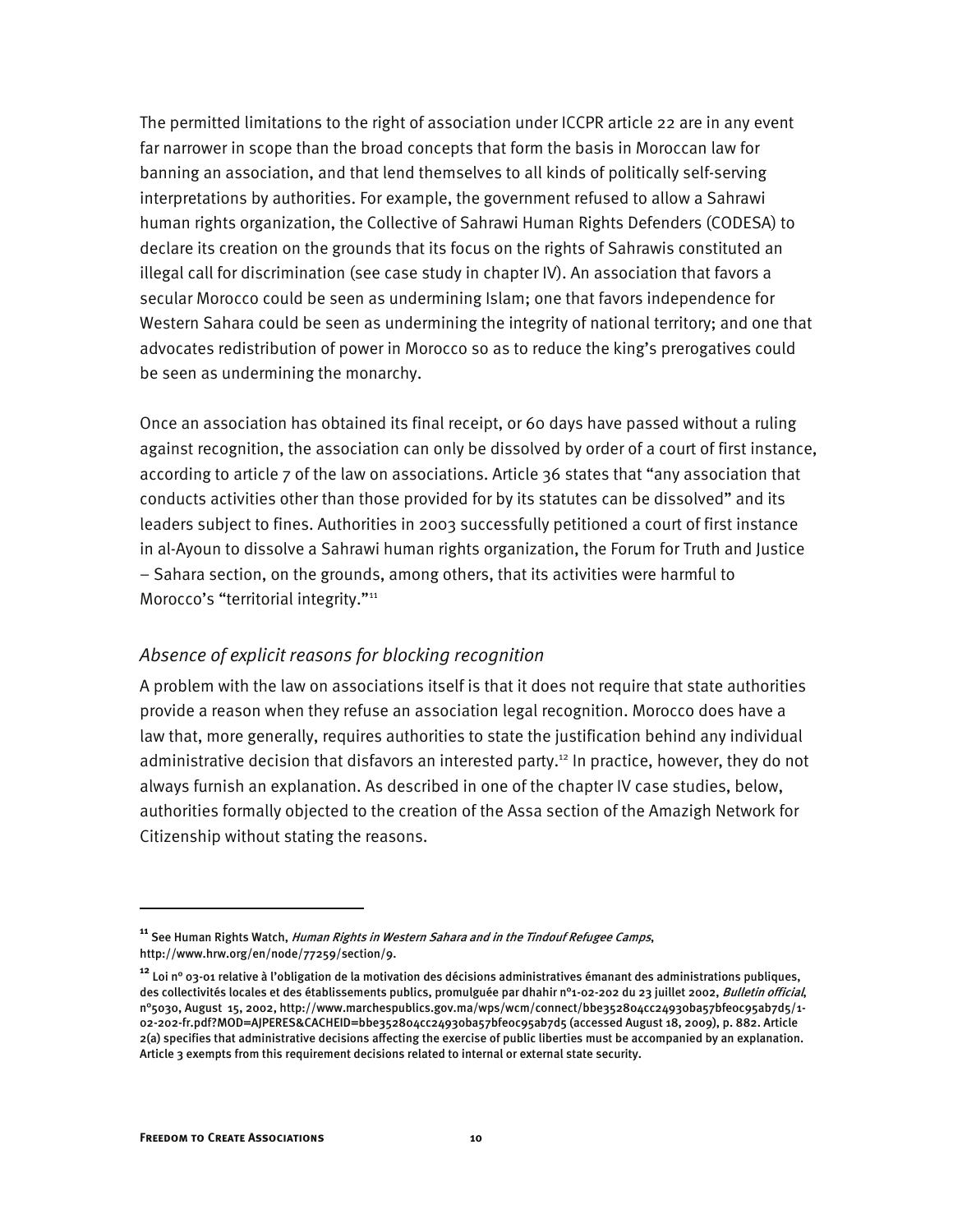It is a prerequisite to the enjoyment of the right to an effective remedy under international human rights law that a person or an entity with legal personality is able to know the reason for the authorities interfering in any of their rights (in this case freedom of association). Only if the harmed party knows the basis for the refusal can that party effectively challenge that refusal in court. Therefore authorities should ensure that any refusal to recognize an association comes with a substantive justification for that refusal.

It is hard to tell how often authorities use article 3 and article 36 criteria when opposing an association's right to exist. This is because it is less common for authorities to formally oppose the creation of an association, or to seek its dissolution in court, than it is for authorities to consign an association to legal limbo by refusing to take the association's documents or to issue a receipt for them. In those two latter scenarios, authorities rarely provide a motive for depriving the association of its right to declare itself legally.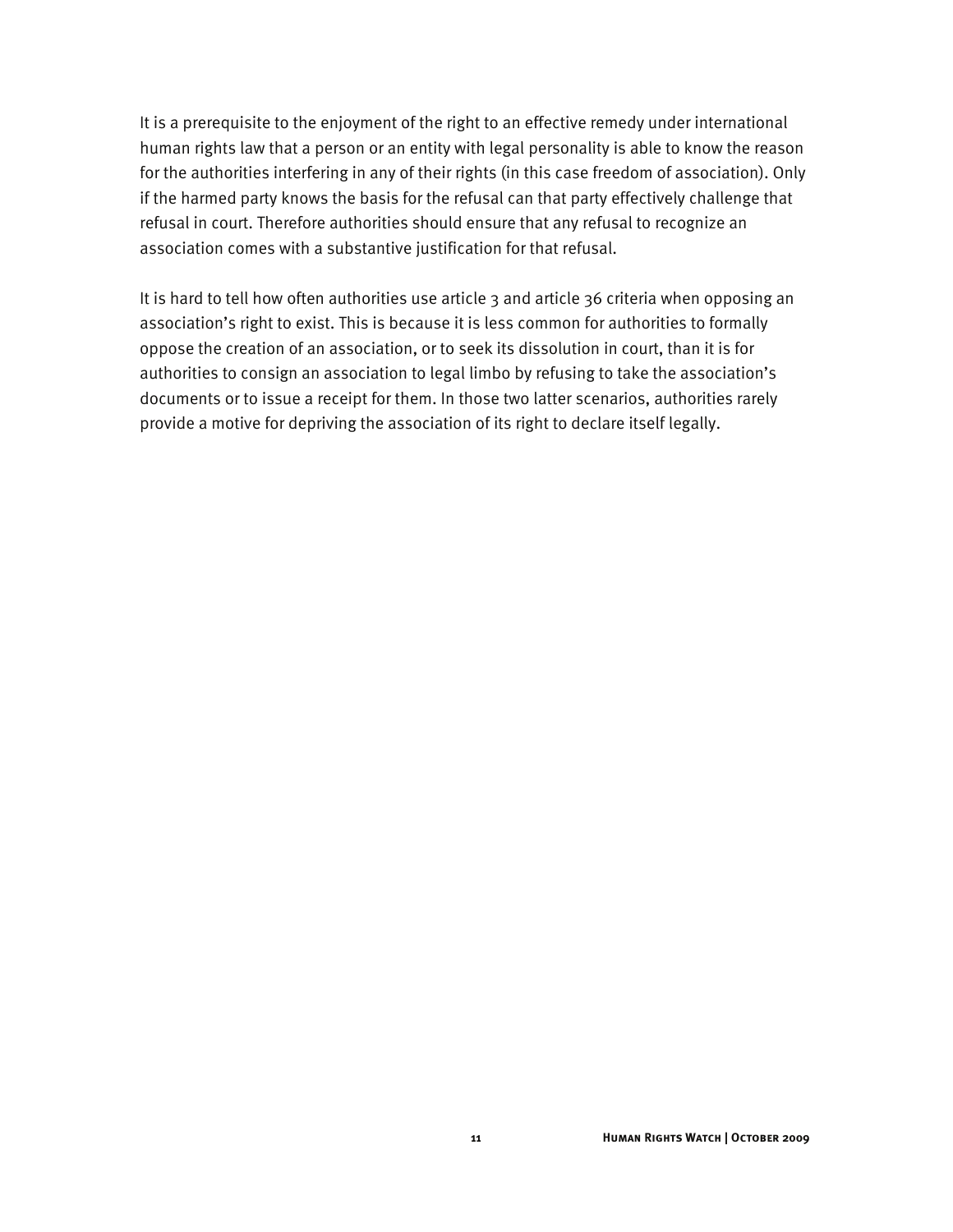### **III. The Impact of Not Being Declared**

An association that is legally declared is entitled, according to article 6 of the law on associations, to file actions in court; make purchases; acquire and administer public subsidies, dues collected from its members, private donations, grants from foreign organizations or international institutions; and acquire offices and materials necessary for its activities.

The withholding or effective withdrawal of legal recognition by refusing to accept documents or issue receipts impact associations in various ways and to varying degrees, even if a great many associations continue to operate without recognition, circumventing these obstacles without being prosecuted. The overall effect however, is to weaken these associations and keep them off-balance. The following is a list of some of the practical consequences when an association is not considered declared:

#### Difficulty of renting an office or hiring a hall, or posting announcements on public

thoroughfares: Without declared status, associations have difficulty renting an office or hiring halls in which to meet, or getting the necessary permission from the municipality to post fliers along the streets. Authorities decline to make available to undeclared associations public halls (for example, the local youth center or *salle de commerce*).

Obstacles to opening bank accounts: Banks often are reluctant to accept, or simply refuse, applications to open accounts in the name of associations that cannot produce proof of their declared status. Some associations that lack receipts manage nonetheless to open accounts.

Exclusion from official events and consultations, and ineligibility for subsidies: Local authorities do not invite undeclared associations to official activities to which they invite declared associations; they also exclude them from subsidies for which declared associations are eligible, pursuant to article 6(1) of the law on associations.

Boycott by authorities: If the association's objectives involve communicating with, or seeking meetings with, public authorities, the non-recognition of their declaration makes it less likely that authorities will respond to communications or formally receive them.

No right to organize gatherings in public thoroughfares: Associations that are not considered declared are ineligible to organize gatherings on public thoroughfares, according to article 11 of the Law on Public Gatherings, which limits this right to political parties, unions,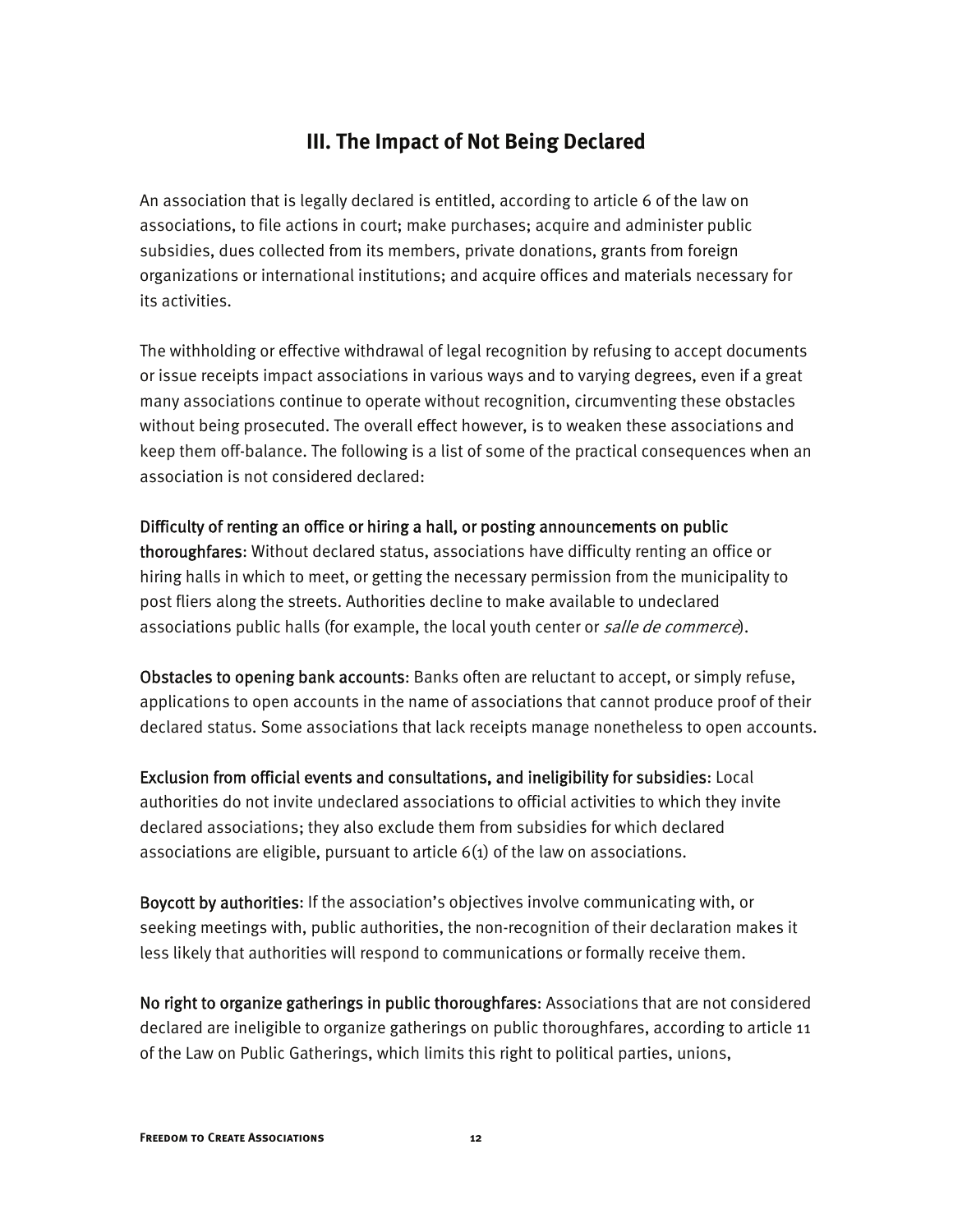professional associations, and associations that are "regularly declared."**<sup>13</sup>** They can, however, hold a public meeting not on public thoroughfares, provided that they notify authorities at least one day in advance and authorities do not forbid it.<sup>14</sup>

Risk of prosecution for membership: Moroccan law does not criminalize mere membership in an unrecognized association, in contrast to countries such as Jordan (penal code, articles 159-163), Syria (article 71 of Law No. 93), and Tunisia (articles 29-30 of Law 59-154 of November 7, 1959, on associations). $15$ 

Members of an association that is considered not properly declared or that has otherwise not followed the provisions of article 5 risk prosecution and fines under article 8 of the law on associations if they conduct any of the financial transactions enumerated in article 6, including the receipt of grants and financial support from domestic or foreign sources (in practice, some associations that have been denied receipts continue nevertheless to raise money and accept grants). Article 8 also provides punishments of between one and six months in prison and a fine of 10,000 to 20,000 dirhams (US\$1,250-2,500) for persons who act to maintain or to revive an association after a court has ordered its dissolution.

The absence of a law criminalizing mere membership has not prevented prosecutors from including "membership in an unauthorized association" when filing other charges, such as participation in an unauthorized demonstration, against members of associations considered undeclared. Human Rights Watch is aware of one court conviction solely on a charge of "membership," although this was overturned on appeal—see the case of Sadyk Ballahi, a member of the Sahrawi Association of Victims of Grave Human Rights Violations, featured in chapter IV.

Dissuading potential members: More generally, an association's unrecognized status acts as a disincentive for many would-be members, who fear trouble with the authorities or even prosecution if they act within such associations.

**<sup>13</sup>** Dhahir no. 1-58-377 of November 15, 1958 Concerning Public Gatherings, article 11, states that qualified entities must submit in advance information about their gathering to authorities, who can prohibit it if they deem it likely "to disturb the public order."

**<sup>14</sup>** Ibid., arts. 1-3.

**<sup>15</sup>** Human Rights Watch, Shutting Out the Critics: Restrictive Laws Used to Repress Civil Society in Jordan, December 2007, vol. 19, no. 10(E), http://www.hrw.org/en/reports/2007/12/16/shutting-out-critics, p. 16; No Room to Breathe: State Repression of Human Rights Activism in Syria, October 2007, vol. 19, no. 6(E), http://www.hrw.org/en/reports/2007/10/16/no-roombreathe-0, p. 27; and Tunisia: A Lawsuit against the Human Rights League, An Assault on All Human Rights Activists, April 2001, vol. 13, no. 3(E), http://www.hrw.org/legacy/reports/2001/tunisia/tunisia0401-05.htm#P317\_66578, p. 18.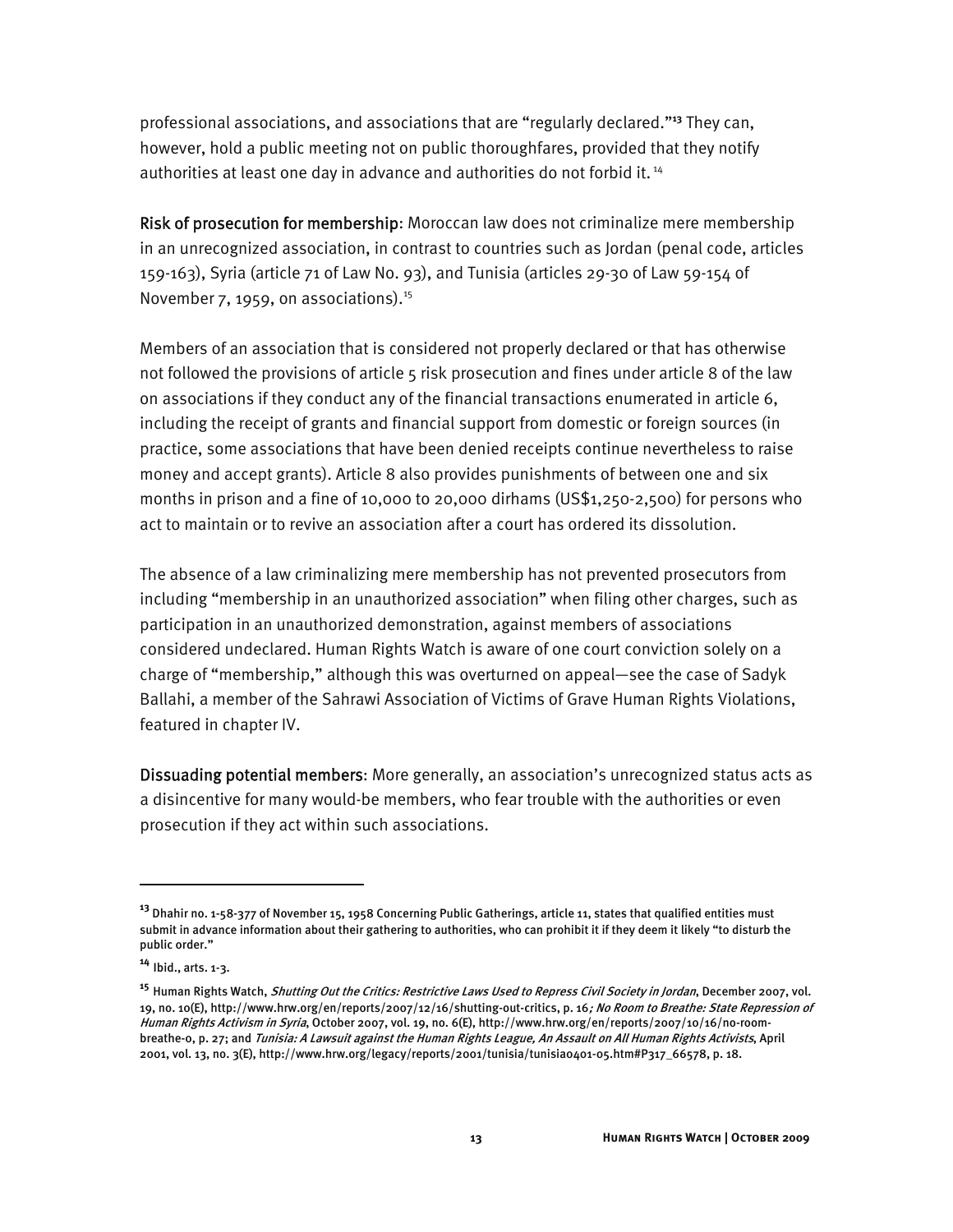### **IV. Case Studies**

The following are examples of associations that have faced arbitrary obstacles of one kind or another to declaring themselves according to the law. While these organizations have for the most part continued to operate, these obstacles imposed by the authorities have undercut and weakened them. Furthermore, these obstacles exemplify the way that authorities often disregard in practice laws that are protective of human rights.

Most of the featured cases involve the withholding of receipts for documentation, although in one case featured below, involving the Morocco section of the World Mountain People Association, the arbitrariness by local authorities extends to refusing to recognize that if an association obtains a provisional receipt and is not challenged within 60 days, it is properly declared (see under Amazigh rights and development organizations).

In another of the cases featured below, involving the Amazigh Network for Citizenship, one of its local branches was issued a provisional receipt but then was notified within the 60-day period that the local representative of the state attorney had expressed "reservations"; it was not told what those reservations were, however.

In two cases the authorities took preemptive steps even before the law's declarative process could be set in motion. In one, authorities in al-Ayoun stepped in to ban the Sahrawi human rights association CODESA from holding its constitutive assembly, thereby preventing it from fulfilling one of the steps it must take before submitting its founding papers. In the other, involving a prospective Moroccan branch of the French organization Neither Whores Nor Submissives, the minister of interior himself issued a statement, even before presentation of founding documents, that any registration attempt would be blocked. These represent perhaps the most glaring examples of the extent to which Moroccan authorities disregard the declarative spirit of the law on associations, and apply arbitrary, subjective interpretations in assessing whether an organization meets the vaguely defined criteria of the law on associations.

#### *The Moroccan National Association of Unemployed University Graduates (ANDCM)*

The National Association of Unemployed University Graduates is a large umbrella group of local associations nationwide composed of unemployed Moroccans holding university degrees. Its platform is organized around the right to work, a right that, in the association's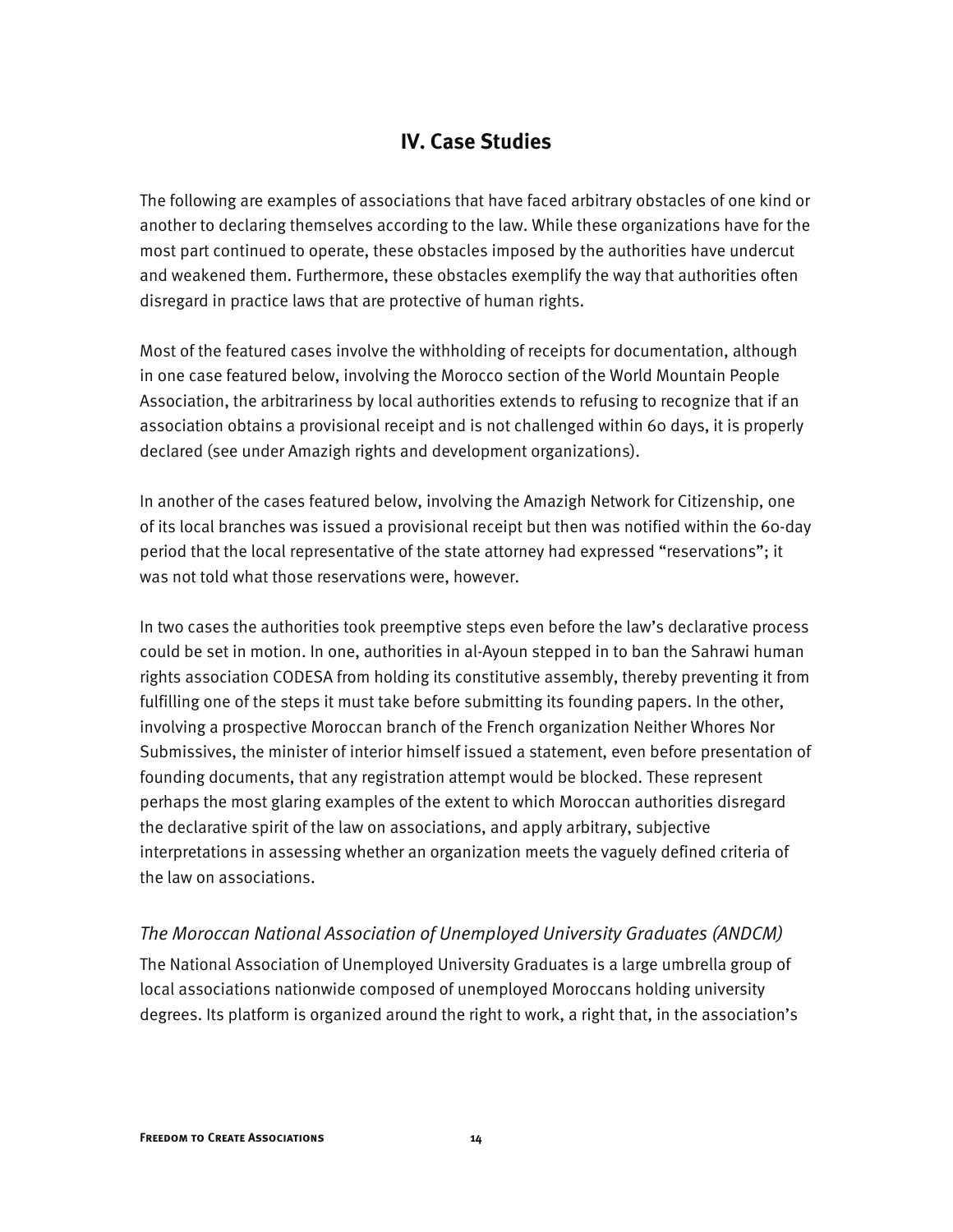view, the public sector should fulfill by providing employment to graduates of Moroccan universities.

The rate of unemployment at the end of 2006 among young Moroccans holding university degrees was officially 23.7 percent, more than twice the rate for the general population.<sup>16</sup> According to the official statistics, four out of every five university graduates had been jobless for at least one year. This population, estimated to be one-quarter million strong, has at times shown its restlessness: unemployed graduates were among those who blockaded the port of the city of Sidi Ifni in June 2008, leading to city-wide disturbances and police repression that caused dozens of injuries.17

The ANDCM presented its founding papers to the *wilaya* (governorate offices) of Rabat-Salé-Zemmour-Zâir in October 1991, according to ANDCM president Abdellah Moujdi of Rabat.<sup>18</sup> Authorities at the wilaya refused, without explanation, to provide the ANDCM a receipt. Since then, the association has held nine congresses, the last one in December 2008. Each time, it has attempted to inform the authorities at the Rabat-Salé-Zemmour-Zâir wilaya in writing of the newly elected officeholders, as required by article 5 of the law on associations. Each time, said Moujdi, the authorities have refused to issue a receipt, without ever explaining this refusal.

According to Moujdi, authorities refrain from legally recognizing the ANDCM so as to avoid having to regularize relations with it. The lack of legal recognition means that the ANDCM is ineligible for grants that public institutions provide to nongovernmental associations, and is excluded when authorities engage in rounds of consultations or organize meetings with Moroccan NGOs. Local authorities refuse to let the ANDCM hire public halls for its gatherings, forcing it to rely on the largesse of trade unions whose headquarters house large meeting halls.<sup>19</sup>

As long as the authorities regard it as not properly declared, the ANDCM cannot hold rallies legally on public thoroughfares. Despite this, the ANDCM and its local affiliates persist in

**<sup>16</sup>** Employment figures in this paragraph come from Nezha Maachi, "Unemployment: Should you burn your diploma?" («Chomage : Faut-il brûler son diplôme?») *l'Economiste* (Casablanca), February 8, 2008, reproduced at *Forum Algerie*, http://www.algerie-dz.com/forums/international/70354-chomage-des-diplomes-les-vrais-chiffres-maroc.html (accessed August 26, 2009), and citing statistics prepared by the High Commission for Planning (Haut Commissariat au Plan) for the end of 2006.

**<sup>17</sup>** See Moroccan Organization for Human Rights (OMDH), "Rapport de la commission d'enquête de l'OMDH sur les événements de Sidi Ifni," July 1, 2008, http://www.omdh.org/newomdh/def.asp?codelangue=23&info=567 (accessed August 18, 2009).

**<sup>18</sup>** Human Rights Watch interview with Abdellah Moujdi, president of the ANDCM, Rabat, March 11, 2009.

**<sup>19</sup>** Human Rights Watch interview with Abd-el Ali Boussattati, president of the ANDCM Nador chapter, Nador, March 13, 2009.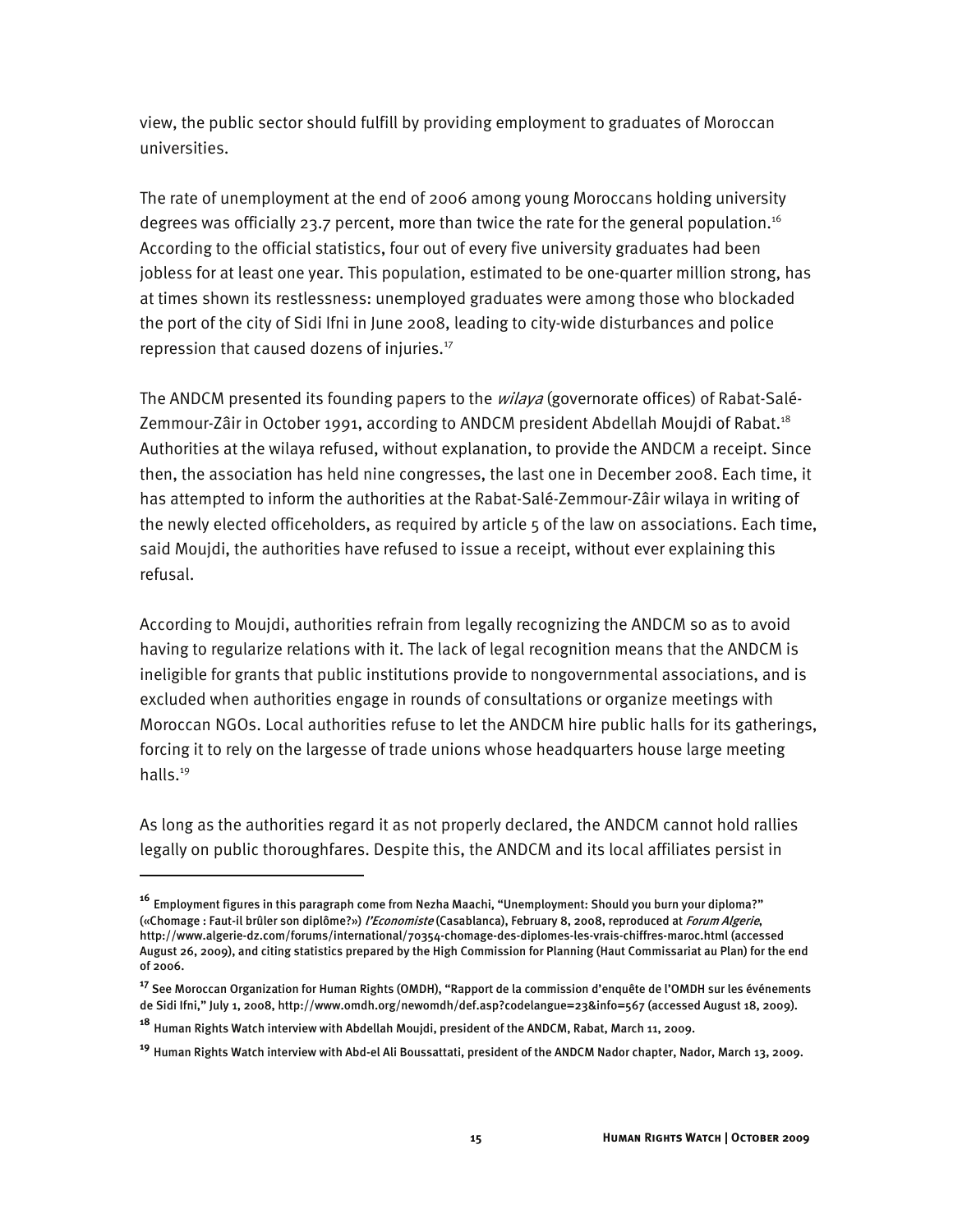staging frequent public rallies and marches in support of their demands. In Rabat members gather regularly outside of parliament and various ministries, where they unfurl banners and chant slogans.

These demonstrations by the ANDCM have sometimes resulted in informal concessions, whereby government officials receive representatives of the association and pledge to hire a certain number of jobseekers. More often, however, it is the police, rather than concessions by officials that have ended their public protests. The police and auxiliary forces, wielding batons, have often dispersed the demonstrators with considerable force, inflicting sometimes serious injuries. Reuters photographer Rafael Marchante described to Reporters without Borders how Moroccan security forces beat unemployed graduates and Marchante as he tried to cover their demonstration on May 21, 2008, in front of the parliament building:

These demonstrations are held each week outside parliament. This week I appeared to be the only person covering it. The auxiliaries were beating the demonstrators violently, including young women, kicking them in the face. Five or six auxiliaries came up to me, grabbed one of my cameras and beat me. I produced my information ministry accreditation but one of them, who appeared to be their superior, tore it up and then punched me twice in the face. $20$ 

In many instances after forcibly dispersing their gatherings, authorities have prosecuted ANDCM members on charges of participating in "unauthorized" assemblies; to that charge, they sometimes add the charge of membership in an unauthorized association, even though (as noted in chapter III) this charge cannot be found anywhere in Moroccan law. For example, authorities prosecuted on such combined charges Saïd Marzouki, president of the association's chapter in Jerrada, and Anas as-Salmani, president of the section in Beni Madhar, both small cities in northwest Morocco. The charges against the two stem from events of June 4, 2008, when Marzouki participated in two sit-ins with members of the association, the first in Beni Madhar and the second in Jerrada. Marzouki told Human Rights Watch that the unemployed graduates had staged the sit-ins without first notifying the authorities, adding that he was certain the authorities would not have authorized them.<sup>21</sup>

**<sup>20</sup>** "Interior Ministry Auxiliaries Beat Spanish News Photographer outside Parliament," Reporters without Borders news release, May 23, 2008, http://www.rsf.org/Interior-minister-auxiliaries-beat.html (accessed July 2, 2009).

**<sup>21</sup>** Human Rights Watch telephone interview with Saïd Marzouki, president of the ANDCM Jerrada chapter, April 30, 2009. There is some ambiguity with respect to whether sit-ins fall under the requirement in the Law on Public Gatherings (Dhahir no. 1-58-377), article 11, that organizers of gatherings must notify in advance the authorities, who may prohibit them on grounds of likelihood to "disturb the public order:" See Human Rights Watch and Amnesty International, Morocco/Western Sahara: Freedom of Assembly on Trial, November 21, 2001, http://www.hrw.org/legacy/backgrounder/mena/morocco1121.htm.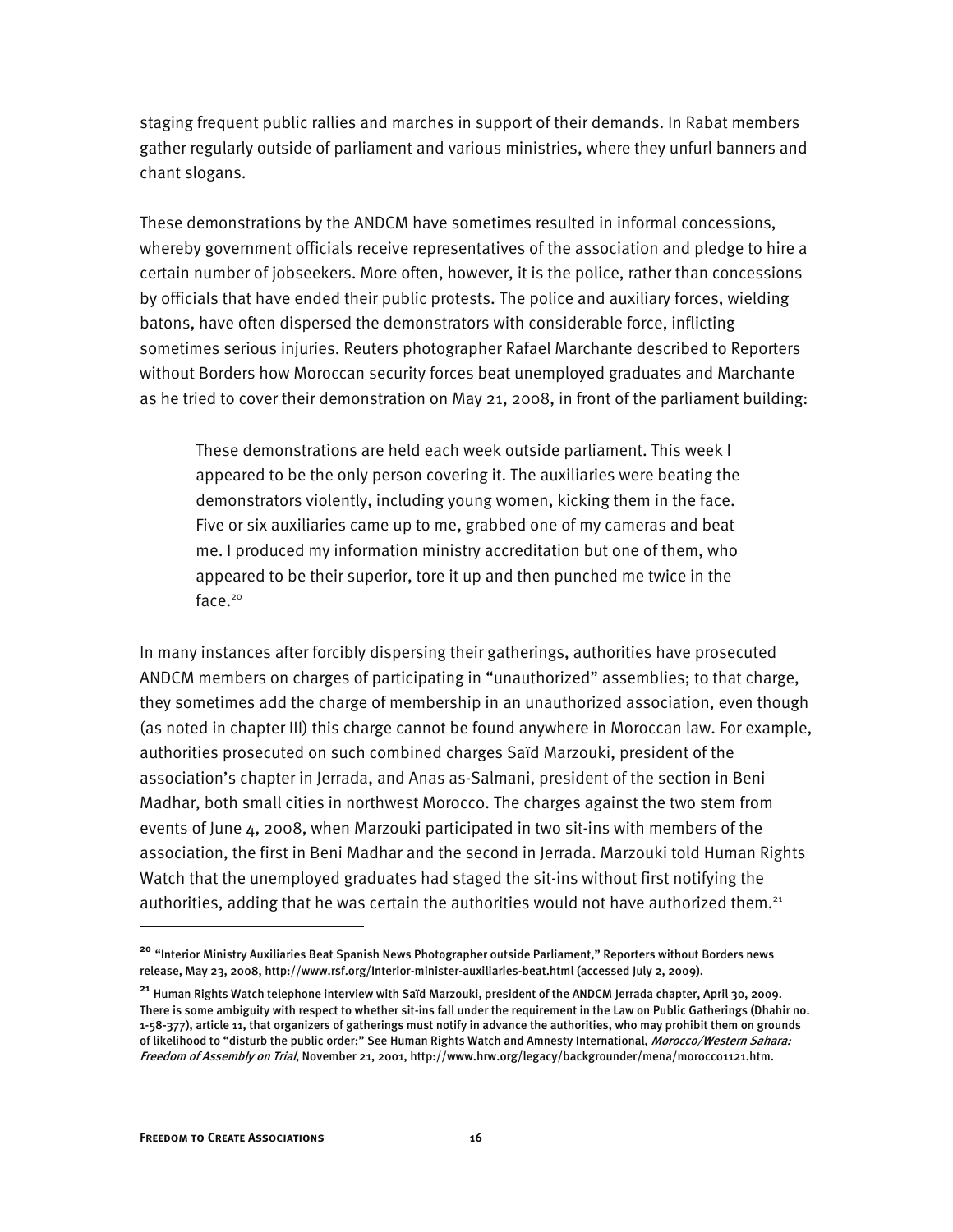The security forces used force to disperse both sit-ins. After the second sit-in, police summoned Marzouki and as-Salmani. According to Marzouki, the local prosecutor subsequently charged them with insulting a police officer, obstructing traffic, disobeying orders, incitement to commit crimes (based on slogans they allegedly chanted), and membership in an unauthorized association. The court convicted Marzouki and Selmani and sentenced them to seven and five months in prison respectively, terms they served in full.

The refusal by authorities to legally recognize the ANDCM extends to its many chapters around the country. Local authorities did issue receipts in some instances when local sections of the ANDCM presented their founding papers, but when it came time for them to present updated lists of the chapters' office-holders (as per article 5 of the law on associations) the authorities refused to issue receipts. One example is the experience of the ANDCM's chapter in the city of Nador. The *bacha*<sup>22</sup> of that city had in the past issued receipts for documents submitted by the association, but refused to do so after the chapter submitted an updated list of office-holders following its December 2008 congress, according to its president, Abd al-Ali Boussattati. In the 1990s, in the southern Moroccan city of Tiznit, local authorities issued the local ANDCM section a receipt for its founding papers but refused to do so when the chapter tried to submit its updated documentation as required, according to Brahim Elansari, a member of the chapter at that time.**<sup>23</sup>**

Boussattati insists that the Nador chapter is legal because it had followed in good faith the procedures set forth in the law. However, he said that the local authorities in Nador persist in telling him that it is not. Boussattati said that on March 5, 2009, security forces broke up a sit-in organized by the chapter in front of the provincial government building in Nador. They arrested nine of the protesters and questioned them before releasing them without charge. The reports completed by the police and presented to the detained protesters stated that they had been participating in a demonstration organized by an unrecognized association, Boussattati said.

Another effect of the ANDCM's lacking legal recognition, Boussattati said, is that the association is not included among the NGOs that local authorities invite to official events or official consultations with civil society. Nor can it hire public halls. Instead, it relies on trade unions to provide them space for meetings.<sup>24</sup>

**<sup>22</sup>** The bacha is a local administrator who is an employee of the ministry of interior and who reports to the wali, or governor.

**<sup>23</sup>** Email communication from Brahim Elansari to Human Rights Watch, April 29, 2009.

**<sup>24</sup>** Human Rights Watch interview with Ali Boussattati, March 13, 2009.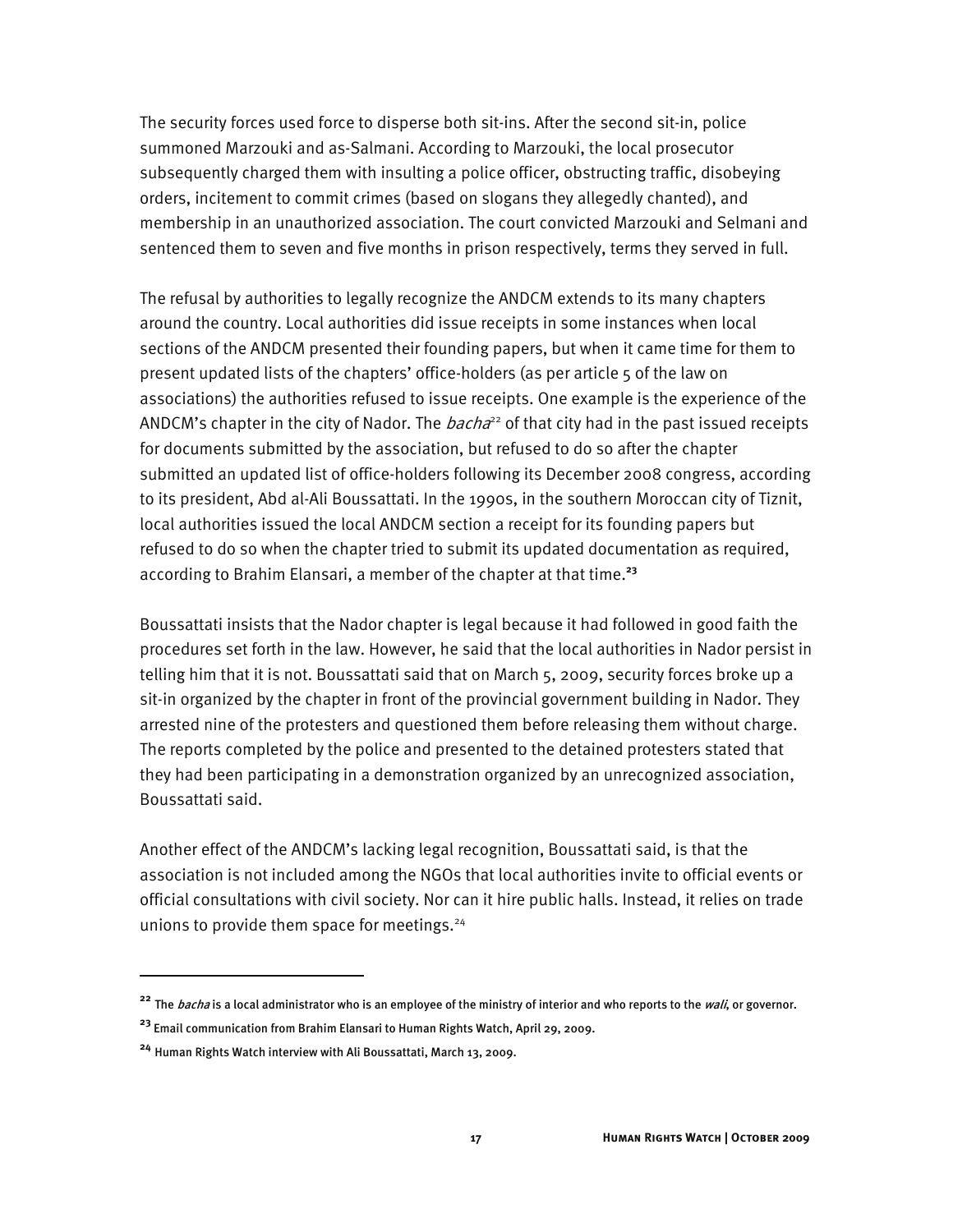#### *Amazigh rights and development organizations*

The Amazigh, also known as Berbers, are the indigenous people of North Africa. They are overwhelmingly Muslim. Today the two largest Amazigh populations are in Morocco and Algeria, where some are actively engaged in trying to secure their cultural, linguistic, and political rights. In recognition of Amazigh aspirations King Mohammed VI of Morocco created a Royal Institute of Amazigh Culture in 2001 and launched a program to begin teaching the Tamazight language in schools.

Some Amazigh activists want Tamazight declared an official language of Morocco, and regional autonomy for the Rif region, which has a large Amazigh population. After some activists founded the Amazigh Democratic Party in 2005, authorities petitioned the Rabat administrative court to outlaw it on the grounds that it violated the prohibition, in the political parties law, on parties based on religion, ethnicity, or language.**<sup>25</sup>** The court ruled in favor of the ban in April 2008.

The Amazigh Network for Citizenship, which advocates for the cultural, linguistic, political, and civil rights of Morocco's Amazigh population, is among the many Amazigh organizations in Morocco that authorities have refused to treat in accordance with the law on associations. The national bureau of the association, based in Rabat, along with its branches in Tanalt, Tiznit, Casablanca, and Ifrane, have all submitted founding papers to the relevant branch of the local administration in conformity with the law. However, the local administrations have consistently refused to provide a receipt to the local branches, while the Network's national bureau has gotten receipts only after long delays.

The national bureau submitted its founding documents to authorities in Rabat after its inaugural congress in July 2002. The authorities refused to issue a receipt. The association submitted its papers again following its second congress in July 2005, and obtained a receipt for the first time only in June 2006, after campaigning publicly to demand it. The Network held another congress in August 2008 and filed with local authorities a declaration of the decisions taken at the congress, as required by law. It did not receive a receipt for that filing until June 2009.

Authorities rarely furnish a justification for refusing to issue a receipt to an association. However, the associations often learn of possible motives through informal channels. Authorities in Rabat did not explain to the Amazigh Network for Citizenship why they would

**<sup>25</sup>** Law 36-04 on Political Parties of February 14, 2006, article 4, online at

http://www.pcb.ub.es/idp/docs/marroc/loi\_de\_partis\_politiques.pdf (accessed September 8, 2009).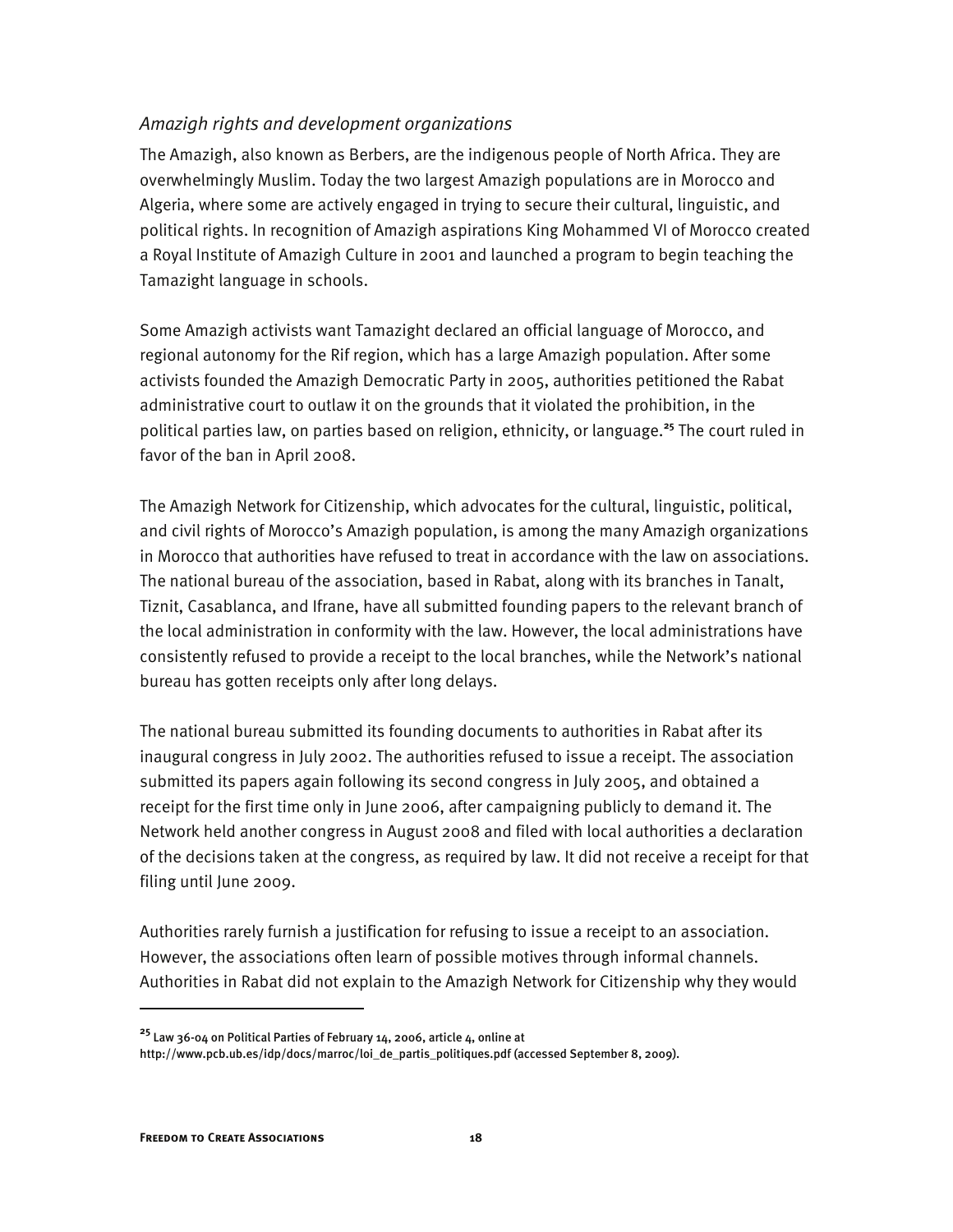not grant it a receipt for its 2008 filing. Ahmed Arehmouch, a Rabat-based attorney and member of the network's executive committee, said he believes that authorities withheld the receipt because of the network's endorsement, in the platform emanating from its August 2008 congress, of a separation between religion and the state.<sup>26</sup> Secularism is a controversial demand in a country whose constitution in article 19 calls the king the "Commander of the Faithful" and "Defender of the Faith."

The *caïd*<sup>7</sup> in Tanalt refused to accept the registration documents from the network's branch in that city after it held its inaugural congress in August 2008, both when members delivered it to him in person and when they sent it to him by registered mail.<sup>28</sup> The branch tried again in the presence of a bailiff, who completed a report attesting to the caïd's refusal to take the dossier. The branch then challenged the caïd's refusal before an administrative court, which at this writing has not yet ruled on the case. In the meantime, the branch continues to function, but with obstacles. For example, the caïd prevented the branch from distributing in schools AIDS awareness materials in Tamazight, justifying this refusal by saying that the branch is not legally recognized, according to Arehmouch.<sup>29</sup>

An attempt to create a branch in the southern city of Assa resulted in government authorities' blocking the network by means of another stratagem. In this case, the branch submitted its founding documents and received a provisional receipt from the bacha in that city, Mohamed Stitou. But before the expiry of the 60-day period provided by the law, Stitou informed the branch of official objections to its creation: in an undated two-sentence letter received in early 2009, Stitou wrote that he had consulted the state attorney at the court of first instance in Guelmine, who had expressed "reservations" about the establishment of the Assa chapter.

The bacha's notification to the Assa chapter of the network means it cannot function legally, even though he did not specify what those reservations were. The network filed suit in administrative court in Agadir, challenging the authorities' opposition to the section's declaration. The case is pending at this writing, and officials have still not specified the basis for their opposition, according to Arehmouch.<sup>30</sup>

**<sup>26</sup>** Human Rights Watch interview with Ahmed Arehmouch, Rabat, March 17, 2009.

<sup>&</sup>lt;sup>27</sup> The *caïd* is a local administrator at the level of the district who reports to the *bacha*, who in turn reports to the *wali*. All are employees of the Interior Ministry.

**<sup>28</sup>** Communiqué issued by the executive committee of the Amazigh Network for Citizenship, undated.

**<sup>29</sup>** Human Rights Watch interview with Ahmed Arehmouch, Rabat, July 17, 2009.

**<sup>30</sup>** Email communication from Ahmed Arehmouch to Human Rights Watch, August 14, 2009.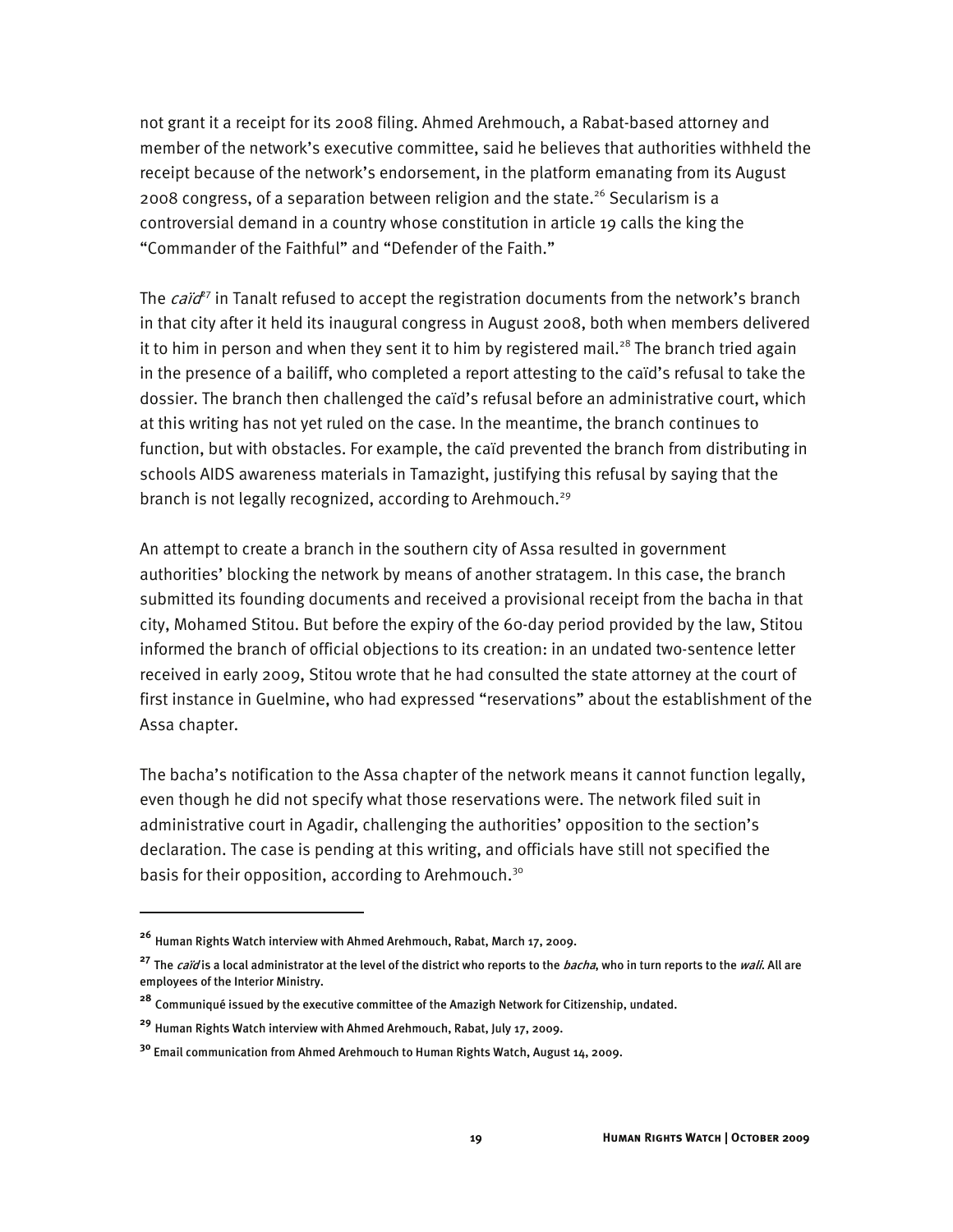Another small Amazigh organization called the Aguelmam Association for Development and Culture, located in the commune of Dayet Aoua, in the Dayet Ifrah district of the province of Ifrane, obtained a final receipt for its founding papers from the local caïd in 2005. Aguelmam then pursued activities promoting Amazigh culture and the Tamazight language.

However, since filing papers informing authorities of the results of its internal elections held in December 2007, it has been unable to get a receipt for this filing. The association's president, Lahcèn Oussaïd, told Human Rights Watch that the Aguelmam association has lobbied unsuccessfully for the receipt:

The caïd said, "Just wait a bit, you'll get it." But it never came. After four months, we wrote to the 'amil [governor]. Fifteen days went by with no response. The 'amil then referred us to the head of the DAG [Directorate of General Affairs, an agency that is part of the interior ministry]<sup>31</sup> in the Ifrane government office. I tried to see the DGED head but he refused to meet with me. I submitted a written complaint to the local authorities, and also informed the press that they were refusing to issue us a receipt. But nothing worked.

Oussaïd said the authorities never provided any formal reason for refusing to issue a receipt to the Aguelmam association. However, he said that he heard unofficially that authorities were withholding legal recognition because Oussaïd himself had become more active in Amazigh politics. In 2006 he attended the congress of the Amazigh Democratic Party and won election as vice secretary-general of its youth wing; he also served on the party's national steering committee. In 2008, as noted above, a court ruled in favor of a government lawsuit to ban the party.

According to Oussaïd, non-recognition has not prevented the Aguelmam association from conducting its activities, which include programs to combat illiteracy. It has even carried out projects in conjunction with the Royal Institute on Amazigh Culture. The association also has been able to open a bank account. The main day-to-day impact of the non-recognition of Aguelmam, says Oussaïd, is that authorities exclude it from the officially sponsored events to which they invite NGOs. This is a significant disadvantage in a rural area such as the one in which Aguelmam operates, where local authorities and institutions are central to

**<sup>31</sup>** Direction des affaires générales.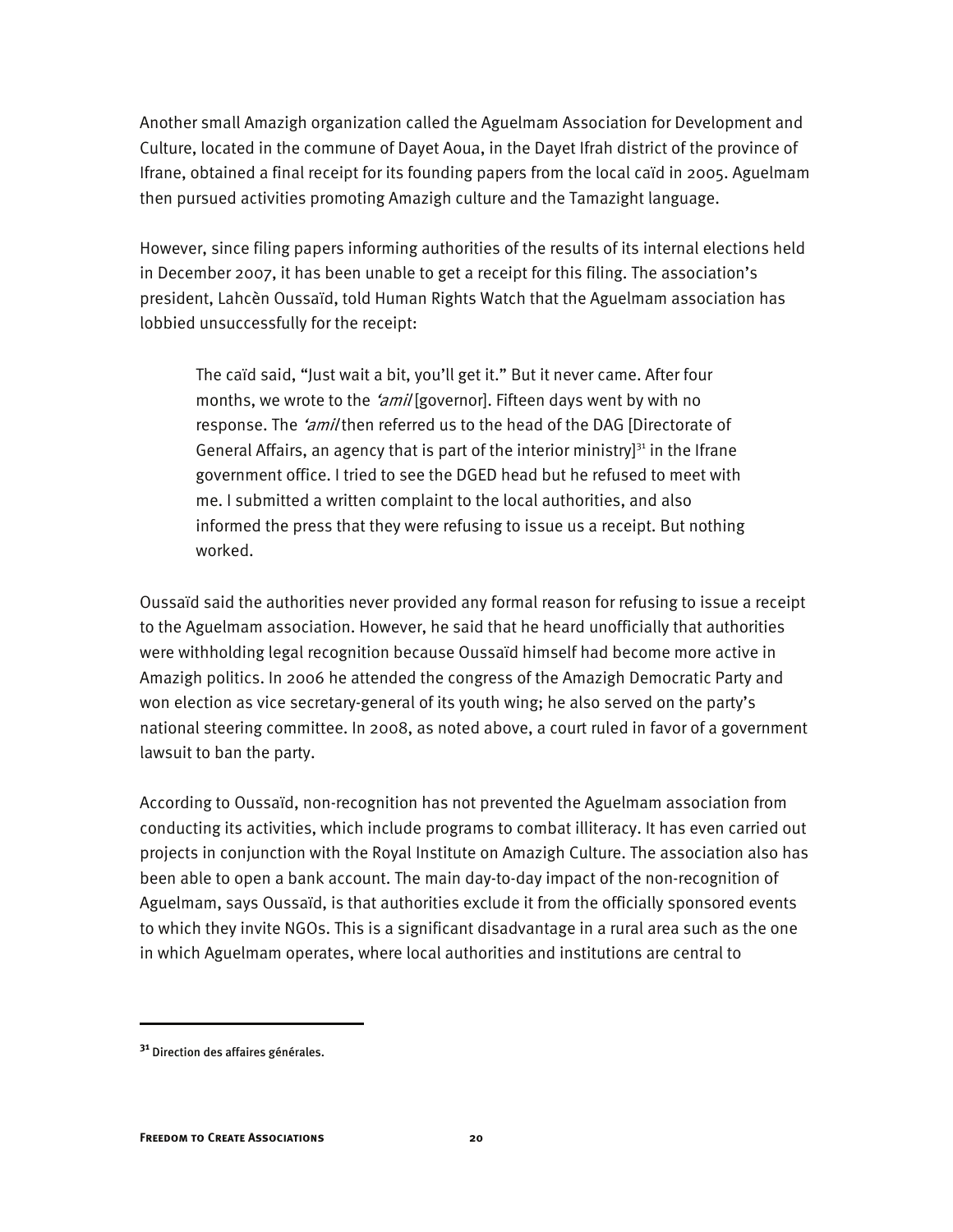community life.32 Oussaïd told Human Rights Watch that the association is hoping to regularize its status through contacts with the authorities, before resorting to administrative court.33

Thawiza Association for Culture and Development Selouane/Nador, an Amazigh cultural organization in Selouane, a small city in the province of Nador near Morocco's Mediterranean coast, obtained legal recognition when founded in 2005. Among its activities was to co-organize in October 2008 a conference on strategies for autonomy for the Rif region. Thawiza notified the basha of Nador about the impending conference and held it without encountering obstacles or adverse measures.<sup>34</sup>

However, after Thawiza elected new officeholders in early 2009, the caïd of Selouane refused to issue a receipt for the document reporting the election results. The caïd gave no explanation to Karim Meslouhi, an Amazigh activist whom Thawiza had chosen as its new president, when he came to present the document. But when other Thawiza members returned to the caïd's office to request the receipt, the caïd told them that the problem was their election of Meslouhi, who advocates political autonomy for the Rif region.<sup>35</sup> Meslouhi told Human Rights Watch that Thawiza had not filed suit in administrative court, explaining, "I have no confidence in the court to solve our problem; it's the ministry of interior that should be applying the law." $36$ 

The Moroccan section of a France-based association interested in the rights of indigenous peoples encountered problems emanating from yet another variation of authorities' failure to respect the law on associations. The section of the World Mountain People Association (Association des Populations des Montagnes du Monde, APMM)**<sup>37</sup>** obtained its provisional receipt from the bacha of Meknes when it submitted its founding documents in October 2007, but has yet to receive its final receipt. Section President Saïd Kemal told Human Rights Watch, "Every time I stop by at the desk in charge of the file at the office of the bacha of Meknes, the clerk there tells me the investigation is still going on."<sup>38</sup>

**<sup>32</sup>** Human Rights Watch interview with Lahcèn Oussaïd, president of the Aguelmam Association for Development and Culture, Rabat, March 17, 2009.

**<sup>33</sup>** Human Rights Watch telephone interview with Lahcèn Oussaïd, August 18, 2009.

**<sup>34</sup>** Human Rights Watch telephone interview with Karim Meslouhi, president of Thawiza, May 8, 2009.

**<sup>35</sup>** Ibid., and communiqué by Thawiza, undated, received by Human Rights Watch April 30, 2009.

**<sup>36</sup>** Human Rights Watch telephone interview with Karim Meslouhi, August 18, 2009.

**<sup>37</sup>** Information about the organization is available at www.mountainpeople.org (accessed August 28, 2009).

**<sup>38</sup>** Email communication from Saïd Kamel, president of the Morocco branch of APMM, to Human Rights Watch, July 4, 2009.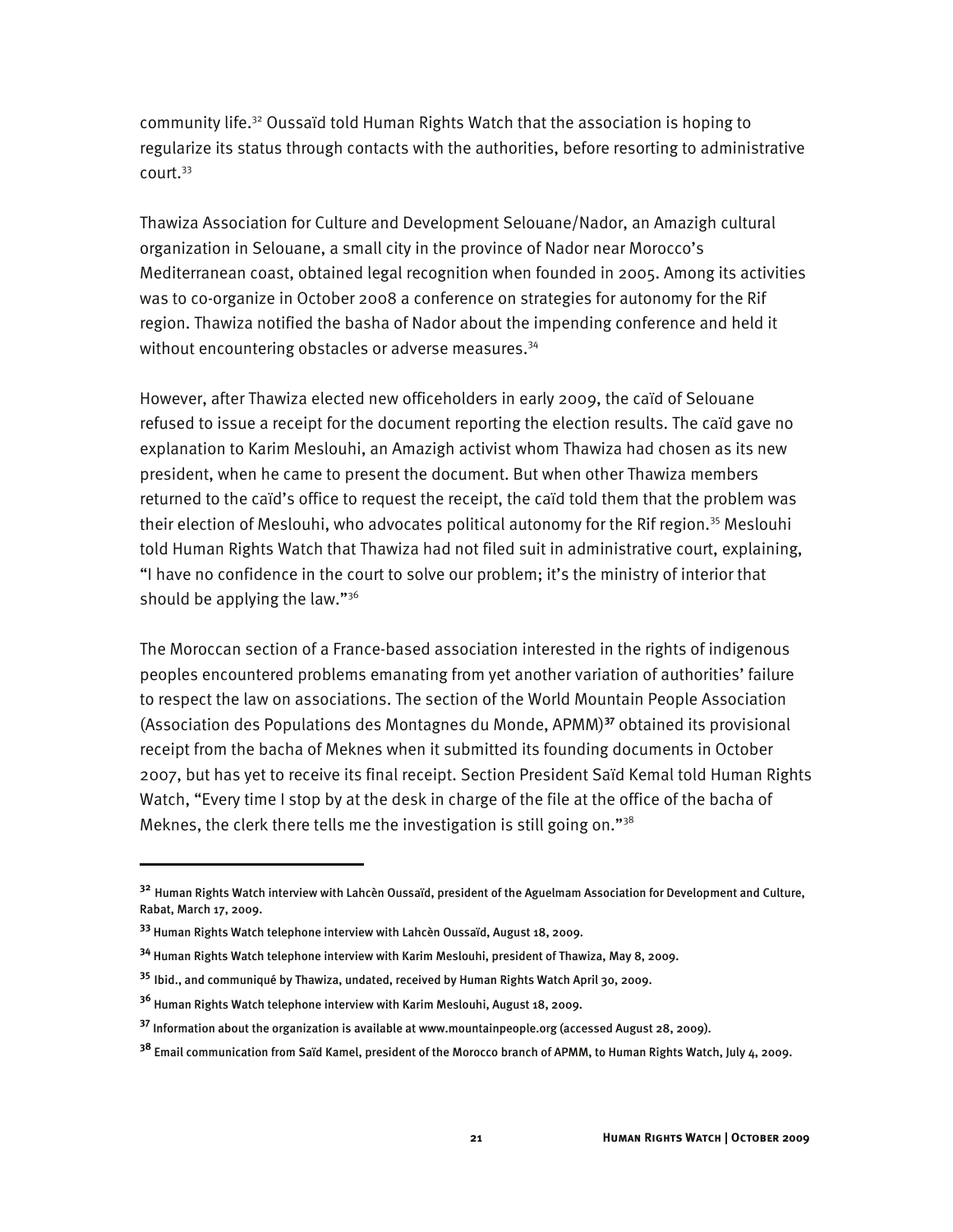The law on associations is clear regarding this situation: if the state authorities do not formally oppose an association's existence within 60 days of the local authority's having issued it a provisional receipt, that association can begin functioning legally. However, the bacha of the city of Mrirt in Khenifra province in the wilaya of Meknes-Tafilalet had his own interpretation: when the association applied to hire a large public hall in that town for an event in March 2009, the bacha refused, explaining that the association lacked the final receipt and that its provisional receipt had "expired." The association was forced to transfer the venue of the meeting to a private home, according to Kamel.<sup>39</sup>

#### *Sahrawi human rights associations in al-Ayoun*

Moroccan authorities have deprived of legal status several Western Sahara-based Sahrawi human rights associations that have tried to follow the procedures for obtaining legal recognition. Human Rights Watch described these cases in its December 2008 report "Human Rights in Western Sahara and the Tindouf Refugee Camps."40 Referring to two of the larger organizations, the Sahrawi Association of Victims of Grave Human Rights Violations Committed by the Moroccan State (Association Sahraouie des Victimes de Violations Graves des Droits de l'Homme Commises par l'Etat Marocain, ASVDH) and the Collective of Sahrawi Human Rights Defenders (Collectif des Défenseurs Sahraouis des Droits de l'Homme, CODESA), the then-governor of al-Ayoun-Boujdour-Seguia al-Hamra, M'hammed Drif, made clear to Human Rights Watch that the reason these organizations are refused legal recognition is that their imputed political views in favor of independence for Western Sahara violate Morocco's constitution:

For CODESA and the ASVDH, the problem is that their founding statutes do not respect the Constitution of Morocco.... If they present an application for legal recognition that conforms to the law, like the AMDH [Association Marocaine des Droits de l'Homme] or the OMDH [Organizations Marocaine des Droits de l'Homme] did, then they will be approved. They must first of all renounce the Polisario line.<sup>41</sup>

(The Polisario is the Popular Front for the Liberation of Saguia el-Hamra and Rio de Oro, the Sahrawi independence organization.)

l

**<sup>39</sup>** Human Rights Watch interview with Saïd Kamel, Washington DC, April 29, 2009.

**<sup>40</sup>** Human Rights Watch, Human Rights in Western Sahara and in the Tindouf Refugee Camps, http://www.hrw.org/sites/default/files/reports/wsahara1208web.pdf.

**<sup>41</sup>** Ibid., p. 93 (citing Human Rights Watch interview with M'hamed Drif, then-governor of al-Ayoun-Boujdour-Seguia al-Hamra, al-Ayoun, November 6, 2007).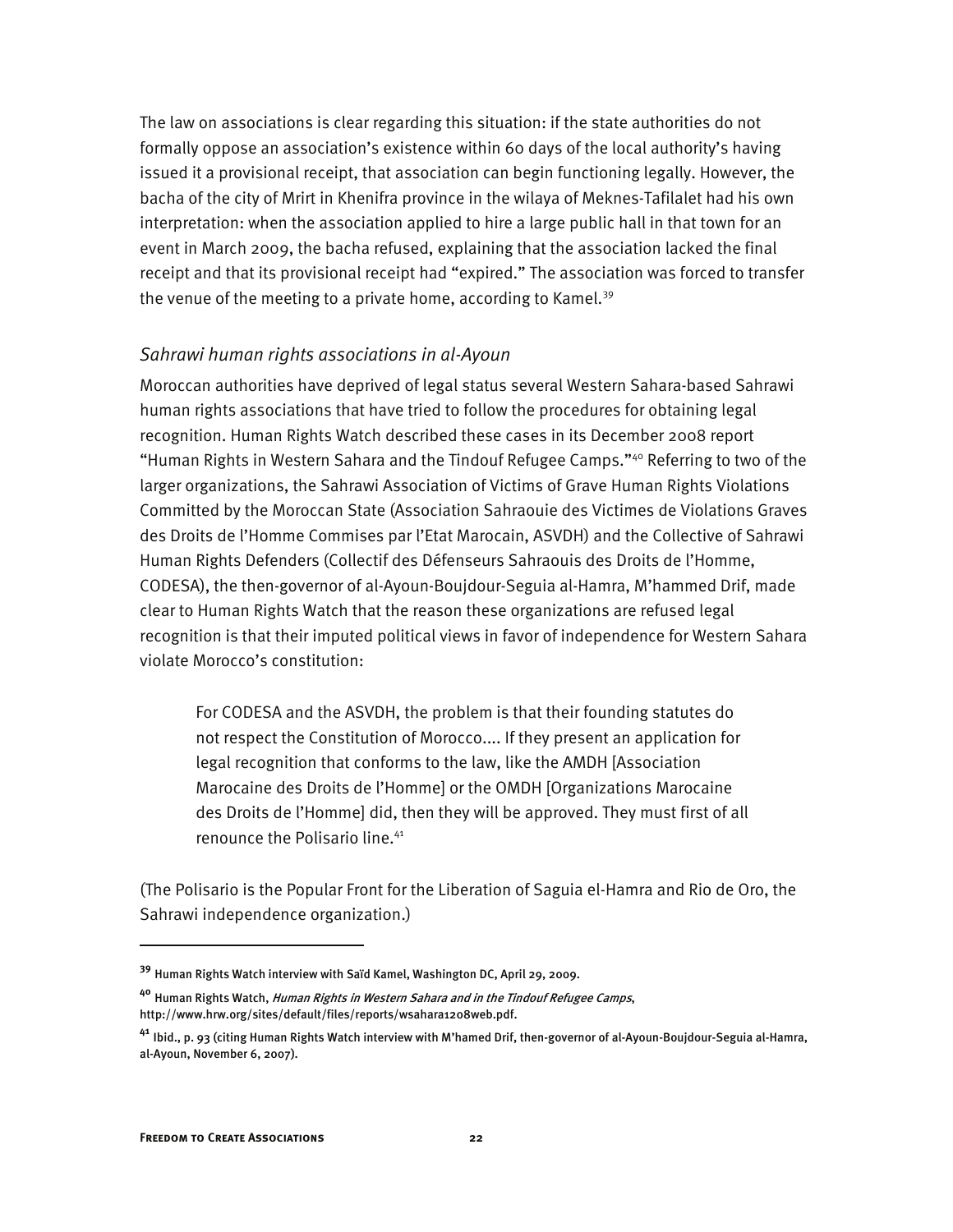The al-Ayoun-based ASVDH remains an unrecognized association because the bacha in al-Ayoun has refused since 2005 to accept the set of founding documents the association submitted. This refusal persists despite a ruling by the administrative court of Agadir in September 2006 that the bacha had exceeded his powers under the law on associations when he refused to accept the ASVDH's founding documents. Despite this court ruling, the bacha refused again in 2008 to accept the documents from ASVDH president Brahim Dahhan and filed an appeal before an administrative appeals court in Marrakesh against the ruling in first instance by the Agadir court. The Marrakesh court on December 17, 2008, dismissed the appeal on the grounds that it had not been filed within the required deadline for such filings.

Despite these administrative court rulings against him, the bacha of al-Ayoun continues to refuse to receive the papers from the ASVDH. As noted in chapter II, an administrative court lacks enforcement power, so a ruling in favor of an association does not necessarily translate into a change in behavior by the authorities. In this case, the local authorities have flouted the court's ruling with impunity.

While the ASVDH continues to operate and to issue a large number of statements and reports about human rights violations against Sahrawis, the lack of legal status has adverse consequences for it and its members. In November 2007 the al-Ayoun Court of First Instance convicted an ASVDH executive committee member, Sadyk Ballahi, of membership in an unrecognized association, while acquitting him of participating in and inciting illegal demonstrations.**<sup>42</sup>** The court sentenced him to six months in prison but let him remain free pending the outcome of his appeal. On October 20, 2008, the al-Ayoun Court of Appeals, to its credit, overturned the conviction of Ballahi on the membership charge—but not before Ballahi, a resident of Guelmine, had spent two days in police custody and then fifteen months with a possible prison term hanging over him. The appeals court held that the "misdemeanor of membership in an unrecognized association is non-existent," which renders "incorrect" on the law the lower-court's guilty verdict against the defendant. **<sup>43</sup>**

The ASVDH, because of its unrecognized status, is unable to organize lawful demonstrations in public thoroughfares. Security forces violently disrupted its effort to organize a peaceful sit-in in a square in downtown al-Ayoun on international human rights day on December 10, 2006, even though the association had notified the authorities in advance and had received

**<sup>42</sup>** Al-Ayoun Court of First Instance case 2317/2007.

 $43$  Al-Ayoun Court of Appeals decision number 931, dated October 10, 2008, in appeals case 101/2008.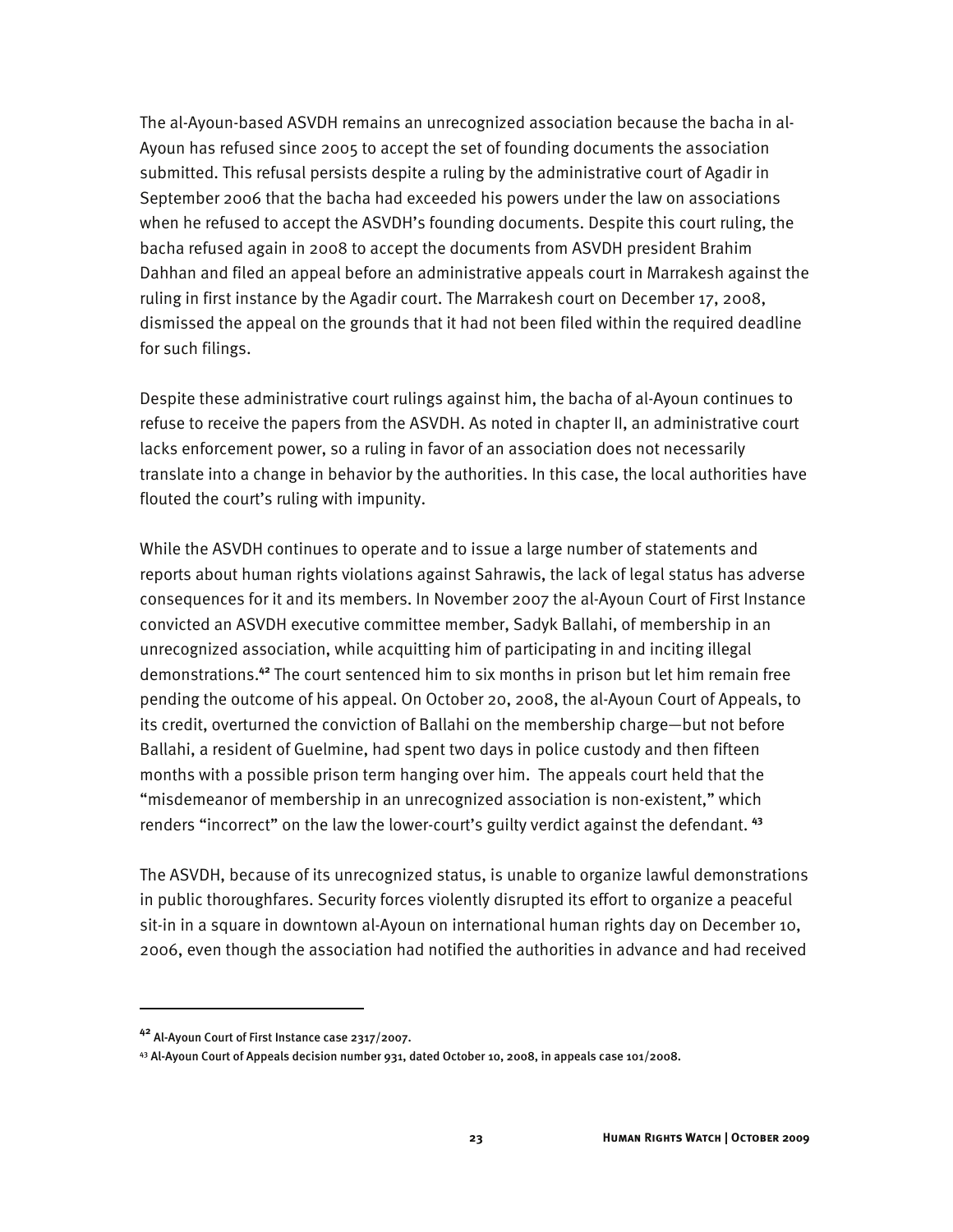no order prohibiting the gathering, according to ASVDH Vice-President el-Ghalia Djimi.44 The wali (governor) later argued that the ASVDH lacked legal status and was therefore not legally entitled to organize a demonstration.<sup>45</sup>

On May 22, 2007, an al-Ayoun appeals court upheld the guilty verdict against two men for membership in an "unauthorized association" – namely the ASVDH -- among other charges.**<sup>46</sup>** The court affirmed the March 7, 2007 conviction by an al-Ayoun court of first instance of ASVDH secretary-general Brahim Sabbar and steering-committee member Ahmed Sbaï on the membership charge and on charges of inciting violent demonstrations that took place in Western Sahara during 2005 and 2006. The appeals court increased the sentences that the lower court had imposed on the two men from 12 months to 18 months in prison. Both men served their sentences, Sabbar concurrently with another sentence he was already serving on other charges.

With respect to CODESA, authorities in al-Ayoun have used tactics different from those they used against the ASVDH to prevent it from declaring itself legally. The authorities stepped in to block CODESA from holding its constitutive assembly, set for October 2007, thereby impeding it from fulfilling one of the steps it must take before submitting its founding papers to the local authorities.

The Moroccan government wrote to Human Rights Watch in 2008 to justify its decision to prevent the legalization of CODESA:

Reviewing the principles underlying the inaugural assembly of the "Collective of Sahrawi Human Rights Defenders," we find that the goal in establishing this association is to "promote the culture of human rights in Western Sahara and Morocco's southern cities and universities that contain students coming from these regions." This constitutes an infraction of the provisions of article 5 of [the law on associations].

Given that this association aims to organize and represent a specific segment of Moroccan society while excluding others, not to mention that

l

**<sup>44</sup>** Ibid., p. 89 (citing email communication from el-Ghalia Djimi, vice-president of the Sahrawi Association of Victims of Grave Human Rights Violations (ASVDH), to Human Rights Watch, June 6, 2008).

**<sup>45</sup>** Ibid., p. 93 (citing Human Rights Watch interview with M'hammed Drif, November 6, 2007).

**<sup>46</sup>** Al-Ayoun court of appeals case 90-2007 and al-Ayoun court of first instance case 248-2006.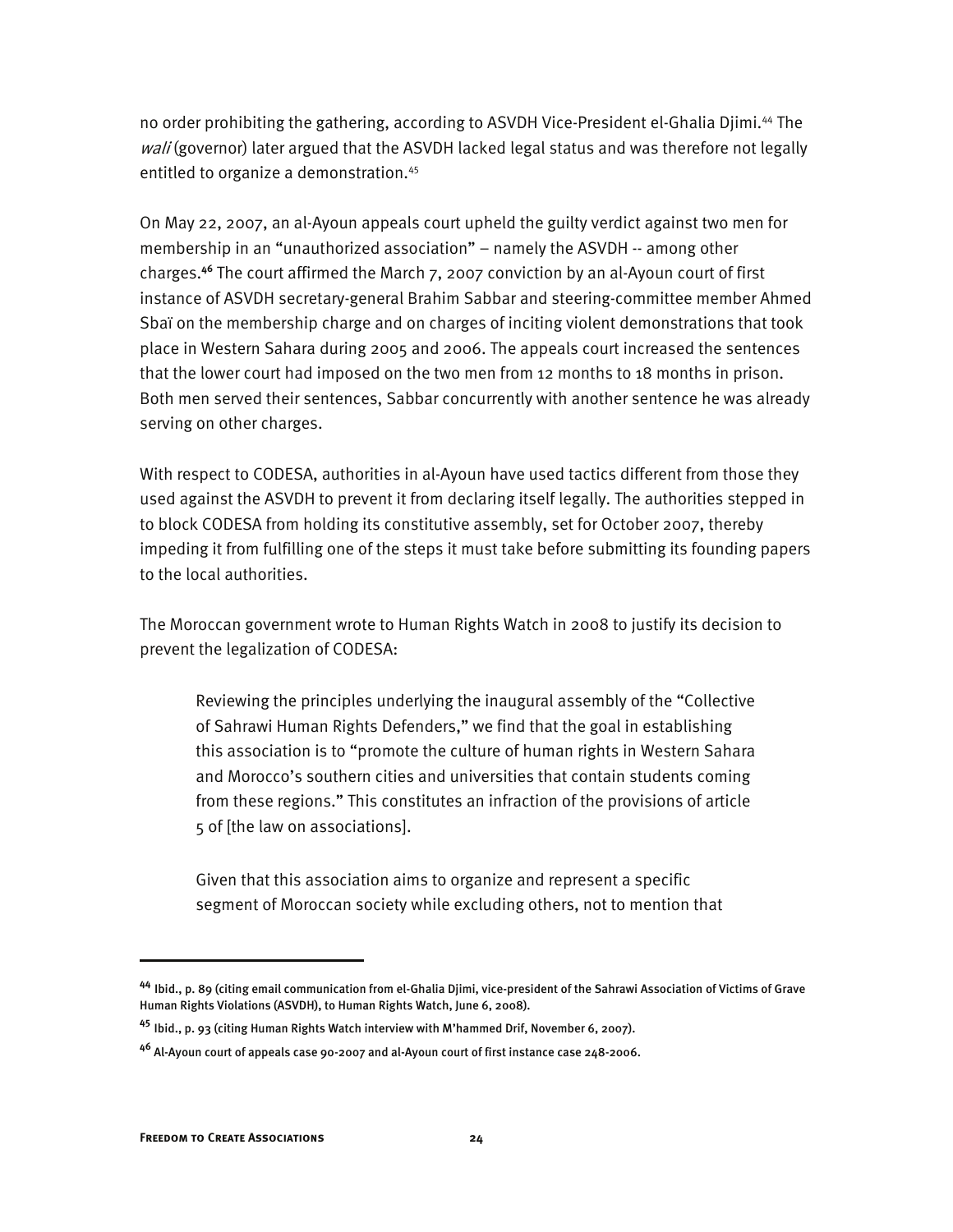even its name displays its discriminatory origin, it directly violates the requirements of article 3 of the [law on associations].

Furthermore, Moroccan authorities are preventing the legalization of this association due to the obligation to respect the bedrock principles of the nation. This group tries to use the cover of a human rights association to create a political organization connected to the Polisario Front, which aims to compromise national territorial integrity by advocating separatism. It thus violates the requirements of article 3 of the same royal decree, which states, "Any association is void if it is founded on a cause or has an objective that is illegal, contrary to good morals or that aims to undermine the Islamic religion, the integrity of national territory, or the monarchical regime, or that calls for discrimination."47

In accusing CODESA of being an organization that is "discriminatory" by its essence, Moroccan authorities are applying an unreasonably expansive notion of that term, which is used to connote practices that have a negative impact on members of particular groups, not those that aim to positively benefit particular groups. The provisional bylaws of CODESA speak in general terms about protecting international human rights and ensuring respect for those rights by the Moroccan state (a copy of the bylaws is one of the documents an association must submit when declaring itself before the authorities). The bylaws contain nothing that could be construed as advocating discrimination. Another CODESA document, its draft platform, makes clear that its "priority is to defend the collective rights of the Sahrawi people" from violations committed by the Moroccan state, although it goes on to say that it will concern itself with all human rights issues in Western Sahara and not just those affecting the Sahrawi people. It also provides a political analysis of the evolution of the Western Sahara conflict that runs counter to the official Moroccan version, referring to Morocco's "invasion" rather than "reclaiming" of the disputed region.

In embracing an objective that focuses on the plight of one particular category of persons (the Sahrawis), CODESA is no different from thousands of nongovernmental associations around the world that are formed to promote or defend the interests of one social group, be it a group sharing an ethnicity, religion, disability, common belief, condition, or interest. It is no more "discriminatory" than would be an organization formed by Moroccan migrants in France to defend the rights of Moroccans living in that country.

**<sup>47</sup>** Ibid., p. 105.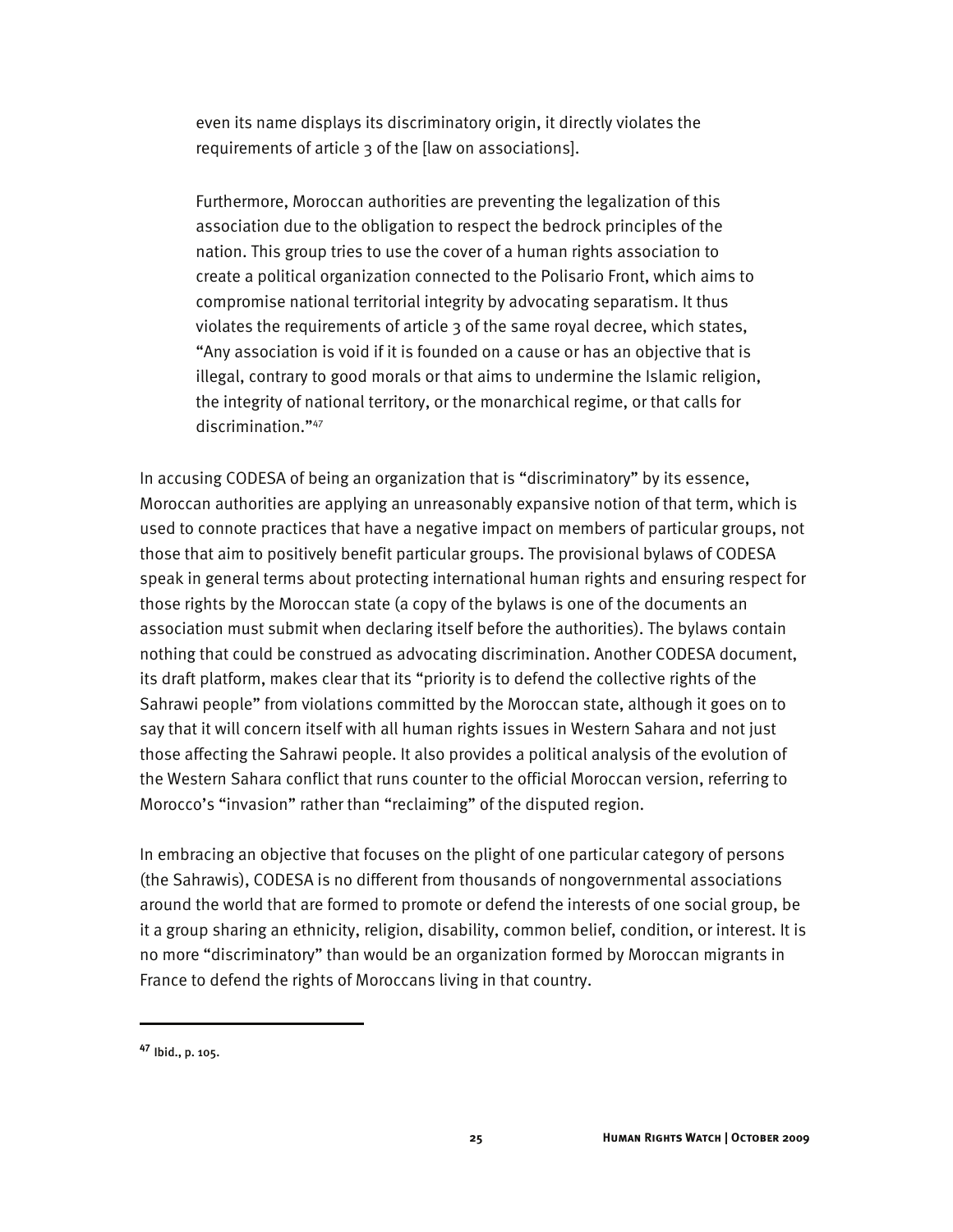As for the claim that CODESA "aims to compromise national territorial integrity by advocating separatism," and thus violates article 3 of the law on associations, such interference in freedom of association would require evidence of advocacy of violence to be justified under international law. However, the government provided no evidence, either to CODESA or to Human Rights Watch, to support the allegation that even peaceful advocacy of "separatism" was an aim of the organization. It is no secret that CODESA's founders include several Sahrawi activists known for their pro-independence views. However, the personal views of the founders cannot be attributed to the organization itself, and they therefore provide no legal basis for acting against it.

By preventing CODESA's registration—rather than by opposing it after it has filed its founding papers—Moroccan authorities are demonstrating once again that the law on association is in practice not a declarative regime but rather one of prior authorization.

#### *The Commission for the Protection of Public Property in Morocco (INPBPM)*

The National Commission for the Protection of Public Property in Morocco (l'Instance nationale pour la protection des biens publics au Maroc, INPBPM) is a Rabat-based organization dedicated to safeguarding Morocco's land resources and heritage from corruption, misappropriation, or illegal monopolization by means of "confronting those who are corrupt or corruptible regardless of their social status."<sup>48</sup> The INPBPM submitted its founding papers on August 1, 2006, to the local administration at the wilaya of Rabat-Salé-Zemmour-Zâir, where the clerk on duty refused to issue the association a provisional receipt. When the INPBPM heard nothing from the authorities within the 60-day period provided by the law, the INPBPM took the position that it was now properly declared, having adhered to the procedures laid down in the law on associations, its president, Tarek Sbaï, told us.<sup>49</sup>

Rather than filing a case in court, the INPBPM initially protested to the minister of interior the refusal to issue receipts, since in its judgment, the refusal was a political matter, Sbaï said. The INPBPM wrote letters on November 15, 2006, to the prime minister and interior minister about the problem but received no answer. None of its correspondence addressed to public officials has produced a response, he said.

The INPBPM eventually filed a case in the Rabat administrative court, which responded by issuing an order designating a bailiff to accompany and bear witness to the INPBPM's efforts

**<sup>48</sup>** INPBPM, "Protection of public property is the responsibility of ALL" («La Protection des biens publics est la responsabilité de TOUS»), brochure dated April 17-18, 2009. See also http://inpbpm.zeblog.com (accessed August 26, 2009).

**<sup>49</sup>** Human Rights Watch telephone interview with Tarek Sbaï, INPBPM president, April 30, 2009.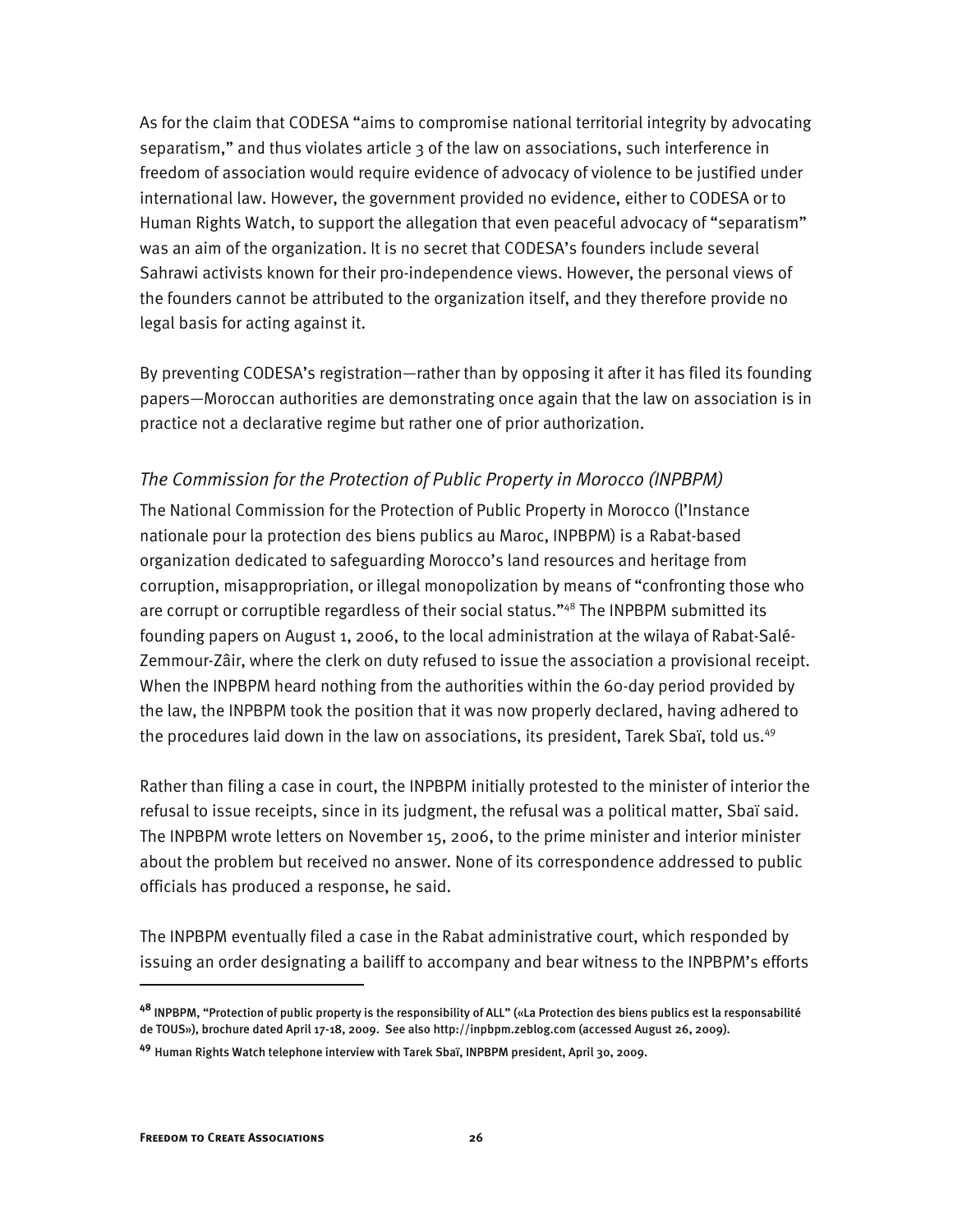to file its papers at the wilaya.<sup>50</sup> A bailiff accompanied the INPBPM on June 2, 2009, and in his report stated that the association delivered the papers to the official on duty at the public affairs office within the wilaya, who refused to issue a provisional receipt for them or to identify himself.<sup>51</sup>

The INPBPM has formed chapters in the cities of al-Hoceima, Sidi Ifni, TanTan, Smara, Assa, and Mrirt, none of which has succeeded in getting a receipt when depositing founding documents. The Hoceima section sent its founding papers by registered mail to the local administration, return receipt requested, but their mailing was returned to the sender, Sbaï said. In some cases, he added, authorities explained orally to members of the local sections that since the national association was not recognized, they could not grant recognition to the local sections.<sup>52</sup>

There have been practical consequences to the fact that authorities view the INPBPM as undeclared. Because it lacks legal personality, the association cannot file suits in Moroccan court in pursuit of its objective to protect public property.<sup>53</sup> In addition, authorities at the Rabat wilaya denied a request by the INPBPM to hold on April 17-18, 2009, a congress at the School of Mines, saying the INPBPM had no receipt, Sbaï said.

But, in a reflection of the ambiguities between practice and the law, after the wilaya refused, the INPBPM persuaded the School of Mines to make a meeting room available to it anyway. The INPBPM also managed to open a bank account, something that banks typically refuse to do for associations that cannot produce the receipts issued by the local administration.

#### *The Union of Promotion Nationale Workers in al-Ayoun*

The "Promotion Nationale" is a national public-sector program designed to provide work for unemployed or underemployed adults in labor-intensive projects and activities. It has a particularly large presence in Western Sahara.

In 2007 a group of workers in Western Sahara decided to form a union called the Union of Promotion Nationale Workers in al-Ayoun. They held a constitutive assembly on May 18 of that year. According to its president, Mohamed Mbarek Braikou, the union seeks

l

**<sup>50</sup>** Rabat Administrative Court, Order 198 in case 09/2/197, dated June 1, 2009. Copy on file with Human Rights Watch.

**<sup>51</sup>** Report of bailiff Saïd Temri, Rabat, June 6, 2009. Copy on file with Human Rights Watch.

**<sup>52</sup>** Human Rights Watch telephone interview with Tarek Sbaï, April 30, 2009.

**<sup>53</sup>** Article 6 of the law on associations states, in part, "All associations that are properly declared can launch actions before the courts…"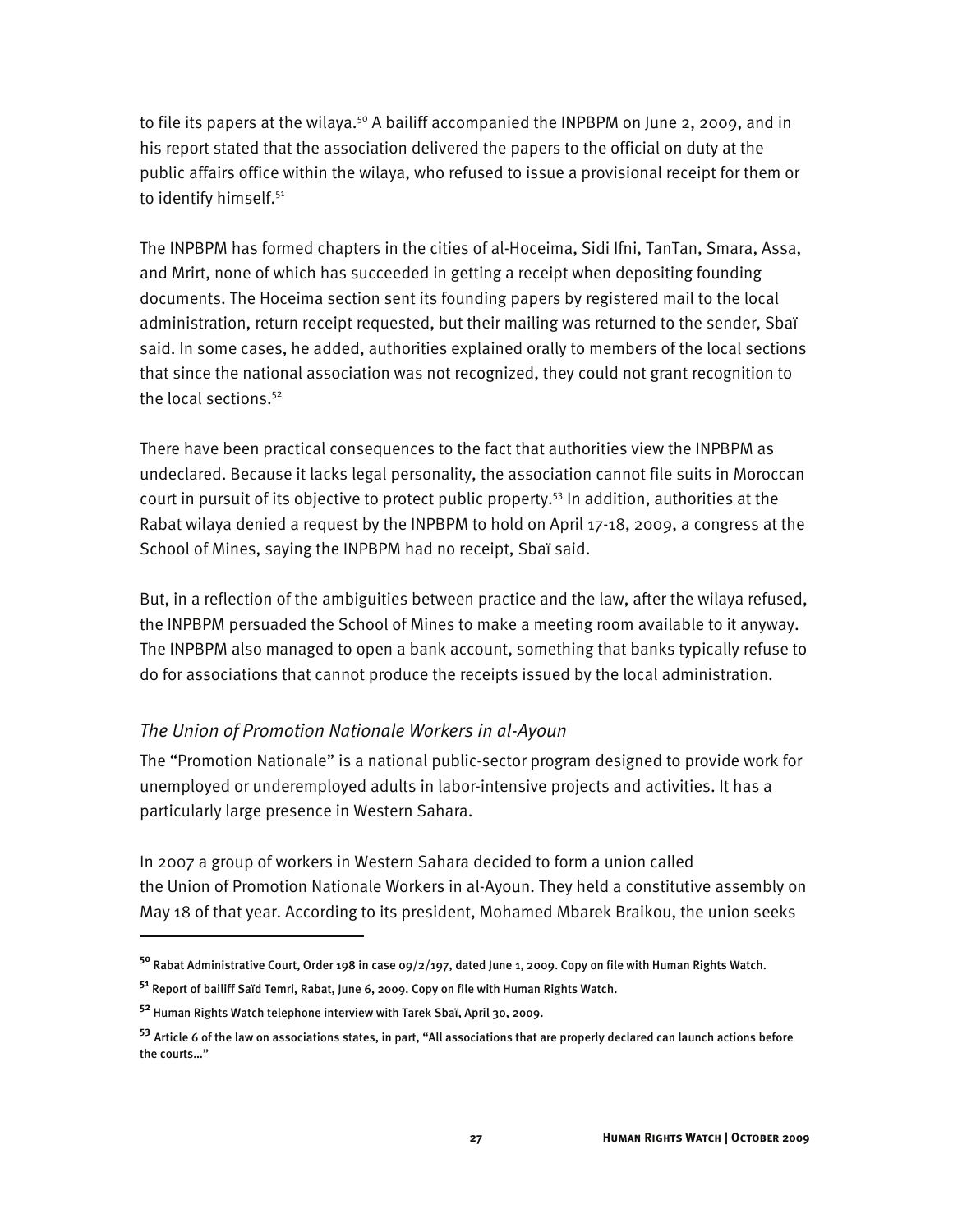to give a voice to Promotion Nationale workers' demands for medical insurance, contributions to social security, paid vacation, higher salaries, public housing, compensation for workplace injuries, and equal pay for men and women. He said the union's members are all Sahrawis, but its demands are only social and economic, not political.

The union attempted to deliver its founding documents to the bacha of al-Ayoun on May 25, 2007. The bacha refused to take the file, explaining that the Promotion Nationale workers had no right to form a union, according to Braikou. The union engaged a bailiff to witness its second effort to deliver the file. Once again, the bacha refused to take it. The union next filed suit at the administrative tribunal of Agadir, which ruled that the bacha had exceeded his authority when he refused to accept the documents and issue a receipt. Despite this court decision, the bacha has continued to refuse to issue the receipt.

Braikou said that authorities routinely block the union's efforts to hold sit-ins in al-Ayoun to reinforce workers' demands. In April 2008 the union informed local authorities of its intention to hold a sit-in on the  $8<sup>th</sup>$  of that month. The security chief of al-Ayoun asked the union orally not to hold the event, but no written order was provided. When the union went ahead with its sit-in, the police dispersed the demonstrators by force. Authorities gave an oral but no written refusal when the union informed them of plans to hold another sit-in on November 20, 2008. The union went ahead with the event, and once again the police used force to break it up. When the union informed authorities of a sit-in planned for March 26, 2009, authorities ordered them not to hold the event because other demonstrations were expected in al-Ayoun that day. The union canceled their event.<sup>54</sup>

The union cannot hire a public hall in which to meet, and relies instead on the Fédération Démocratique du Travail, a national union, to make a room available to them in its al-Ayoun offices.<sup>55</sup>

#### *Associations led by Al-Adl wa'l-Ihsan members*

Members of the Islamist al-Adl wa'l-Ihsan (Justice and Spirituality) movement encounter a whole variety of violations of their right to freedom of association. Although al-Adl wa'l-Ihsan contends that it obtained legal recognition in 1983 and has maintained it ever since,**<sup>56</sup>** authorities subject its members to a regime of surveillance and harassment. The

**<sup>54</sup>** Human Rights Watch telephone interview with Mohamed Mbarek Braikou, May 15, 2009.

**<sup>55</sup>** Human Rights Watch telephone interview with Mohamed Mbarek Braikou, April 28, 2009.

**<sup>56</sup>** Human Rights Watch interview with Mohamed Aghnaj, lawyer and member of al-Adl wa'l-Ihsan's human rights committee, Salé, March 16, 2009.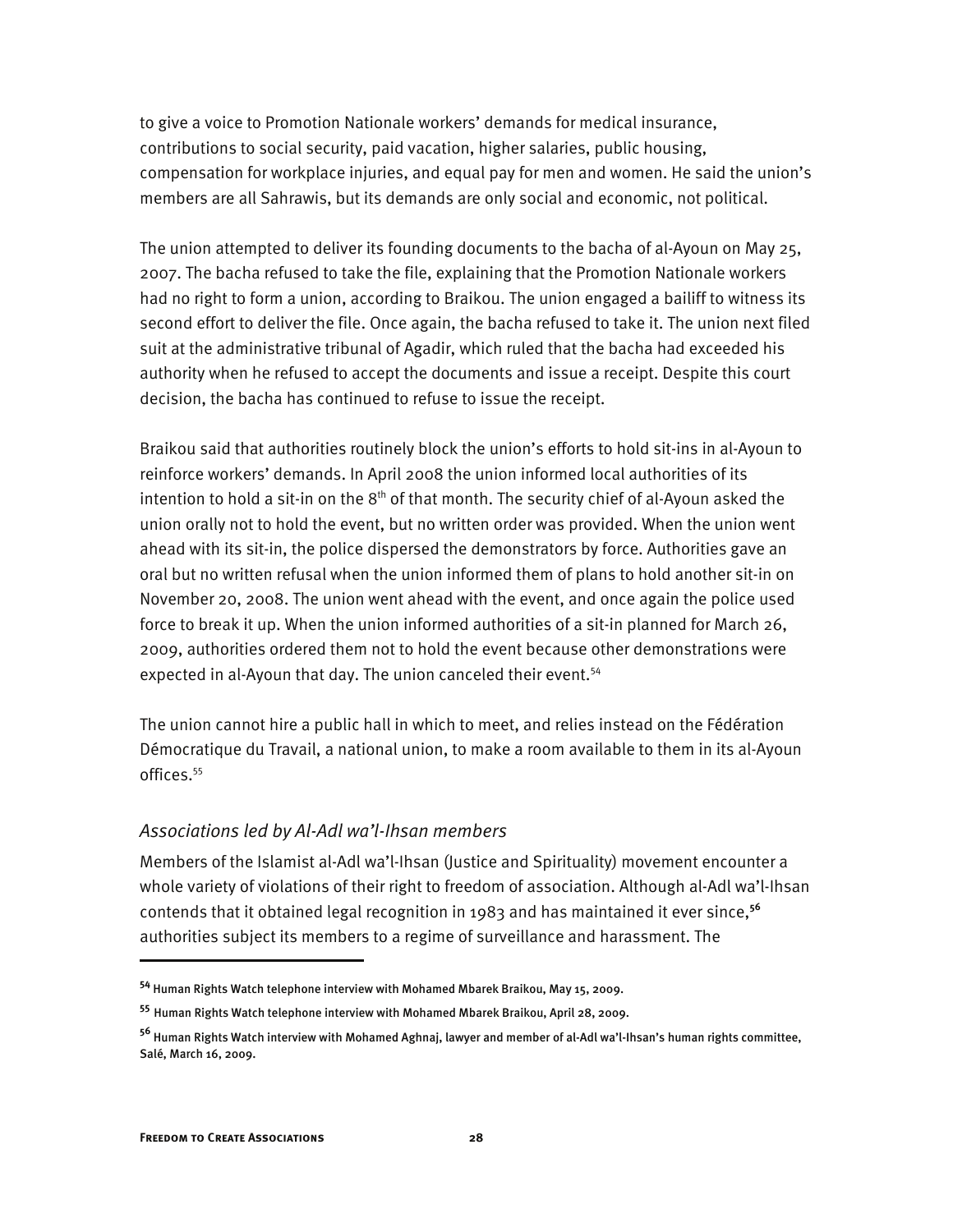organization, thought to be Morocco's largest religiously-based movement and the strongest opposition force in the country, seeks to re-Islamize Moroccan society. It wants to curb the king's executive powers and contests article 19 of the Constitution, which confers on the king religious authority as "Commander of the Faithful."

In addition to restricting and harassing al-Adl wa'l-Ihsan and its members directly, authorities around the country apply various forms of pressure on associations that are not formally affiliated with al-Adl wa'l-Ihsan but whose leadership includes members of that movement. The local authorities rarely state their reasons for these and other actions impeding these groups, just as they rarely state their reasons when they refuse to take other associations' documents or issue them receipts. However, members of the affected associations say they are given to understand that the problem resides in the associations' having selected as leaders persons affiliated with al-Adl wa'l-Ihsan. The movement has documented the plight of tens of organizations that local administrative authorities have destabilized in this way.57

While some of these associations led by al-Adl wa'l-Ihsan members continue to pursue their activities, the impediments are real: In addition to the usual challenges facing undeclared associations, such as not being able to hold meetings in public halls, in some cases local authorities ordered members of the association to cease all activities, telling them the association was not legally recognized, or posted police outside the association's office to bar persons from entering.

For example, al-Ma'rifa,**<sup>58</sup>** an educational association working to raise the professional level of teachers and defend their socioeconomic interests in Sidi Slimane, in the province of Kenitra (Gharb-Chrarda Bnei Hcene wilaya), has, since its creation in 2005, encountered the refusal of the bacha to accept its documents. Al-Ma'rifa President Mohamed Dahhan said he tried four times to meet with the bacha to discuss this refusal, but the bacha refused to meet each time. "The officials told me the bacha was not in, but I could see him entering and leaving the building," Dahhan told us.

Dahhan said the bacha never informed the association why authorities refused its file, but he said he is quite sure that it is due to having members of al-Adl wa'l-Ihsan in its leadership. Al-Ma'rifa has largely ceased to function, Dahhan said.<sup>59</sup>

**<sup>57</sup>** Youth section of al-Adl wa'l-Ihsan, "The Situation of Associational Rights," March 2009 (in Arabic).

**<sup>58</sup>** Al-Marifa means "knowledge."

**<sup>59</sup>** Human Rights Watch interview with Mohamed Dahhan, Sidi Slimane, July 15, 2009.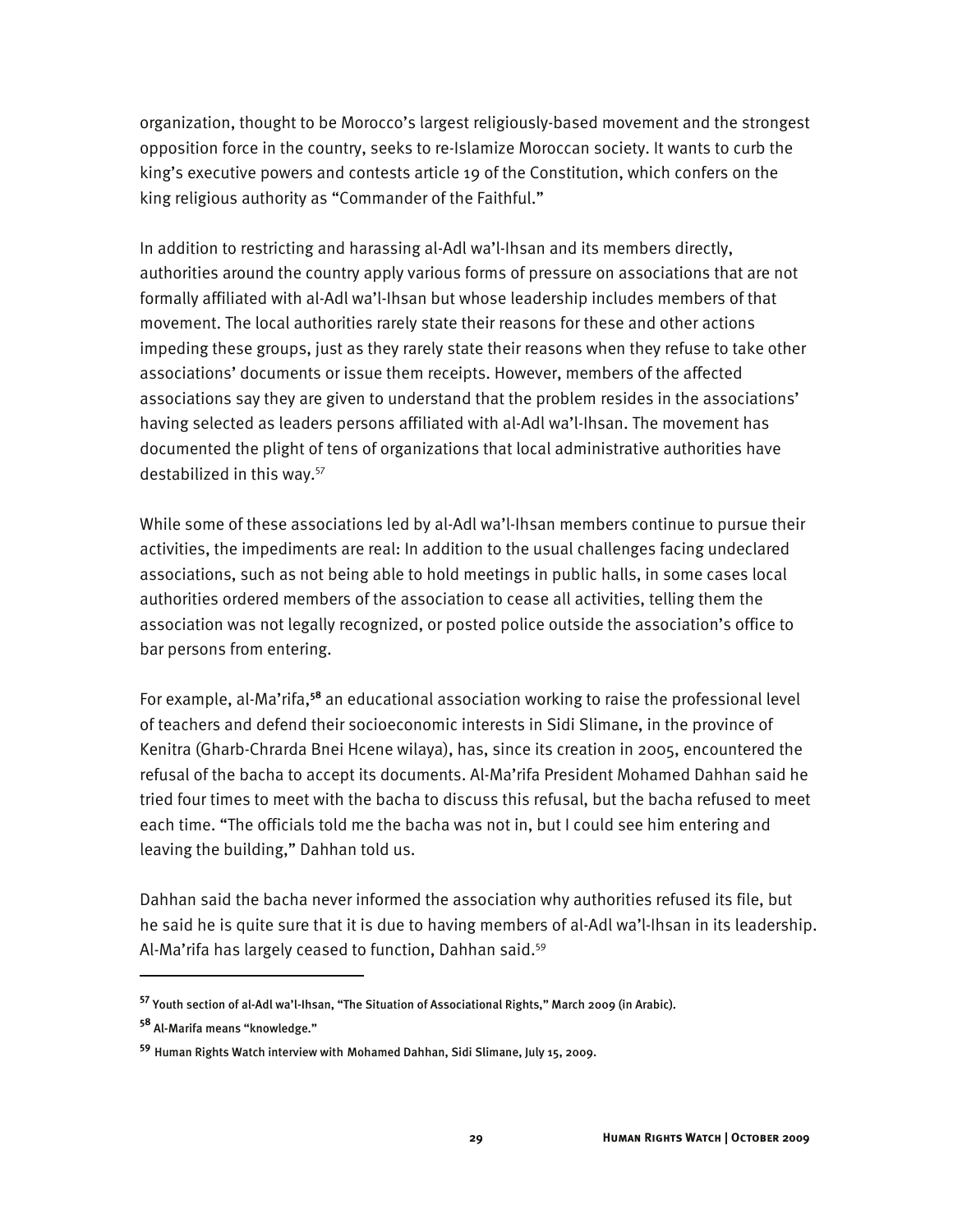The Mishkat Educational and Cultural Association, also based in Sidi Slimane, claims that it too is victim to the authorities' intolerance for the presence of office-holders affiliated with al-Adl wa'l-Ihsan.<sup>60</sup> At its founding in July 1999, al-Mishkat had no problem filing its documents with the local authorities and obtaining its final receipt. The association then set about pursuing its activities, which were primarily charitable and social: distributing meat to the poor on the occasion of Muslim feasts, and arranging for doctors to provide free medical care, medications, and circumcisions of newborns.

However, shortly after its founding, al-Mishkat began to encounter obstacles to its activities. Authorities blocked an outing for families it had organized to a lake on May 14, 2000. They then blocked a book fair al-Mishkat had planned to hold in a city-run hall in November 2000. After obtaining approval to use the hall, they were informed orally that the hall was no longer available to them. The bacha issued a written order to that effect only after al-Mishkat held two days of sit-in protests, al-Mishkat's former president, Saïd al-Khli', said.

Al-Mishkat's problems with the authorities grew more severe the following year, when the association went to the bacha to present the required written notification of the results of its internal elections. Instead of issuing a receipt on the spot as required by law, the official at the bacha's office informed al-Mishkat that it would have to cease its social and charitable activities. Al-Mishkat member Mohamed Lamiesser explained, "We were distributing every year 120 sheep, providing healthcare for about 400 people, arranging circumcisions for free and paying for the family celebration around the circumcision. This is a poor area of the country. They saw that we were competing with the state in the provision of services."

Al-Mishkat saw no choice but to submit to this demand, said al-Khli'. At the same time, the organization decided to change its bylaws so that elections would be held at five-year instead of two-year intervals. One reason for this amendment, al-Khli' explained, was to minimize the frequency that al-Mishkat had to file declarations with the authorities, since these filings were the occasion for interference. The organization submitted its amended bylaws in 2001—eliminating charitable and social work objectives and lengthening the intervals between elections—and received its receipt from the bacha. Al-Mishkat continued its social and charitable work, but at a reduced level and only in a supporting role for other organizations authorized to conduct those activities, Lamiesser said.

**<sup>60</sup>** Al-Mishkat means "the niche" in Arabic, and is found in a Quranic verse where it is associated with light and illumination. Information in this case study comes from Human Rights Watch interviews with al-Mishkat former president Saïd el-Khli' and member Mohamed Lamiesser, Sidi Slimane, July 15, 2009, and telephone interview with Slawi Benali, March 25, 2009.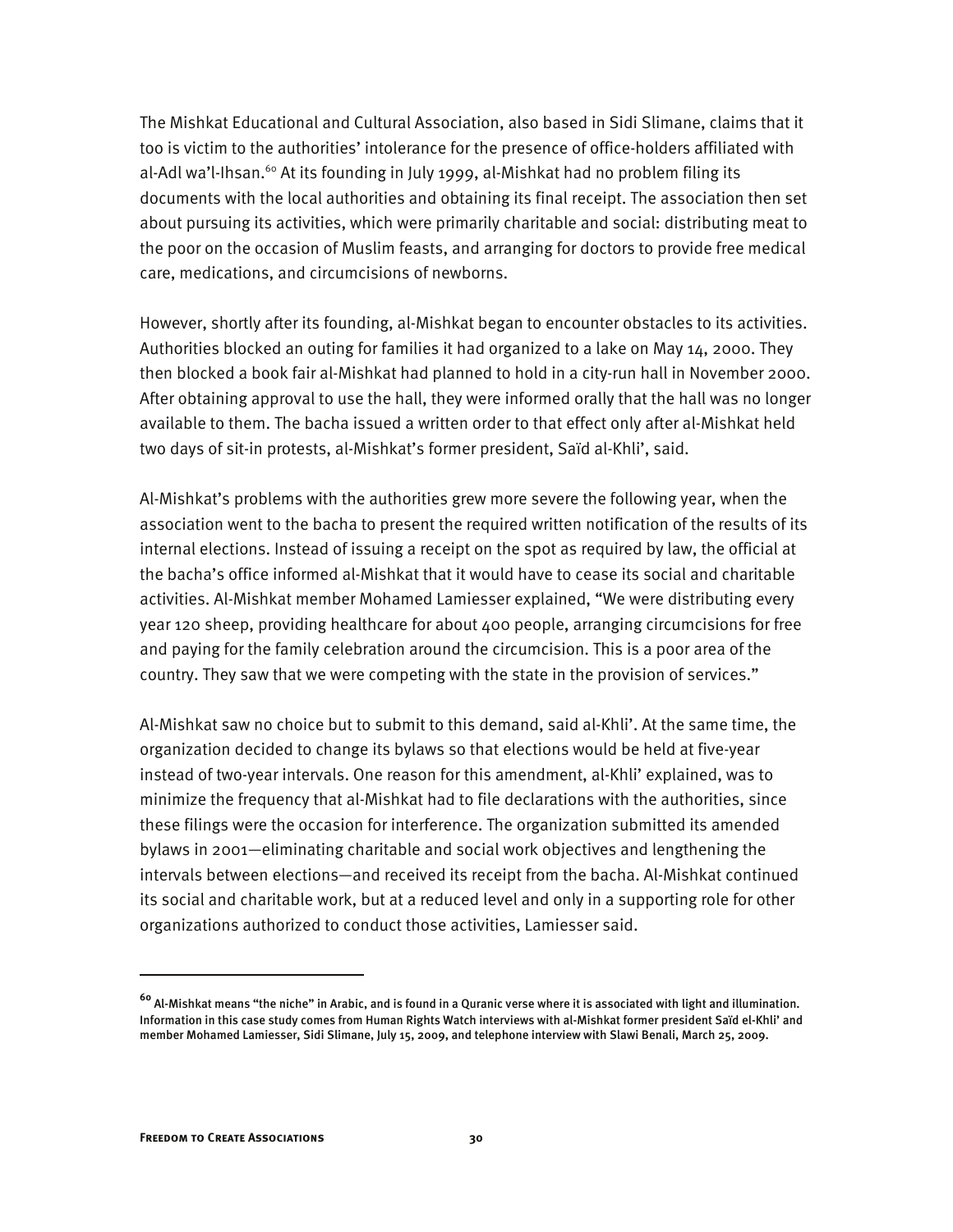Despite issuing the receipt in 2001, authorities only intensified their harassment of al-Mishkat. Beginning that year the authorities refused each time the association sought to hire the town's youth center for an event.

In 2006, following its scheduled internal elections, al-Mishkat attempted to submit the notification of the voting results along with other required documents, but the bacha refused to accept them. Al-Mishkat then hired a bailiff to witness and report on its efforts to submit the documents to the Economic and Social Services office of the *bachaouia* (the bacha's administration) of Sidi Slimane on September 12 and 15, 2006. The bailiff's report states that the official on duty refused to take or sign for the documents. $61$ 

Al-Mishkat did not challenge the bacha's refusal in an administrative court, preferring to count on the bailiff's report as proof of their good faith effort to comply with the law. Al-Khli' told us also that they feared that filing suit in court would trigger a reprisal by authorities; al-Mishkat preferred to quietly pursue its activities and hoped to be left alone.

But when al-Mishkat sought to organize a lecture in a public hall for February 3, 2007, by al-Khli' about his pilgrimage to Mecca and Medina, the bacha summoned its leaders on February 1 to inform them orally they could not hold the event, even though they had earlier obtained approval to use the hall. The bacha refused their request to provide them written notification of the ban and its legal basis. When people approached the public hall on February 3 to attend the event, security forces turned them away.**<sup>62</sup>**

Al-Mishkat has been able to conduct without harassment a limited number of activities in its offices, which they rent from a private landlord and which can accommodate about 30 persons. The one exception, said president Slawi Benali, was a several-week-long course al-Mishkat offered to persons preparing to go on pilgrimage to Mecca and Medina. Benali said that after authorities noticed the would-be pilgrims gathering at the office, the police stationed an agent near the entrance to al-Mishkat's office and later phoned some of those taking the course or visited their homes to question them about it. Benali said participants in the course informed him of these measures; none said they suffered any other measures or were prevented from departing on the pilgrimage.

**<sup>61</sup>** Report of bailiff Jamal Hamdi, September 15, 2006. Copy on file with Human Rights Watch.

**<sup>62</sup>** Email communication from Saïd Khli' to Human Rights Watch, August 20, 2009; and "The Bacha of the City of Sidi Slimane Bullies the Citizenry," al-Mishkat press release, February 3, 2007 (in Arabic).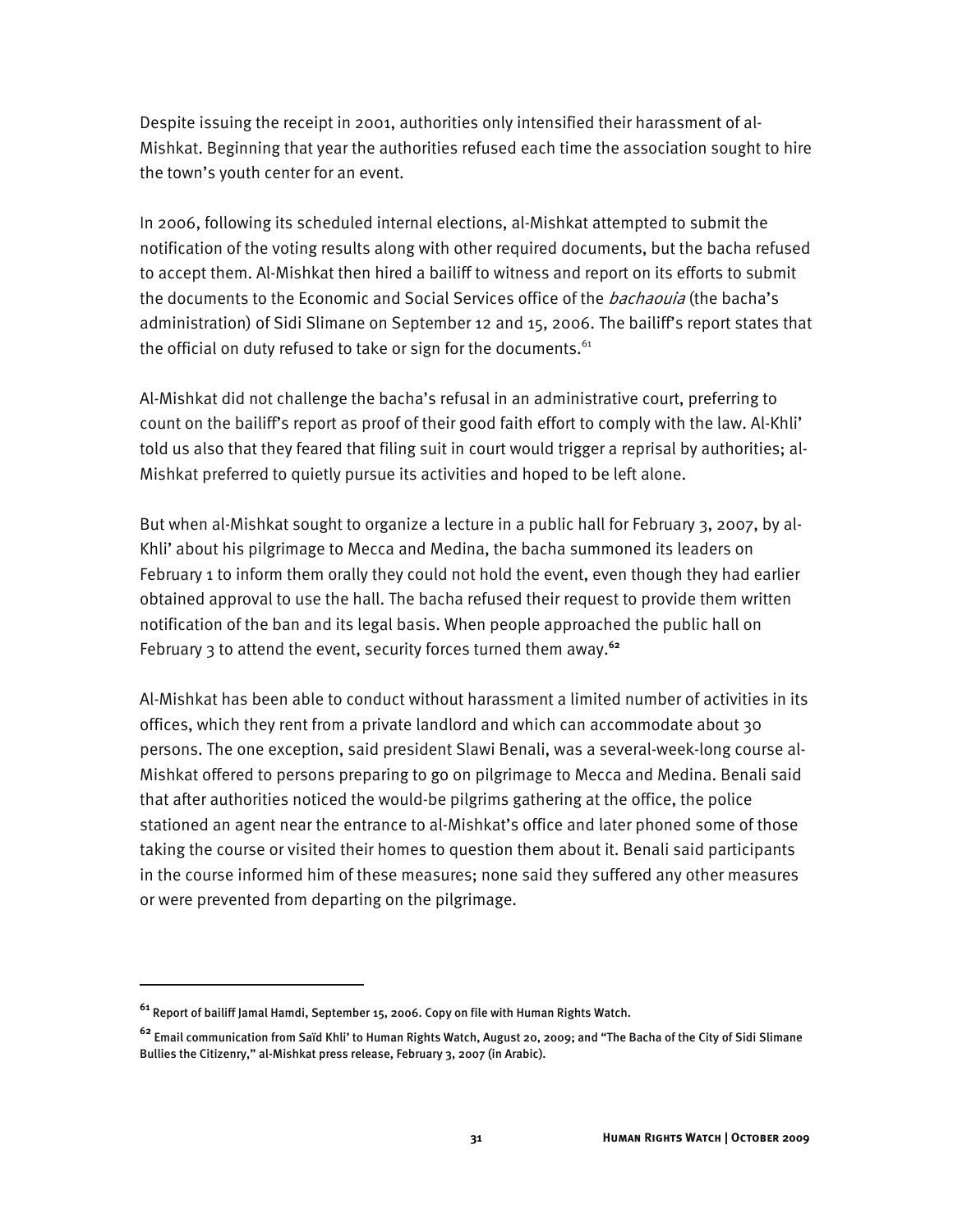While authorities have not shut Al-Mishkat down, their refusal to recognize it hampers even the limited activities it can undertake since being forced to abandon its charitable and social mission. Among other things, the lack of legal recognition makes al-Mishkat ineligible for grants that the local authorities make available to local organizations.

Benali said that even though no official ever gave him a reason for the repressive measures, he is convinced that the affiliation with al-Adl wa'l-Ihsan is behind it. Benali acknowledged that he and other leading members of al-Mishkat are members of al-Adl wa'l-Ihsan but insisted that their association and its activities are independent of that movement. Mohamed Lamassier said, "The unfortunate thing is that people were benefiting from our services—and the state has deprived them of those services."

As-Sobh was founded in 1999 in the city of Sidi Kassem to pursue cultural, athletic, and social activities, according to its founding statutes. Around the time that authorities granted as-Sobh its final receipt, the association—like many other recognized associations—received a subsidy from the municipality (in as-Sobh's case, a one-time grant of 3,000 DH, equivalent to US\$375). In 2002 as-Sobh rented an office in downtown Sidi Kassem from a private landlord.

In its early years, as-Sobh conducted its activities without significant obstacles, holding cultural and educational events at the local youth center. In May 2003 it sponsored an event at which doctors provided medical care and circumcisions at no charge.

Shortly after that, authorities in Sidi Kassem began harassing the association, in particular by preventing it from holding events except at its own headquarters. In 2005 they blocked a festival of traditional chanting at a local, privately owned movie theater, a teachers' conference for teachers at the public library, and an evening devoted to the Quran at the town's youth center during Ramadhan. In 2006 the authorities blocked as-Sobh from using a youth center for a children's festival.

The bacha of Sidi Kassem at the time, Abdelhak Mechiche, began summoning as-Sobh's president, Qassem Baraka, to tell him the association would have to cease its activities or close down without ever giving a reason, according to Baraka. The police also summoned Baraka for questioning, the gist of which was to get him to confirm that as-Sobh was in fact an appendage of al-Adl wa'l-Ihsan. Baraka insisted that as-Sobh was an independent organization, even if some of its office-holders belonged to that movement.<sup>63</sup>

**<sup>63</sup>** Human Rights Watch interview with Qassem Baraka, president of as-Sobh, Sidi Kassem, July 15, 2009.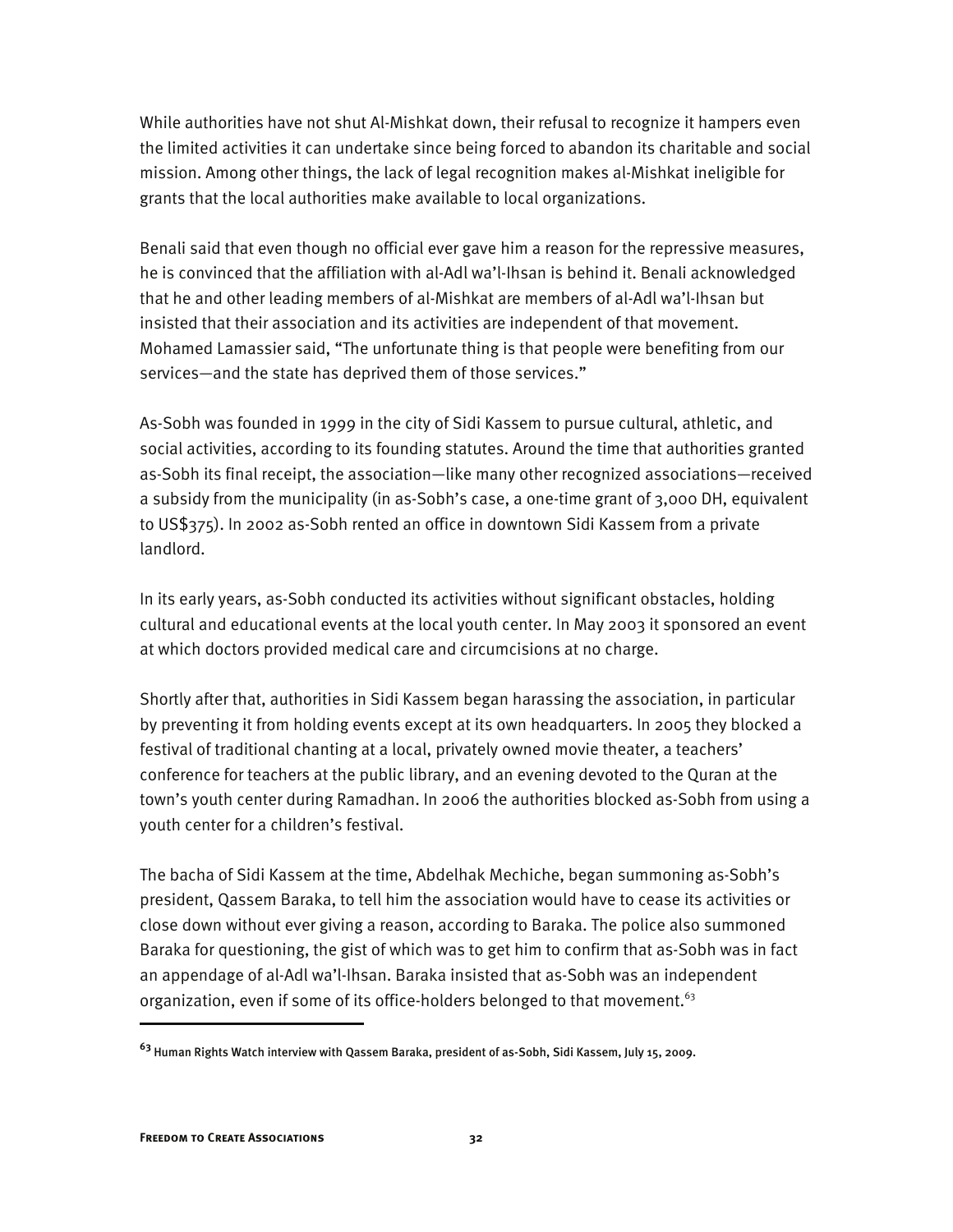On November 14, 2006, as-Sobh held its scheduled congress and later that day tried to deliver to Mechiche the list of its newly elected executive bureau and other required documents. When the bacha refused to receive the documents, they sent them again by registered mail; again the bacha refused them. On December 14 as-Sobh officials had a bailiff accompany them as they tried to submit the documents. As the bailiff noted in his report, the bacha refused to take the file, explaining that as-Sobh's executive committee "could not be renewed."64

With the bailiff's report of December 14, 2006, proving their good faith effort to file the required documents, as-Sobh waited 60 days before resuming its activities. After receiving no formal objection, as-Sobh began operating again only to find that authorities were still barring it from organizing events except at its own office. Then, beginning in autumn 2007, authorities posted policemen outside as-Sobh's office who barred all access to it around the clock. One of the officers on duty told members of as-Sobh that he had orders from above to prevent all comers from gaining entry.<sup>65</sup> Thus, authorities have all but shut down as-Sobh, through measures that have no basis in law.

In Morocco, as in many countries around the world, parents of public school students form associations in order to monitor and support the education of their children. These associations, like others in Morocco, must declare themselves before local authorities if they wish to collect dues and pursue various other activities.

According to al-Adl wa'l-Ihsan members, authorities have refused to issue receipts for parent associations at schools in various cities around the country when those associations have elected members of al-Adl wa'l-Ihsan to leadership positions. Abderrahim Bensaïd, of as-Sobh, recounted how this practice worked in Sidi Kassem:

My son is in the Bir Anzarane elementary school. In September 2006 the parents elected nine parents to represent them. Then these nine parents chose their office-holders, including Mohamed Bilali as president and myself as a counselor. Both of us are active in al-Adl wa'l-Ihsan. When we went to give the caïd of the arrondissement the list of the newly elected committee, he looked at it and replied, "These two [meaning Bilali and myself] cannot be chosen." He announced this to the school principal and asked the outgoing president of the committee—in which there were no Adl members—not to

**<sup>64</sup>** Report of bailiff Jaouad Skalli, December 14, 2006.

**<sup>65</sup>** Human Rights Watch interview with Abderrahim Bensaïd, as-Sobh secretary-general, Sidi Kassem, July 15, 2009.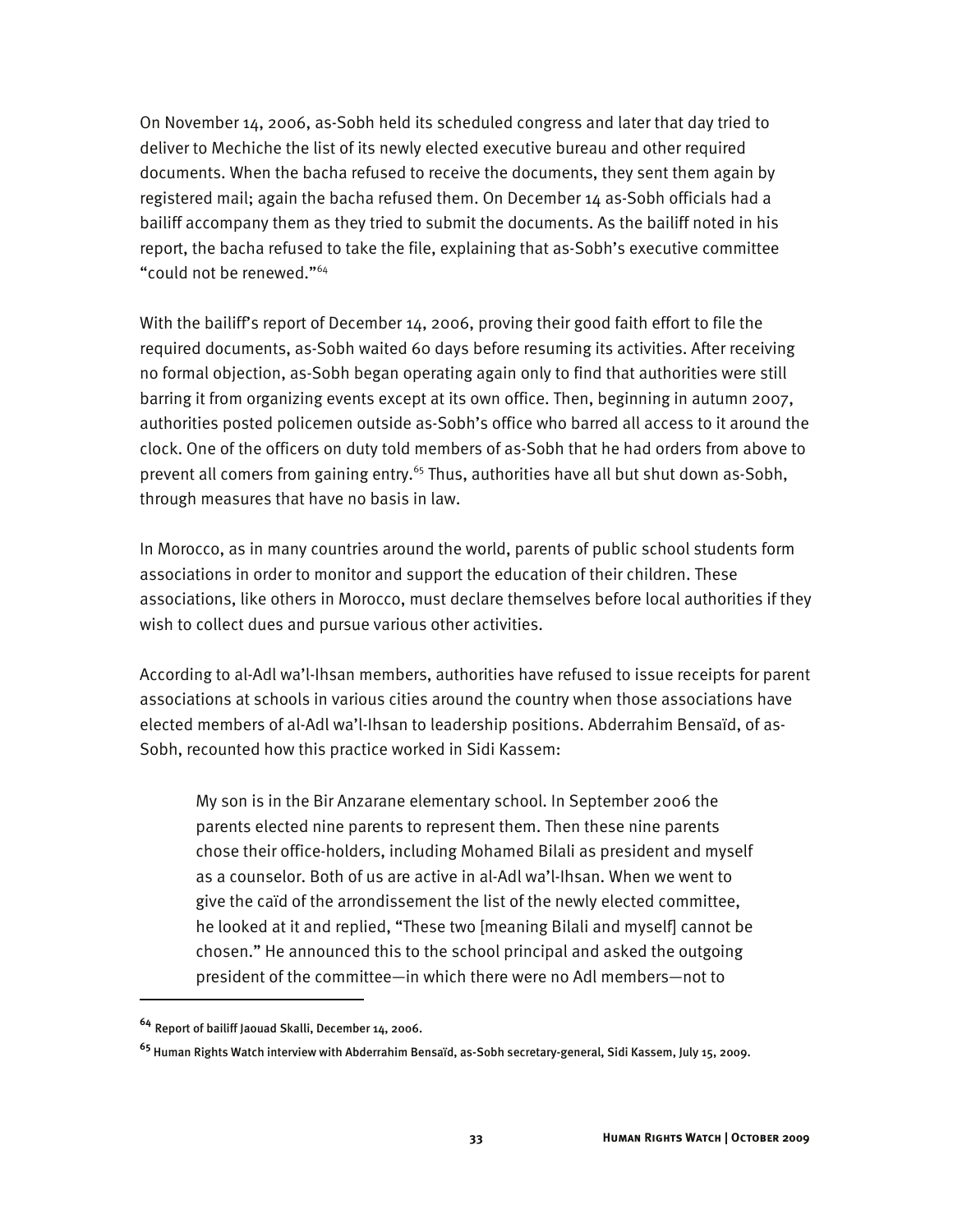turn over the committee's official stamp and administrative documents. The justification he gave was that the elections had not been conducted in a legal fashion. But this was only a pretext. We were not about to step down: that was a decision that the assembly of parents would have to take. Instead, we decided to freeze the committee's activities. When the time came for new elections, we decided not to have any al-Adl wa'l-Ihsan members running. The parents elected a new committee, and it got its receipt.**<sup>66</sup>**

### *Group against Racism and for Assisting and Defending Foreigners and Migrants (GADEM)*

The Group against Racism and for Assisting and Defending Foreigners and Migrants (Groupe Anti-raciste d'Accompagnement et de Défense d'Etrangers et Migrants, GADEM) monitors the treatment by Moroccan authorities of migrants, in particular sub-Saharans living in Morocco or crossing Moroccan territory in the hope of reaching Europe. GADEM has been unable to obtain its registration receipt because authorities have said they object to its name.

When GADEM submitted its founding papers to the wilaya of Rabat-Salé-Zemmour-Zâir on December 20, 2006, the official on duty refused to issue a receipt for them. GADEM has contacted the wilaya several times in writing to obtain the receipt, without success.

Two weeks after submitting its founding papers, GADEM president Hicham Rachidi received a summons to report to police headquarters in Rabat. There, the police questioned Rachidi about his past and present activities and political affiliation. Then, recalls Rachidi,

We got to the heart of the matter. The police officer asked me if racism existed in Morocco. I answered that we were establishing the association precisely to make observations and reports on whether racism existed or not. And whatever we said, there were norms that had to be respected and that Morocco had ratified. The discussion lasted three hours. Other officials came in and took part in the discussion, in an atmosphere that was even a bit jocular because they seemed taken aback that I was not intimidated and that I was even making jokes. Then the officers told me, "You have to eliminate the reference to racism if you want the association to be recognized." I answered that I was not empowered to change the statutes or the name of the association because only the general assembly could change that.

**<sup>66</sup>** Ibid.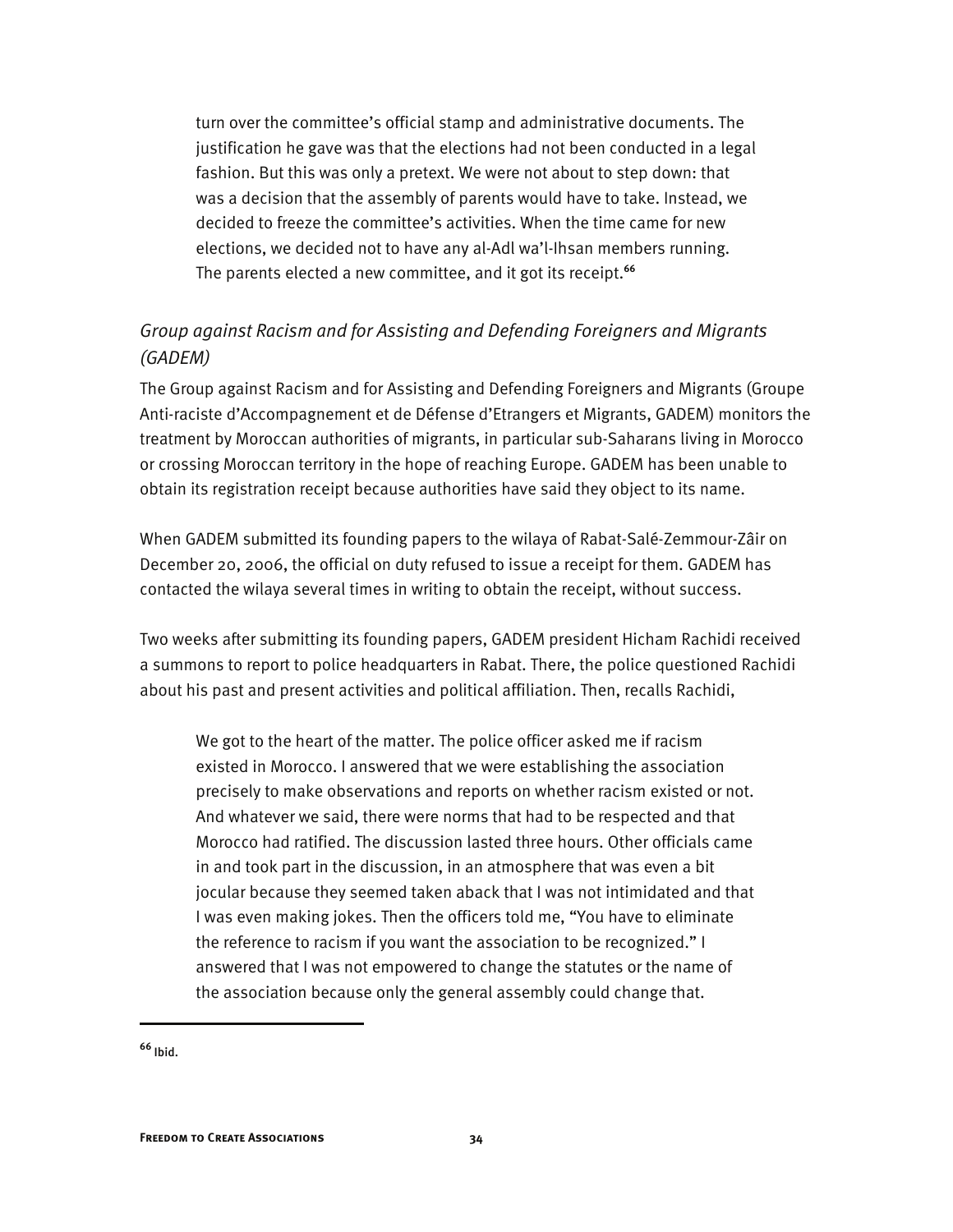Rachidi sent letters via registered mail with return receipt requested to the wali, the prime minister, and the minister of interior, but at this writing has received no response to any of these.**<sup>67</sup>** Rachidi does not even have the registered mail delivery receipts. He went several times to the post office to request them and was told each time to check again later.

Rachidi says that GADEM, despite lacking a receipt, has managed to open a bank account and rent office space.<sup>68</sup> It has also established itself as a leading critic of the government's policies toward sub-Saharan migrants in Morocco.

#### *Neither Whores Nor Submissives (NPNS)*

Another association that faces possible obstacles to registering because of its name is Neither Whores nor Submissives (Ni Putes ni Soumises, NPNS). The organization, created in France, advocates on behalf of the rights of girls and women, particularly in poor and working-class settings and wherever they are at risk of violence and face pressure to adhere to religiously-inspired norms of behavior.

After the French daily Le Monde reported on February 20, 2009, that NPNS planned to open a branch in Morocco,<sup>69</sup> Minister of Interior Chekib Benmoussa issued a statement announcing that should NPNS ever apply for legal recognition, authorities would not allow it. Minister Benmoussa explained, "The approach taken by this association, which has conducted respectable work in France, does not correspond to the approach that has been adopted in Morocco for treating issues related to the status of women." He added, "Morocco has several national and international associations that are active in protecting and promoting women's rights and that fully respect our values and traditions."<sup>70</sup> Minister Benmoussa did not frame his objection in terms of any of the criteria provided by article 3 for nullifying an association.

Yet, in a reflection of the frequent paradoxes found in the exercise of civil liberties in Morocco, the NPNS president travels frequently to Morocco to represent the organization and is well received, according to Mar Merita Blat, manager of NPNS's international section.<sup>71</sup>

**<sup>67</sup>** Email communication from Hicham Rachidi to Human Rights Watch, August 28, 2009.

**<sup>68</sup>** Email communication from Hicham Rachidi, president of GADEM, to Human Rights Watch, May 12, 2009.

**<sup>69</sup>** Florence Beaugé, "Neither Whores nor Submissives opens a branch in Morocco" («Ni putes ni soumises ouvre une antenne au Maroc») Le Monde, February 20, 2009.

**<sup>70</sup>** Communiqué published by Maghreb Arabe Presse, February 20, 2009.

**<sup>71</sup>** Email communication from Mar Merita Blat to Human Rights Watch, April 3, 2009.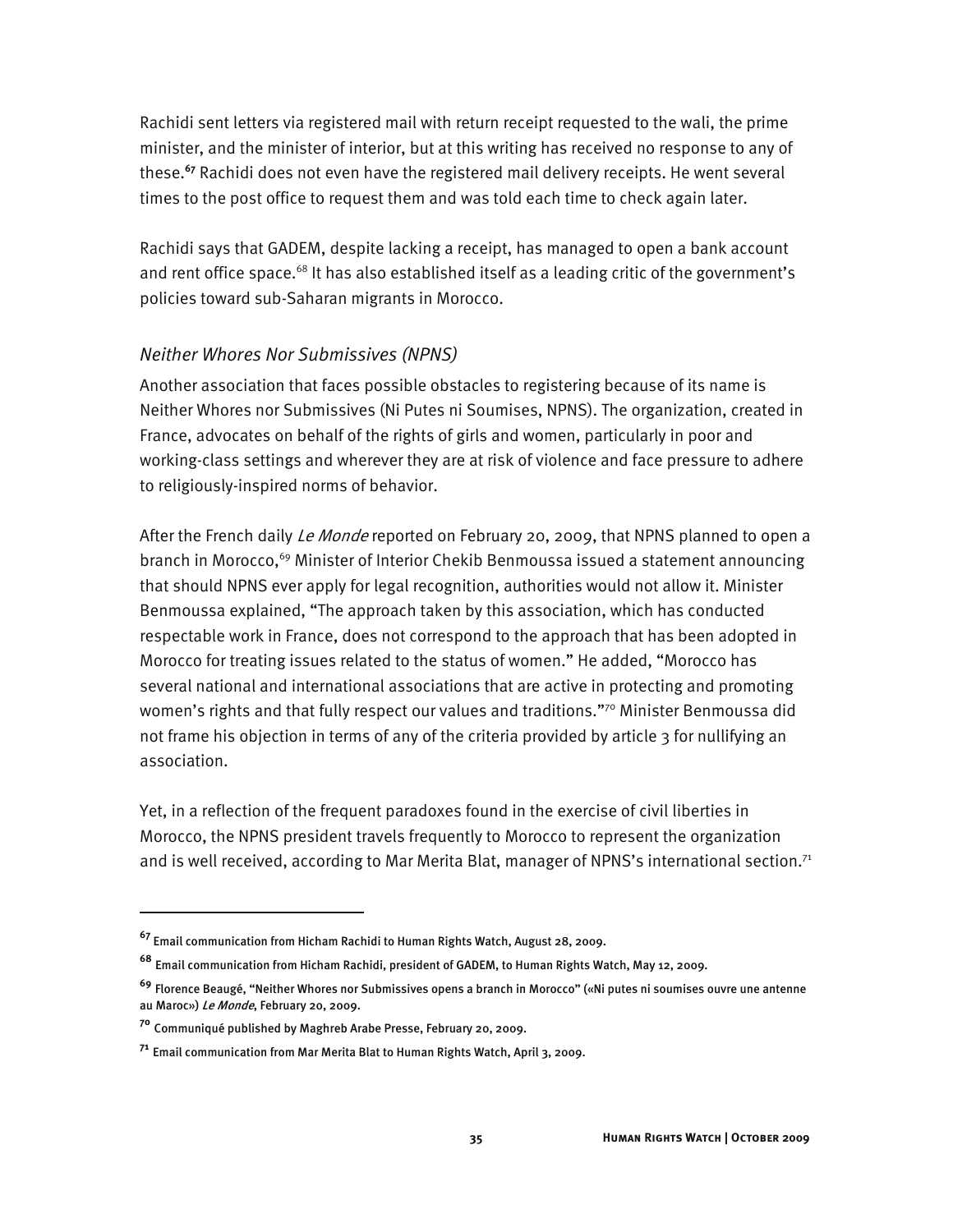### **Appendix: Joint Letter to Moroccan Ministers of Justice and Interior**

(The Arabic version of this letter is online at the website of Human Rights Watch) Note: Moroccan authorities had not replied to this letter as of September 25, 2009.



Ministère de la Justice Ministère de l'Intérieur Place Mamounia Quartier administratif Rabat, Maroc **Rabat, Maroc Rabat, Maroc Rabat, Maroc** Rabat, Maroc Rabat, Maroc Rabat, Maroc Rabat, **Rabat, Maroc** Télécopieur: +212 537 73 07 72/ +212 537 72 37 10 Télécopieur: +212 537 76 20 56

Messieurs les ministres,

La présente lettre vise à vous informer que Human Rights Watch (HRW), le Réseau euroméditerranéen des droits de l'Homme (REMDH) et l'Observatoire marocain des libertés publiques rédigent parallèlement des rapports sur la liberté d'association au Maroc. Elle vise également à inviter les autorités marocaines à bien vouloir communiquer certains renseignements de même que des commentaires généraux, qui seront incorporés à ces rapports. En dernier lieu, la présente communication vise à vous faire part de certaines préoccupations et à vous donner des indications sur les résultats préliminaires de notre démarche.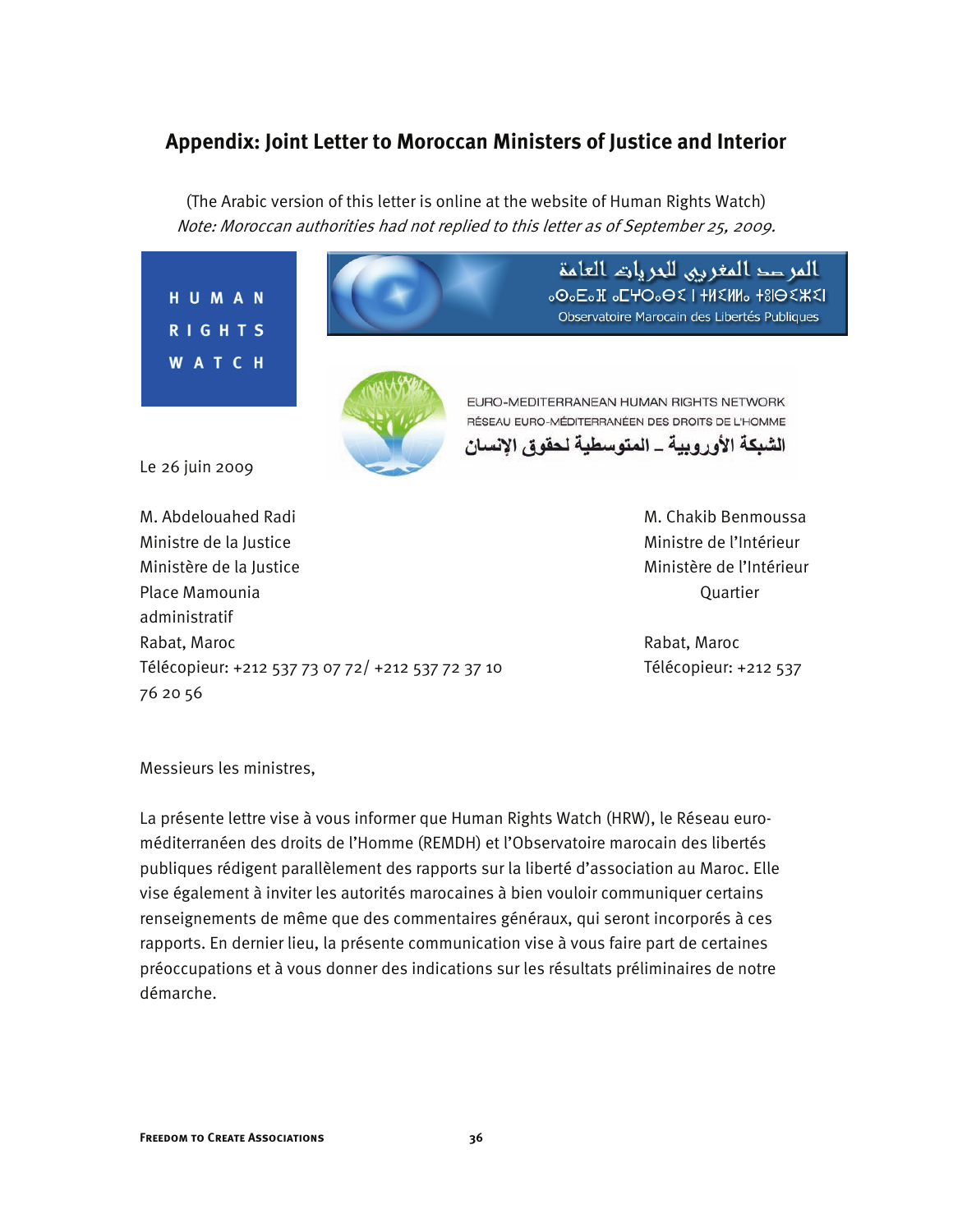Tout renseignement pertinent que nous vous remercions de bien vouloir nous transmettre, au plus tard le 24 juillet 2009, seront intégrés aux rapports finaux que HRW, le REMDH et l'Observatoire marocain des Libertés publiques comptent publier dans les prochains mois. Par ailleurs, nous sommes disposés à nous rendre à Rabat au cours du mois de juillet afin de nous entretenir avec vous des questions soulevées dans ces rapports. Une fois de plus, toute information pertinente qui nous serait alors communiquée serait intégrée à nos rapports.

Le Rapport du REMDH constituera un suivi de ses deux premières études sur l'état et l'évolution de la liberté associative dans la région euro-méditerranéenne, publiée en décembre 2007

(http://www.euromedrights.net/usr/00000019/00000077/00000080/00003055.pdf) et décembre 2008

(http://www.euromedrights.net/usr/00000019/00000077/00000080/00002742.pdf)

Le Rapport de l'observatoire marocain des libertés publiques traitera la situation des libertés civiles, y compris le droit d'association.

Les rapports de HRW, du REMDH et de l'Observatoire marocain des libertés publiques ne couvriront pas tous les aspects de la législation et des pratiques en matière de liberté d'association. Il sera axé essentiellement sur les trois préoccupations suivantes:

À plusieurs reprises, les autorités locales relevant du Ministère de l'Intérieur (bachas, caïds) auraient refusé de réceptionner la déclaration et les autres pièces, qu'aux termes de la loi, une association est tenue de présenter lors de sa création ou à la suite de changements survenus dans son organisation interne, notamment dans la composition de son bureau dirigeant. Nous avons été informés que, dans d'autres cas, les autorités locales auraient refusé de délivrer le récépissé provisoire accusant réception de ces documents.

Ces pratiques, qui seraient contraires à l'article 5 du dhahir 1-58-376 tel qu'amendé par la suite (ci-après, la Loi sur les associations), ont pour effet de transformer la procédure relative à la création d'associations de régime de simple déclaration en régime d'autorisation préalable. Elles placent également les associations dans une situation irrégulière et vulnérable qui restreint le droit d'association des membres actuels et potentiels de celles ci.

Il existe en théorie des voies de recours pour les associations victimes du refus des autorités locales de réceptionner leur déclaration ou de leur délivrer le récépissé réglementaire.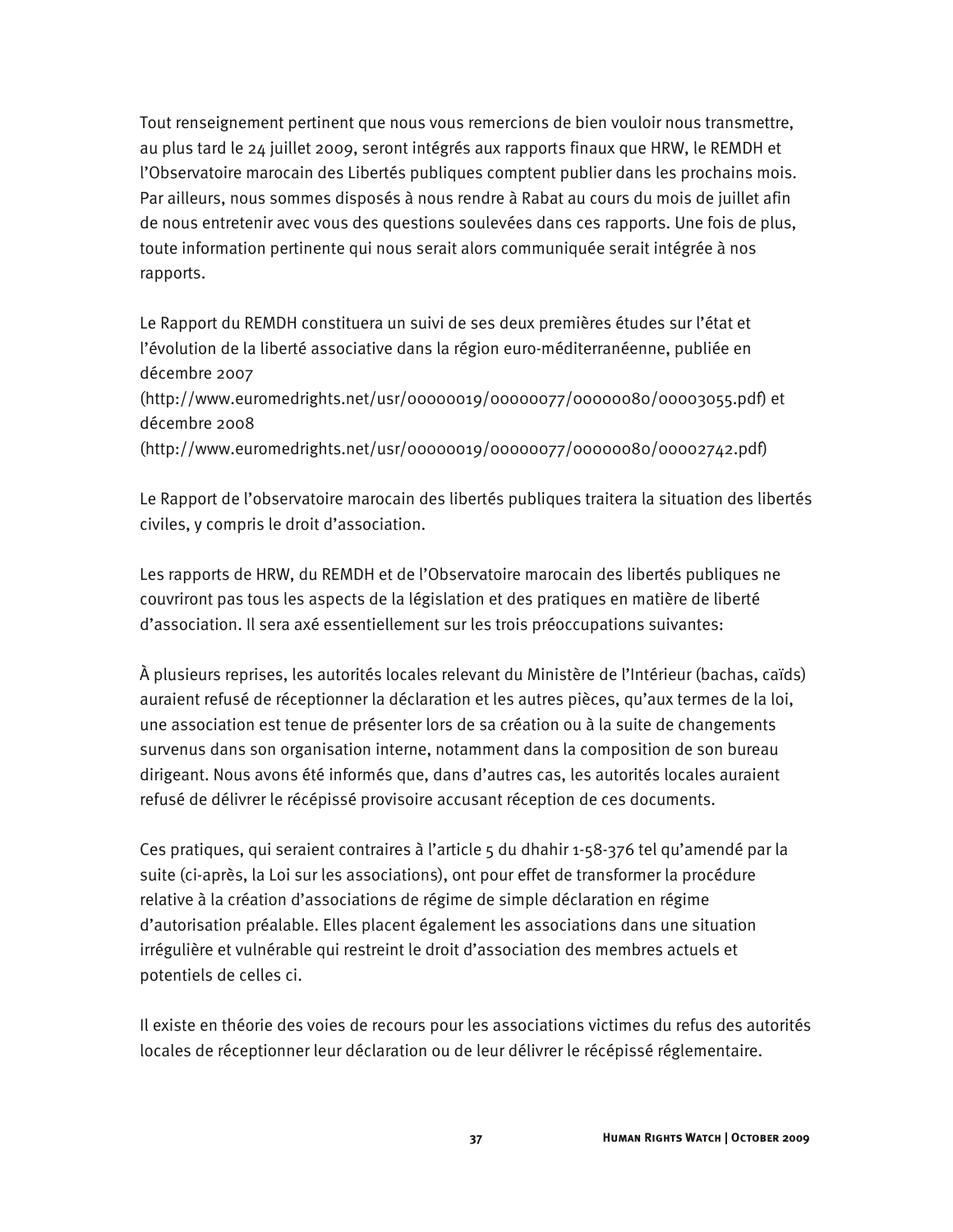Toutefois, dans la pratique, ces voies de recours (par exemple, envoi des documents par courrier recommandé ; recours aux services d'un huissier de justice afin d'obtenir une preuve écrite des démarches visant à se conformer à la loi ; procédure devant un tribunal administratif) se sont avérées être un remède inefficace pour garantir les droits des associations énoncés dans la loi.

La Loi sur les associations énumère un certain nombre de motifs de dissolution d'associations (« porter atteinte à la religion musulmane, à l'intégrité du territoire national, au régime monarchique, ou faire appel à la discrimination »). Ces motifs semblent être d'une portée beaucoup plus vaste et risquent d'ouvrir la voie à une interprétation plus subjective que ceux, plus étroits, énoncés à l'article 22 du Pacte international relatif aux droits civils et politiques. Cet article dispose en effet que l'exercice de ce droit ne peut faire l'objet « que des seules restrictions prévues par la loi et qui sont nécessaires dans une société démocratique, dans l'intérêt de la sécurité nationale, de la sûreté publique, de l'ordre public, ou pour protéger la santé ou la moralité publique ou les droits et les libertés d'autrui. » Dans sa forme actuelle, l'article 3 de la Loi sur les associations ouvre la voie à l'invocation d'un grand nombre de motifs pour s'opposer à la reconnaissance d'une association, ou pour demander aux tribunaux de dissoudre une association déjà reconnue.

Les cas des associations mentionnées ci-après figureront dans nos trois rapports. Sans être un échantillonnage représentatif, ces cas présentent toutefois une diversité tant sur le plan de la distribution géographique que des objectifs associatifs. Nous souhaitons vivement connaître le point de vue des autorités marocaines sur les démarches de ces associations en vue d'obtenir la reconnaissance juridique. En outre, nous vous invitons à nous communiquer toute mise au point dans le cas d'informations que vous jugeriez inexacte, ou toute information qui n'apparaît pas dans ce document et qui, selon vous, devrait y figurer. Une copie de nos rapports finaux vous sera envoyée au moins dix jours avant leur publication, ceci dans l'espoir que vous en prendrez connaissance et entamerez une discussion en profondeur de son contenu avec nous.

#### L'Association nationale des diplômés chômeurs au Maroc - Rabat

Selon les renseignements qui nous ont été communiqués, des fonctionnaires de la wilaya de Rabat-Salé-Zemmour-Zâir auraient refusé de délivrer un récépissé provisoire lorsque les membres fondateurs de l'association ont voulu déposer les documents de fondation en octobre 1991. Depuis lors, l'association a tenu neuf assemblées générales, dont la dernière date de décembre 2008. À chaque occasion, l'association aurait tenté, en vain, d'informer par écrit les autorités de la wilaya de la composition du nouveau bureau dirigeant,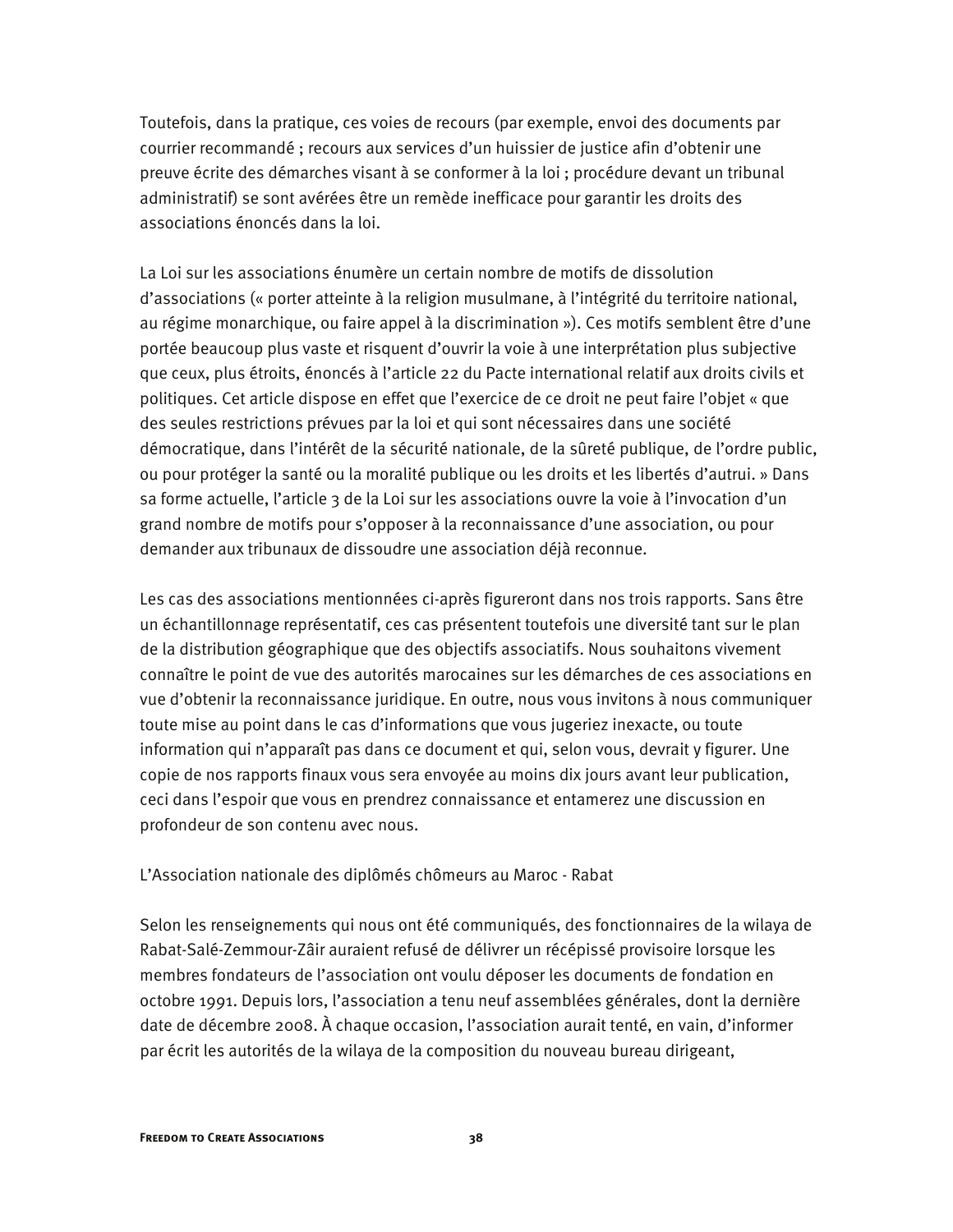conformément à l'article 5 de la Loi sur les associations, mais les autorités auraient chaque fois refusé de délivrer un récépissé.

Les sections locales de l'ANDCM à travers le pays ont été confrontées à la même difficulté. Il est arrivé à l'occasion que les autorités aient délivré le récépissé provisoire au moment de la création d'une section mais, par la suite, elles ont toujours refusé de délivrer le récépissé lorsque les sections déposaient le document réglementaire attestant des changements survenus dans l'organisation interne de l'association. Ce fut le cas en particulier de la section de Nador qui, dans un premier temps, s'est vue délivrer le récépissé temporaire au moment de sa création, mais qui par la suite n'a pu obtenir de récépissé pour le document faisant état de la composition du nouveau bureau dirigeant qu'elle a transmis à la suite du scrutin interne de décembre 2008.

Réseau Amazigh pour la citoyenneté - Rabat

Le Réseau a soumis sa déclaration de fondation aux autorités de la wilaya de Rabat-Salé-Zemmour-Zâir suite à son assemblée inaugurale de juillet 2002. Selon le Réseau, les autorités ont alors refusé de lui délivrer le récépissé réglementaire. À la suite de sa deuxième assemblée plénière tenue en juillet 2005, l'association a transmis à nouveau les pièces d'usage, mais ce n'est qu'en juin 2006 qu'elle s'est vue délivrer un récépissé, pour la première fois. Elle n'a toutefois toujours pas reçu le récépissé pour les pièces qu'elle a soumises à la suite de son assemblée plénière d'août 2008.

Afin de se conformer à la loi, les sections locales du Réseau à Tanalt, Tiznit, Casablanca, et Ifrane ont soumis les pièces réglementaires aux autorités mais aucune d'elles n'a réussi à se faire délivrer le récépissé indiquant qu'elles s'étaient bien conformées à la Loi sur les associations.

Les difficultés rencontrées par la section locale de la ville d'Assa ont été d'un autre ordre. Celle-ci a bien reçu un récépissé après avoir présenté sa déclaration de fondation au bacha de la ville mais, au début de 2009, ce dernier l'a informé que le parquet général avait exprimé des « réserves » concernant l'association. Dans sa lettre (dont nous avons obtenu copie), le bacha n'indique pas la nature des réserves en question, mais on peut supposer que cet avis signifie que les autorités s'opposent désormais à la création de cette association.

Association Aguelmam pour le développement et la culture - Ifrane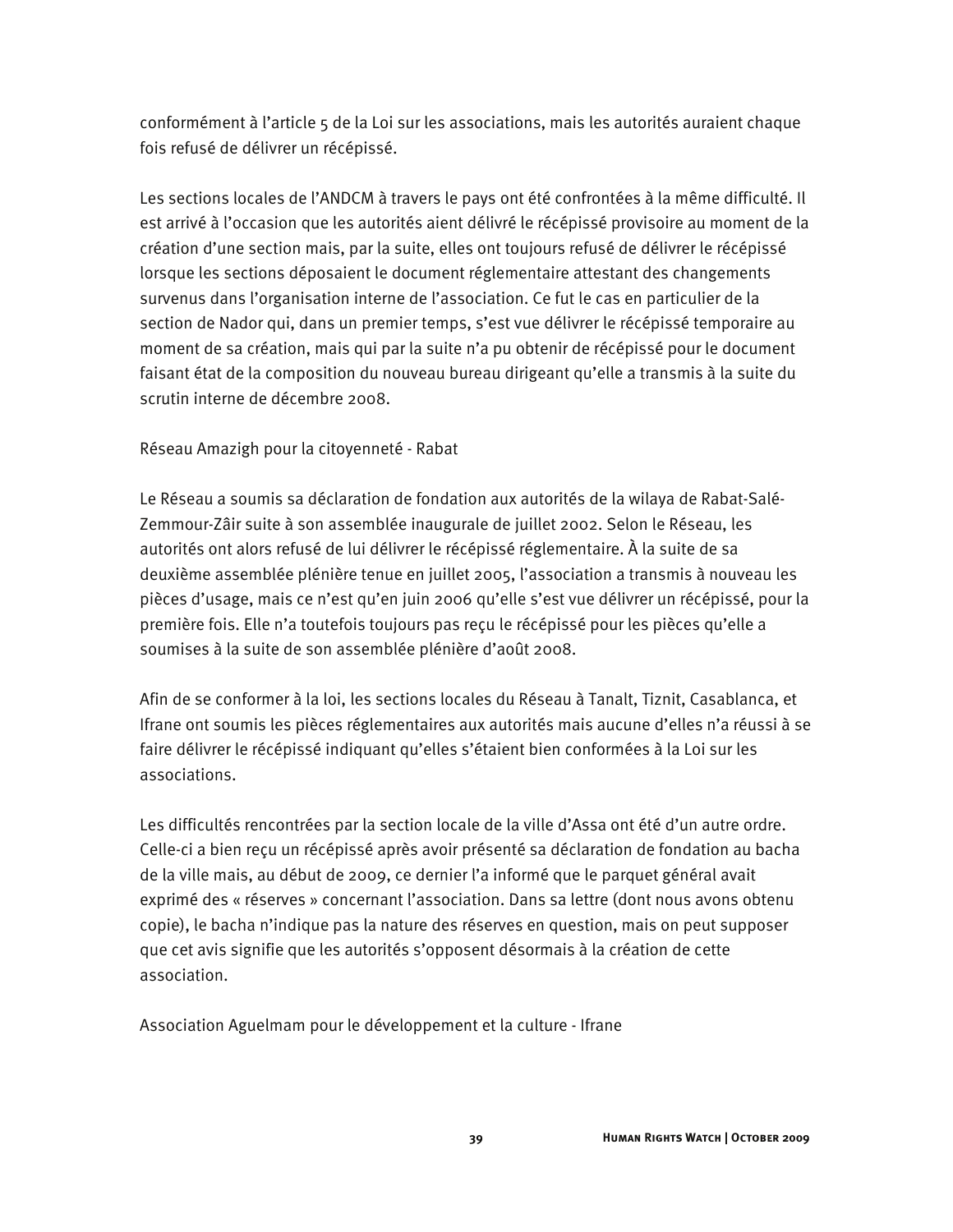Cette association de la commune de Dayet 'Aoua du district de Dayet Ifrah (province d'Ifrane) a obtenu délivrance d'un récépissé définitif pour sa déclaration de fondation mais n'a pu, par la suite, obtenir le récépissé pour le document attestant de la composition de son nouveau bureau dirigeant résultant du scrutin interne de décembre 2007.

Association Tamount pour la culture et le développement – Séfrou (Rectificatif : cette lettre a indiqué à tort que l'association « Tamount » est visée par ces mesures alors que c'est la section marocaine de l' Association des Populations des Montagnes du Monde qui est concernée.)

Les difficultés auxquelles a fait face cette association de Tazouta (province de Séfrou) sont d'un autre ordre mais il semble qu'elles découlent également du refus des autorités locales d'appliquer la Loi sur les associations. Tamount s'est bien vu délivrer le récépissé provisoire lors du dépôt de sa déclaration de fondation en 2007 mais elle n'a, toutefois, jamais reçu le récépissé définitif. En vertu de la loi, si la nouvelle association n'est informée d'aucune opposition à sa création dans les 60 jours suivant la délivrance du récépissé provisoire, elle est considérée légalement constituée et peut entreprendre ses activités. Toutefois, des fonctionnaires de la localité de Mrirt auraient affirmé à Tamount que le reçu provisoire était « périmé » et qu'elle ne pouvait prétendre être une association légale aussi longtemps qu'elle n'avait pas reçu le récépissé définitif, ce qui semble être un point de vue contraire à la loi. C'est pour ce motif que les autorités de Mrirt ont refusé de mettre une salle réunion publique à la disposition de Tamount en mars 2009, ce qui a contraint l'association de tenir sa réunion dans une maison privée.

Association Thawiza pour la culture et le développement - Nador

Cette association de Selouane, dans les environs de Nador, a obtenu la reconnaissance juridique lors de sa création en 2005 mais, mais il semblerait qu'à la suite du renouvellement du bureau dirigeant au début de 2009, le caïd de Selouane aurait refusé de délivrer le récépissé pour le document faisant état de la composition du nouveau bureau dirigeant.

Association sahraouie des victimes de violations graves commises par l'État marocain (ASVDH) - El Aioun

Selon el-Ghalia Djimi, vice-président d'ASVDH, le bacha d'El Aioun refuse depuis 2005 de réceptionner les documents de fondation de l'association. En septembre 2006, le tribunal administratif d'Agadir déclarait dans un jugement qui allait devenir définitif que le bacha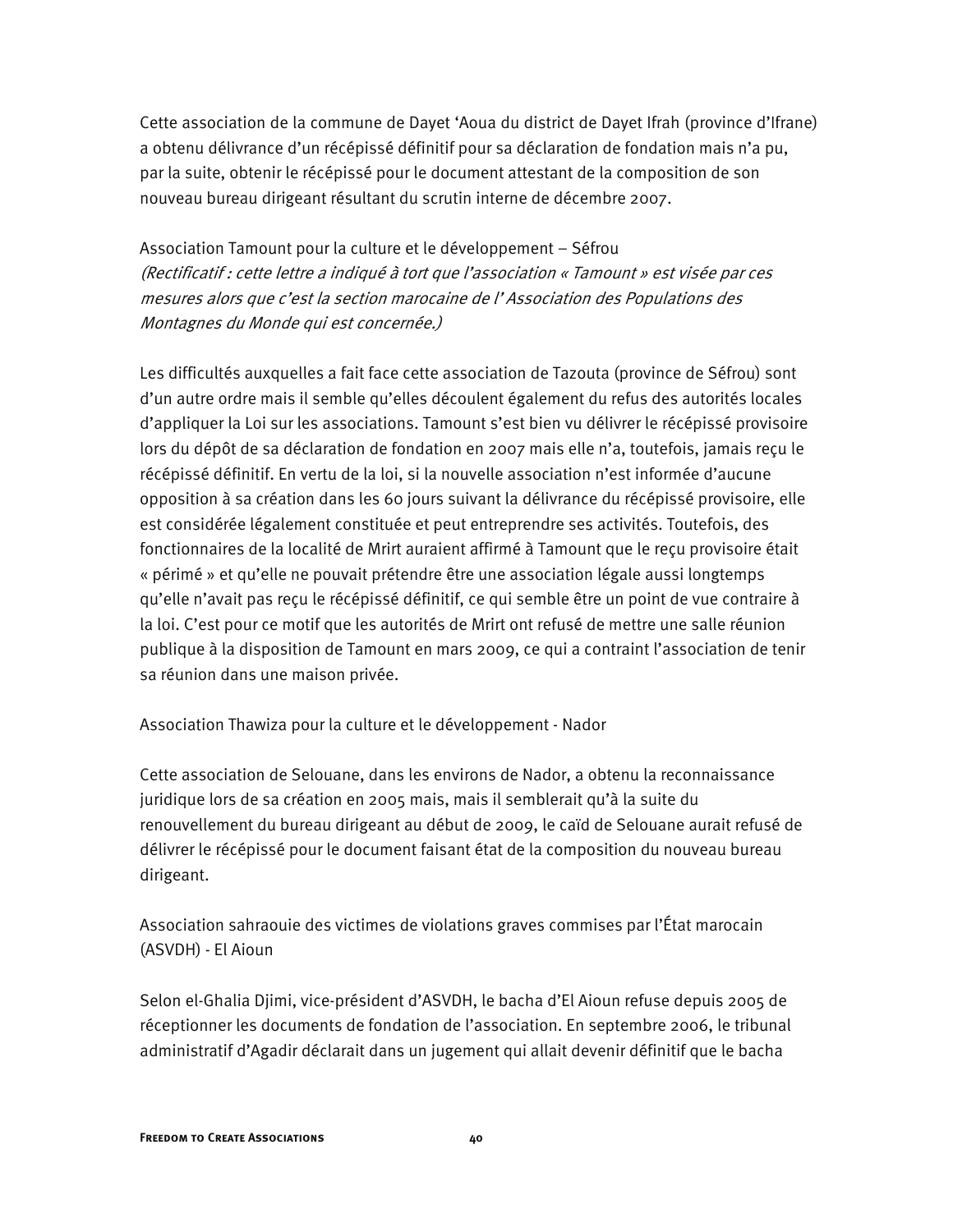avait outrepassé son autorité en refusant de réceptionner le dossier de fondation (affaire 41/2006 du tribunal administratif d'Agadir, et affaire 188/5/2008 de la cour d'appel). Il semblerait que le bacha, en dépit de ce jugement, continuerait de faire obstacle aux démarches de l'ASVDH en vue de déposer les documents de fondation.

L'Instance nationale pour la protection des biens publics au Maroc (INPBPM) - Rabat Le président de l'INPBPM représentée par Tarek Sbaï, nous a déclaré que les membres fondateurs ont déposé les documents de fondation le  $1<sup>er</sup>$  août 2006 au siège de la wilaya de Rabat-Salé-Zemmour-Zâir, mais que le fonctionnaire en service aurait alors refusé de délivrer le récépissé provisoire. Depuis lors, l'Instance a créé plusieurs sections locales, dont aucune n'a pu obtenir délivrance du récépissé provisoire lors du dépôt des documents de fondation. Selon Tarek Sbaï, il s'agit des sections d'Al Hoceima, Sidi Ifni, TanTan, Smara, Assa, et Mrirt. La section d'Al Hoceima a envoyé ses documents de fondation par courrier enregistré avec demande d'un avis de réception, mais l'enveloppe lui a été retournée par la poste.

Promotion nationale, section syndicale d'El Aioun - El-Aioun

Ayant décidé en 2007 de former une section syndicale, un groupe de travailleurs de Promotion nationale à El Aioun tenaient une assemblée plénière le 18 mai puis tentaient, en vain, le 25 mai de déposer les documents de fondation de la section auprès du bacha d'El Aioun. La section syndicale a alors engagé un huissier de justice chargé de consigner les démarches de la section en vue de se conformer à la loi. Les représentants de la section syndicale affirment toutefois que le bacha a, de nouveau, refusé de réceptionner les documents.

#### Al-Ma'rifa - Province de Kénitra

Depuis 2005, Al-Ma'rifa, association éducative de Sidi Slimane, n'a pas réussi à déposer ses documents de fondation auprès du bacha, qui refuse de les réceptionner. Le président de l'association aurait même tenté, sans succès, de rencontrer le bacha pour discuter du problème.

#### Al-Michkat - Province de Kénitra

L'association Al-Michkat n'a pas rencontré de problème lorsqu'elle a déposé ses documents de fondation auprès des autorités locales de Sidi Slimane en 1999. En 2001, Al-Michkat a modifié son règlement interne afin de permettre la tenue de l'élection des membres du bureau dirigeant tous les cinq ans, plutôt que tous les deux ans. À la suite d'une élection en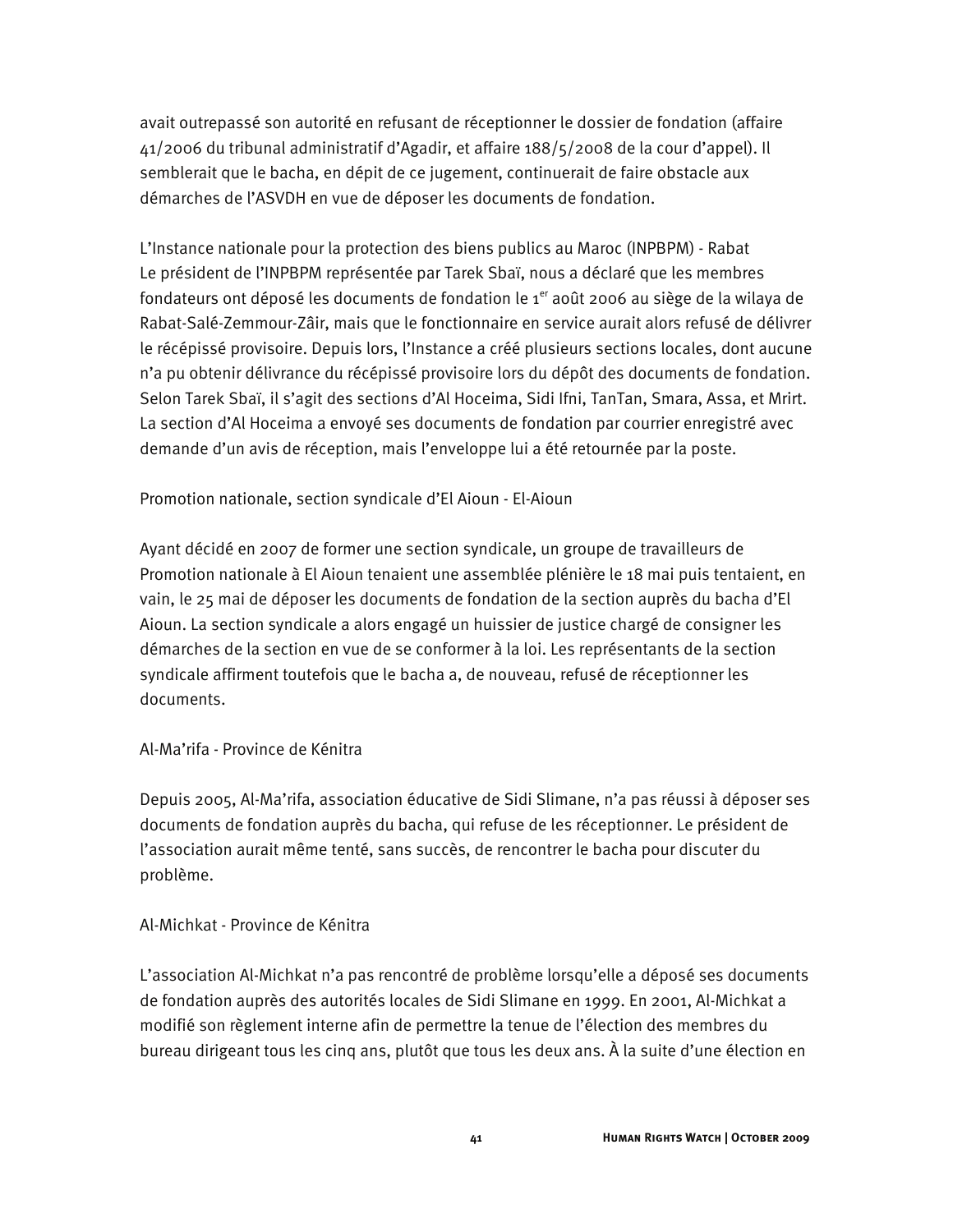2006, l'association a déposé le document attestant des changements apportés au bureau dirigeant, mais le bacha a refusé de réceptionner le document sans donner d'explication, et cela même en présence d'un huissier de justice engagé par al-Michkat pour prendre acte des démarches d'Al-Michkat pour se conformer à la loi.

#### Es-Sobh - Province de Sidi Kassem

Es-Sobh, association à vocation culturelle, sportive et sociale, a été fondée en 1999. Par la suite, l'association a fait l'objet de différentes formes de harcèlement de la part des autorités. Le président, Kacem Baraka, a été convoqué par le bacha, qui l'a sommé de dissoudre l'association. Puis, le 14 novembre 2006, lorsque Es-Sobh a tenté de déposer le document attestant de la nouvelle composition de son bureau dirigeant, le bacha a refusé de réceptionner le document. Le 14 décembre 2006, les dirigeants de l'association, cette fois-ci accompagnés d'un huissier de justice, ont tenté à nouveau de déposer le document. Ce fut en vain car le bacha a de nouveau refusé de le réceptionner au motif que « le bureau dirigeant d'Es-Sobh ne pouvait pas être renouvelé ».

#### Éducation Jeunesse - Salé

Les autorités locales ont refusé de délivrer un récépissé à l'association, lorsque celle-ci déposa les documents de fondation de la nouvelle section de Salé, le 7 juin 2007. À la suite de lobbying intense et de vives protestations, l'association a finalement obtenu la délivrance du récépissé, après plus d'un an d'attente.

Groupe antiraciste d'accompagnement et de défense des étrangers et des migrants (GADEM) - Rabat

GADEM s'est donné comme mission de suivre de près le traitement par les autorités marocaines des migrants, en particulier des migrants subsahariens, qui se trouvent au Maroc ou qui traversent son territoire dans l'espoir d'atteindre l'Europe.

L'association a déposé sa déclaration de fondation au siège de la wilaya de Rabat-Salé-Zemmour-Zâir le 20 décembre 2006. Le fonctionnaire en faction a refusé de lui délivrer le récépissé d'usage. Deux semaines plus tard, Hicham Rachidi, président de GADEM, a reçu une convocation l'enjoignant de se présenter à la préfecture de police de Rabat. M. Rachidi nous a déclaré que, sur place, la police l'a interrogé sur son passé, sur ses activités, de même que sur ses affiliations politiques. On lui a alors dit qu'il devrait éliminer toute référence au racisme dans le nom de l'association s'il souhaitait que celle-ci soit reconnue.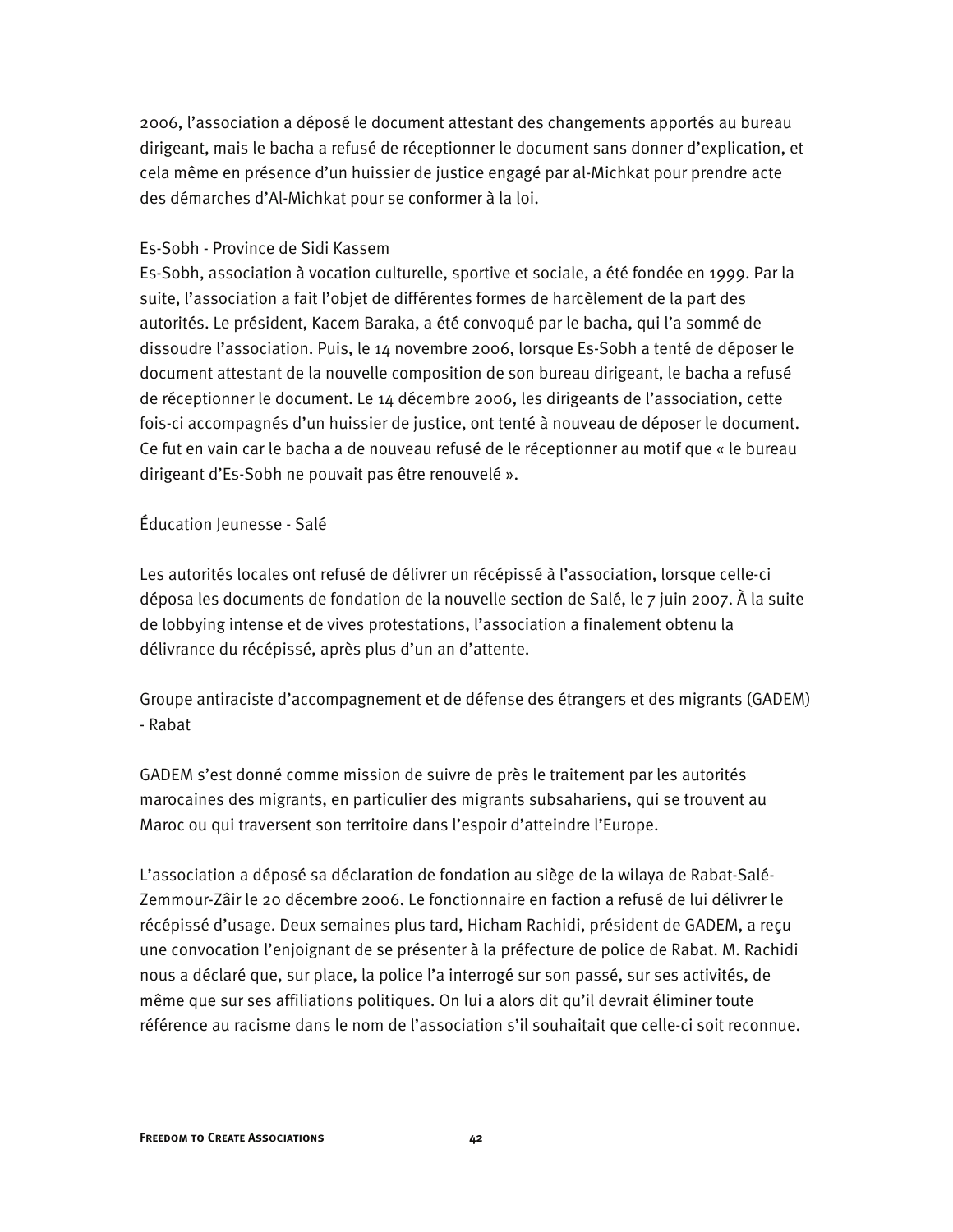M. Rachidi a rétorqué que seule l'association réunie en assemblée plénière était habilitée à changer le nom de l'association.

Par la suite, M. Rachidi a envoyé une lettre par courrier recommandé avec accusé de réception au wali, au Premier ministre et au ministre de l'Intérieur, mais il n'a reçu ni réponse ni avis de réception. M. Rachidi a toutefois appris quel était le numéro de dossier (numéro 6059) que le service des associations de la wilaya avait attribué à la déclaration de fondation déposée par l'association le 20 décembre 2006.

\* \* \*

Eu égard à ce qui précède, nous vous saurions gré de bien vouloir nous transmettre vos réponses aux questions suivantes :

- (1) Pour chacune des associations dont le cas est abordé dans la présente lettre (ANDCM, Réseau Amazigh pour la citoyenneté, Aguelmam, Thawiza, ASVDH, INPBPM, section syndicale d'El Aioun de Promotion Nationale, Ma'rifa, Michkat, es-Sobh, Éducation Jeunesse – Salé, GADEM), est-il exact que les autorités locales ont refusé, soit de réceptionner les documents, soit de délivrer le récépissé accusant réception de ces documents lors de la création de l'association ou lors de changements intervenus dans les structures ou l'organisation interne de l'association existante et pour lesquels toute association est tenue de fournir une attestation écrite aux autorités? Si tel est le cas, nous vous remercions de nous bien vouloir préciser les motifs et le fondement juridique de ces refus? Les autorités locales ont-elles fourni par écrit, ou par un autre moyen, le motif de leur refus à l'association concernée?
- (2) Le gouvernement a-t-il élaboré des lignes directrices et des procédures détaillées portant sur l'interprétation des motifs, énoncés à l'article 3 de la Loi sur les associations, sur lesquels se fonde le refus d'autoriser la création d'une association (« porter atteinte à la religion musulmane, à l'intégrité du territoire national, au régime monarchique », ou « faire appel à la discrimination »)? Dans l'affirmative, quelles sont ces lignes directrices et ces procédures? Le gouvernement a-t-il mis en place un mécanisme d'examen interne des décisions rendues. Dans l'affirmative, quels sont ces mécanismes?
- (3) Lorsque le gouvernement refuse l'enregistrement d'une association, est-il tenu de donner le motif de son refus? Existe-t-il des règles ou des directives qui précisent : a) qui, au sein du gouvernement, est chargé d'accepter ou de refuser l'enregistrement d'une association, b) quel est niveau d'approbation requis; c) de quelle façon le refus est-il communiqué à l'association concernée ou rendu public? Dans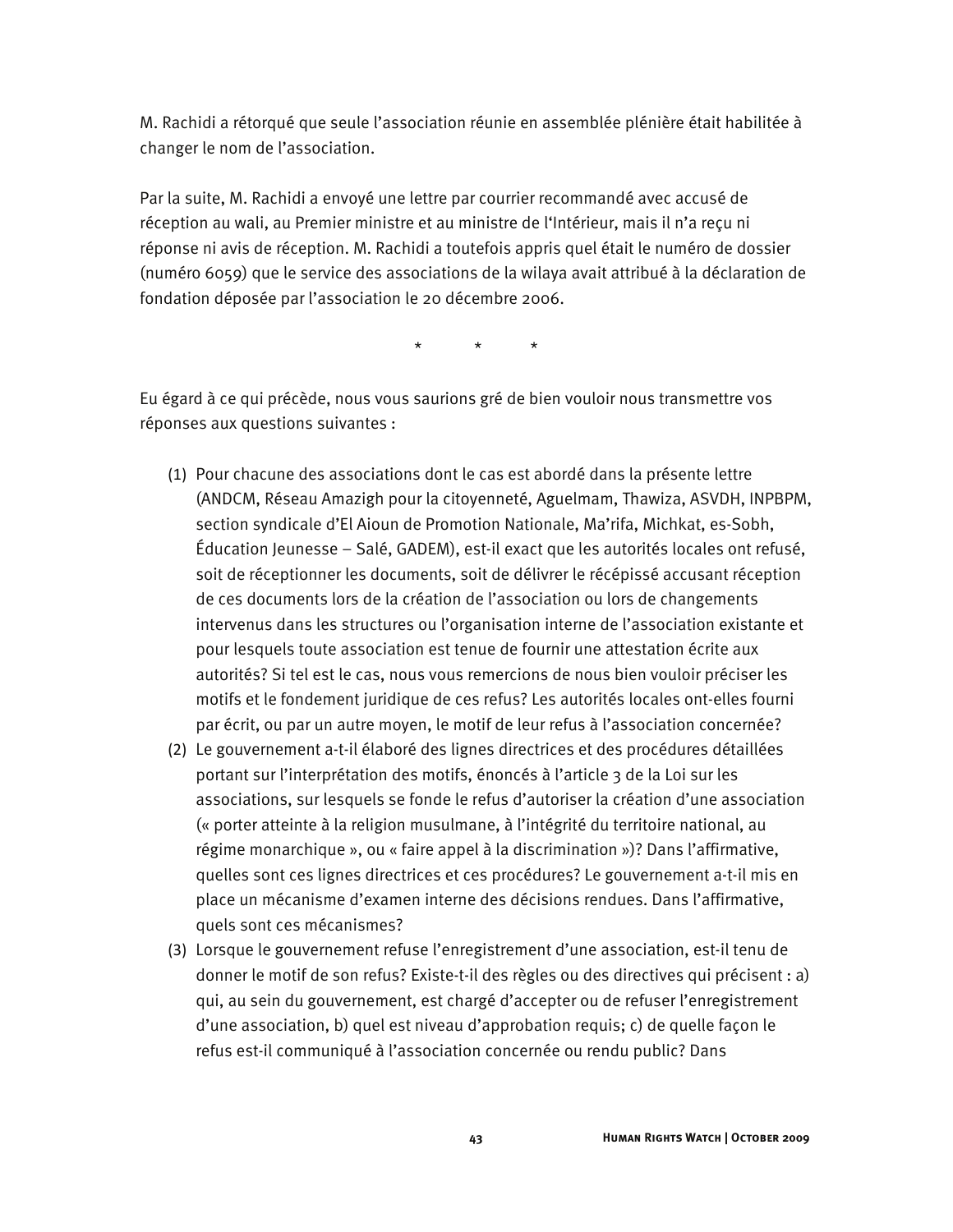l'affirmative, pourriez-vous nous transmettre les textes de ces règles ou ces directives? Existe-t-il des motifs autorisant l'État à refuser de réceptionner les documents de fondation d'une nouvelle association ou les documents que sont tenues de soumettre les associations existantes dans certaines circonstances, ou de délivrer les récépissés provisoires accusant réception de ces documents? Dans l'affirmative, les autorités doivent-elles fournir un motif justifiant leur refus? Existe-il des règles ou des directives précisant la marche à suivre pour communiquer le refus à l'association concernée ou pour le rendre public? Dans l'affirmative, pourriez-vous nous transmettre une copie de ces règles ou directives?

- (4) Le gouvernement maintient-il des données et des statistiques annuelles sur les questions suivantes : le nombre d'associations ayant entrepris des démarches pour s'enregistrer ou renouveler leur enregistrement auprès des autorités des wilayas ; les associations qui ont pu s'enregistrer ou renouveler leur enregistrement ; les associations dont on a refusé de réceptionner les documents ou délivrer un récépissé ; les motifs du refus de réceptionner les documents ou de délivrer le récépissé ; le nombre de cas réexaminés par les autorités judiciaires? Dans l'affirmative, pourriez-vous nous communiquer celles des trois dernières années?
- (5) Le Maroc ayant ratifié le Pacte international relatif aux droits civils et politiques, comment le gouvernement entend-il concilier les motifs particulièrement contraignants énoncés à l'article 3 de la Loi sur les associations avec les motifs moins contraignants énoncés à l'article 22 du Pacte?
- (6) Le gouvernement maintient-il des données et des statistiques annuelles sur le nombre d'associations qui ont été dissoutes ou suspendues pour un des motifs énoncés à l'article 3 de la Loi sur les associations? Dans l'affirmative, pourriez-vous nous communiquer celles des trois dernières années? Existe-t-ils des dissolutions ou des suspensions d'associations qui ont été invalidées à la suite d'un examen interne?
- (7) Est-il exact que les autorités locales de Mrirt ont refusé en mars 2009 de permettre à l'association Tamount d'utiliser une salle de réunion publique au motif que le récépissé provisoire délivré en 2008 était « périmé » ?
- (8) Est-il exact que les autorités locales se sont opposées à l'enregistrement de la section d'Assa du Réseau Amazigh pour la citoyenneté? Dans l'affirmative, quels étaient le motif et le fondement juridique de ce refus?
- (9) Dans l'affaire concernant l'ASVDH détaillée dans la présente lettre, sur quel fondement juridique repose le refus des autorités d'appliquer la décision du tribunal administratif, lequel a statué que les autorités locales avaient outrepassé leurs prérogatives en refusant de réceptionner les documents de fondation de l'ASVDH? En vertu de la loi, les fonctionnaires de l'État sont-ils tenus en cette matière de se conformer aux décisions des tribunaux administratifs?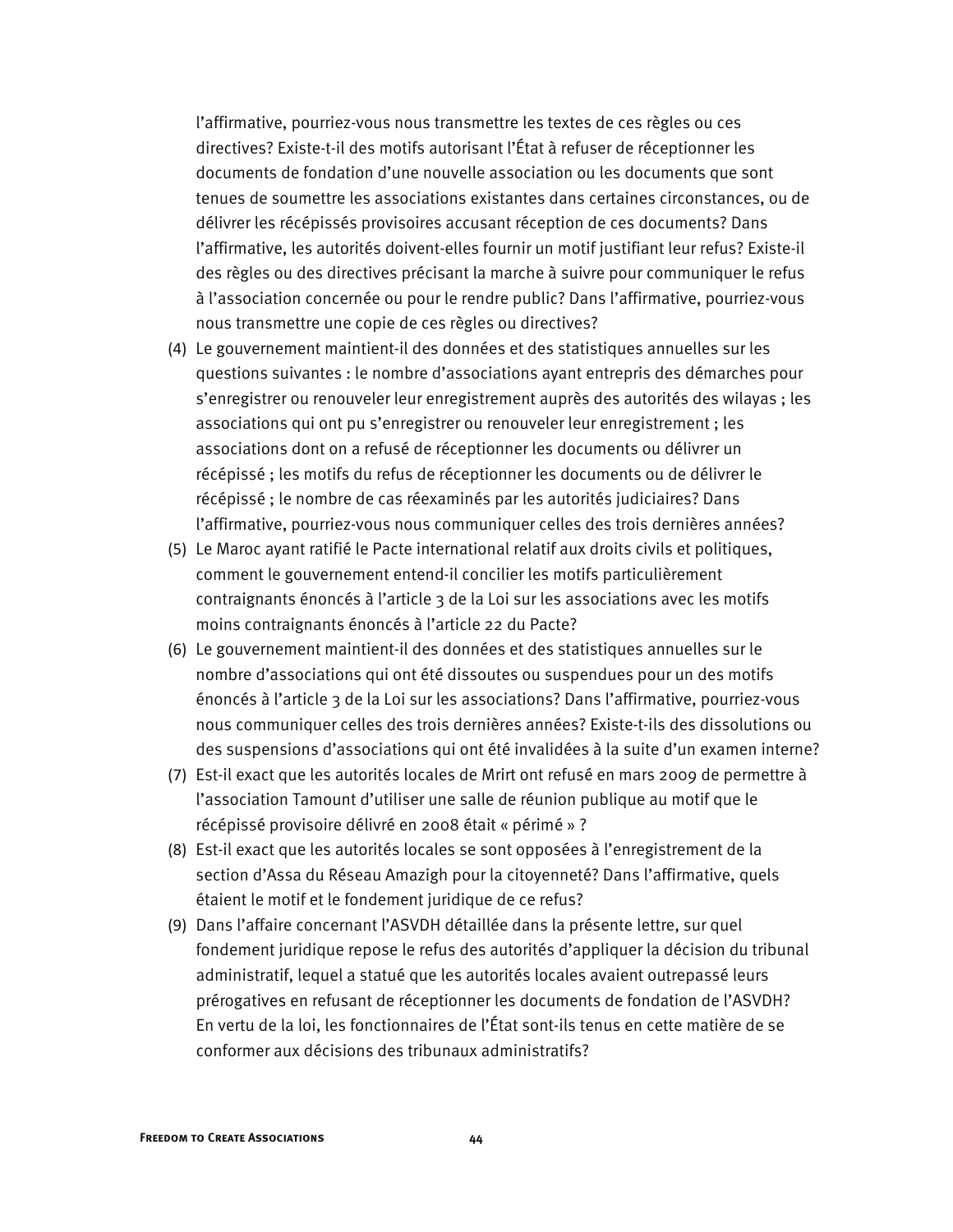(10)Quels sont les mécanismes de formation et de surveillance mis en place pour assurer la conformité des actes des fonctionnaires locaux aux dispositions de la Loi sur les associations, en particulier en ce qui concerne la formation des associations?

Comme il a été mentionné en début de lettre, le rapport final intègrera toutes les informations pertinentes que vous voudrez bien nous communiquer, au plus tard le 24 juillet 2009. Nous rappelons que nous sommes disposés à nous rendre au Maroc au cours du mois de juillet pour nous entretenir avec vous des lois et des pratiques ayant une incidence sur l'exercice de la liberté d'association au Maroc. Nous vous invitons à communiquer avec nous dans le cas où vous souhaiteriez obtenir de plus amples informations sur ces cas pour lesquels nous souhaitons obtenir vos commentaires.

Vous remerciant par avance de l'intérêt que vous réserverez à la présente, nous vous prions de croire, Messieurs les Ministres, en l'expression de notre haute considération.

Sarah Leah Whitson, directrice exécutive, HRW, division du Moyen-Orient et de l'Afrique du Nord

Kamel Jendoubi, Président, REMDH

 $\sqrt{\frac{4\pi}{3}}$ 

Kamal Lahbib, Observatoire marocain des libertés publiques

cc: Ahmed Herzenni, président, Conseil consultatif des droits de l'Homme, via fax +212 537.72.68.56

S. E. Aziz Mekouar, ambassadeur du Royaume du Maroc aux États-Unis